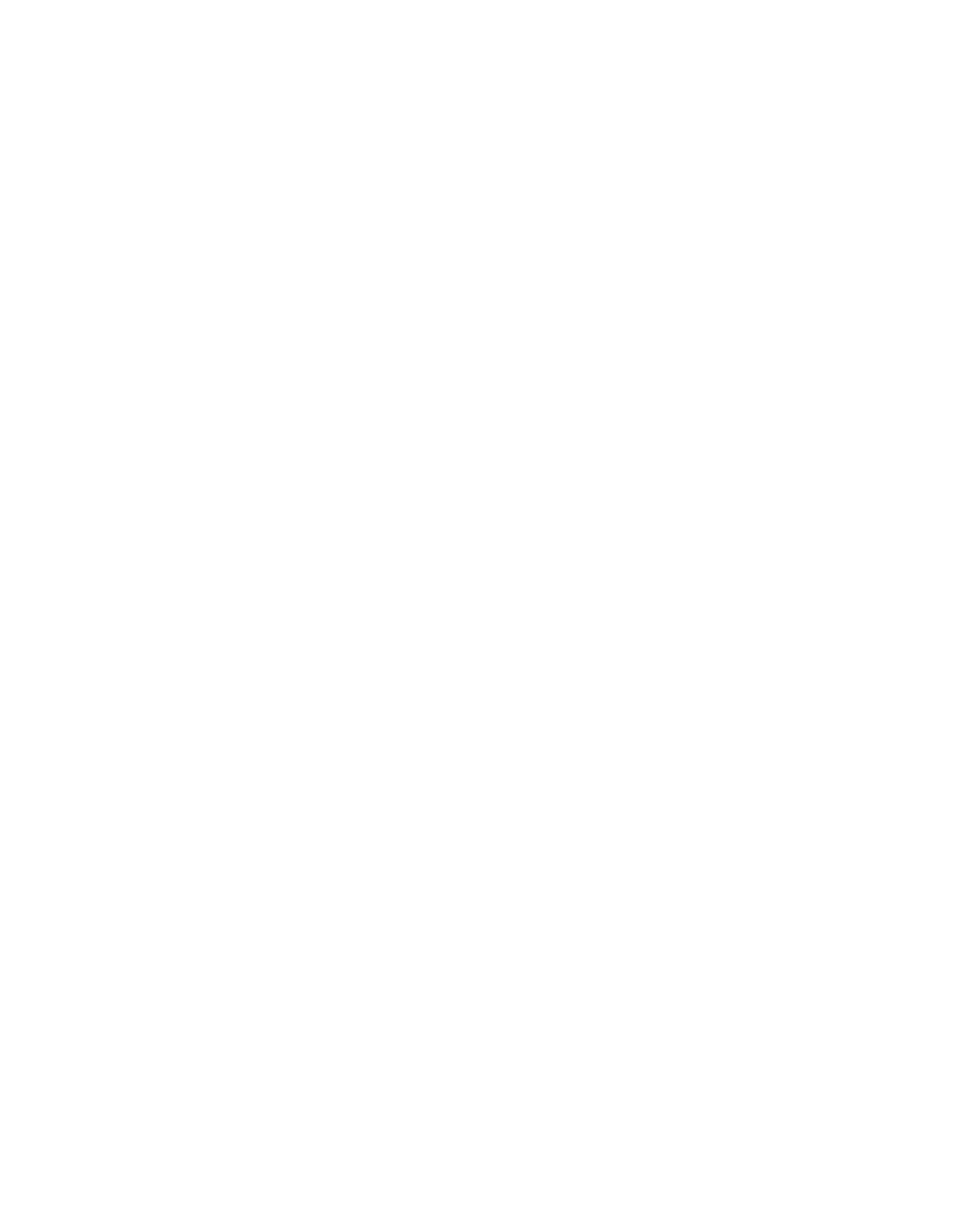

# **ROYAL CANADIAN AIR CADETS**

# **PROFICIENCY LEVEL ONE**

# **INSTRUCTIONAL GUIDE**



# **SECTION 1**

### **EO M107.01 – DISCUSS YEAR ONE TRAINING**

Total Time: 30 min

### **PREPARATION**

#### **PRE-LESSON INSTRUCTIONS**

Resources needed for the delivery of this lesson are listed in the lesson specification located in A-CR-CCP-801/ PG-001, *Proficiency Level One Qualification Standard and Plan*, Chapter 4. Specific uses for said resources are identified throughout the instructional guide within the TP for which they are required.

Review the lesson content and become familiar with the material prior to delivering the lesson.

#### **PRE-LESSON ASSIGNMENT**

Nil.

#### **APPROACH**

An interactive lecture was chosen for this lesson to orient the cadets to year one training and optional training opportunities at the squadron.

# **INTRODUCTION**

# **REVIEW**

Nil.

### **OBJECTIVES**

By the end of this lesson the cadet shall have identified year one training.

### **IMPORTANCE**

Having an overview of the training opportunities available in level one prepares new cadets for the training year. They will be able to see how training fits together and identify areas of interest.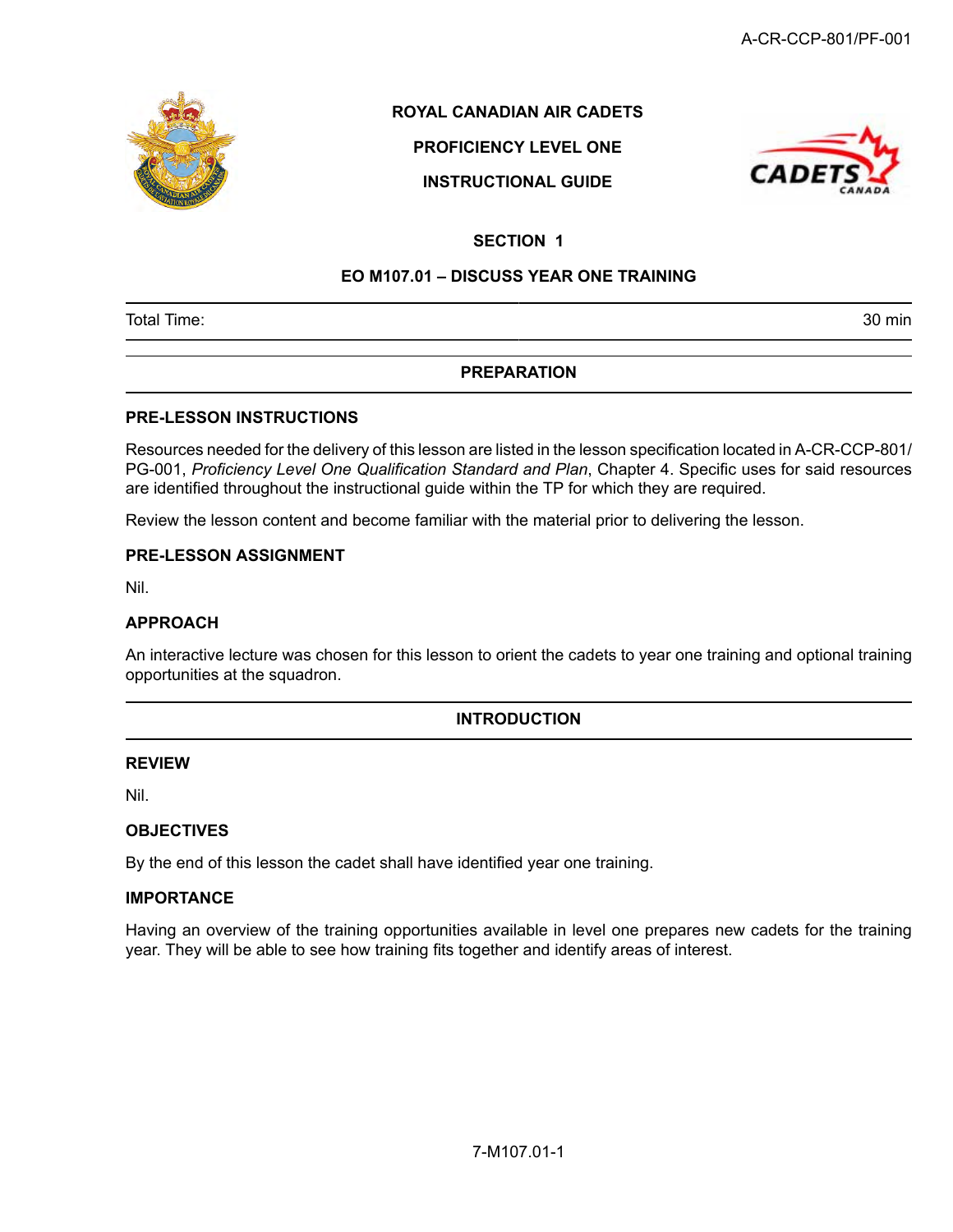# **Teaching Point 1 Explain proficiency level one subject areas and performance objectives.**

Time: 15 min Method: Interactive Lecture

# **PERFORMANCE OBJECTIVES**

The cadet training program is comprised of subject areas which are delivered as performance objectives (POs). There POs in proficiency level one are:

| <b>Level 1 PO and Subject Area</b>                                                                                                     | <b>Description</b>                                                                                                                                                                                                                                                                            |
|----------------------------------------------------------------------------------------------------------------------------------------|-----------------------------------------------------------------------------------------------------------------------------------------------------------------------------------------------------------------------------------------------------------------------------------------------|
| 100 - Positive Social Relations for Youth                                                                                              | Prepares cadets to interact comfortably within the cadet<br>community, interact positively with others, exercise sound<br>judgement, accept personal responsibility for actions and<br>choices, deal with interpersonal conflict, and see assistance<br>from available resources when needed. |
| 101 - Citizenship                                                                                                                      | Helps cadets be good citizens by encouraging them to<br>perform simple, individual acts in everyday life that will<br>better the lives of others in the community.                                                                                                                            |
| 102 - Community Service                                                                                                                | Encourage cadets to become more active in their<br>communities through participation in a community service<br>activity.                                                                                                                                                                      |
| 103 - Leadership                                                                                                                       | Discuss characteristics of followers, set personal goals and<br>participate in team building activities.                                                                                                                                                                                      |
| 104 - Personal Fitness and Healthy Living                                                                                              | Identify activities that will help achieve a healthy lifestyle<br>and develop a personal activity plan.                                                                                                                                                                                       |
| 105 - Physical Activities                                                                                                              | Participate in various physical activities.                                                                                                                                                                                                                                                   |
| 106 - Air Rifle Marksmanship                                                                                                           | Learn the safe handling procedures and techniques in the<br>firing of the cadet air rifle.                                                                                                                                                                                                    |
| 107 - General Cadet Knowledge                                                                                                          | Discuss training opportunities, identify and address<br>squadron members, wear the cadet uniform.                                                                                                                                                                                             |
| 108 - Drill and Ceremonial                                                                                                             | Perform basic movements at the halt and on the march to<br>participate in squadron parades.                                                                                                                                                                                                   |
| 120 - CF Familiarization                                                                                                               | Participate in Canadian Forces familiarization activities and<br>identifying the mission and objectives of the CF and the role<br>of the air force in the CF.                                                                                                                                 |
| 121 - Canadian Aviation, Aerospace,<br>Aerodrome Operations and Aircraft<br>Manufacturing and Maintenance Community<br>Familiarization | Participate in Canadian Aviation, Aerospace and<br>Aerodrome Operations and Aircraft Manufacturing and<br>Maintenance Community familiarization activities.                                                                                                                                   |
| 129 - Radio Communication                                                                                                              | Communicate using the phonetic alphabet and numbers.                                                                                                                                                                                                                                          |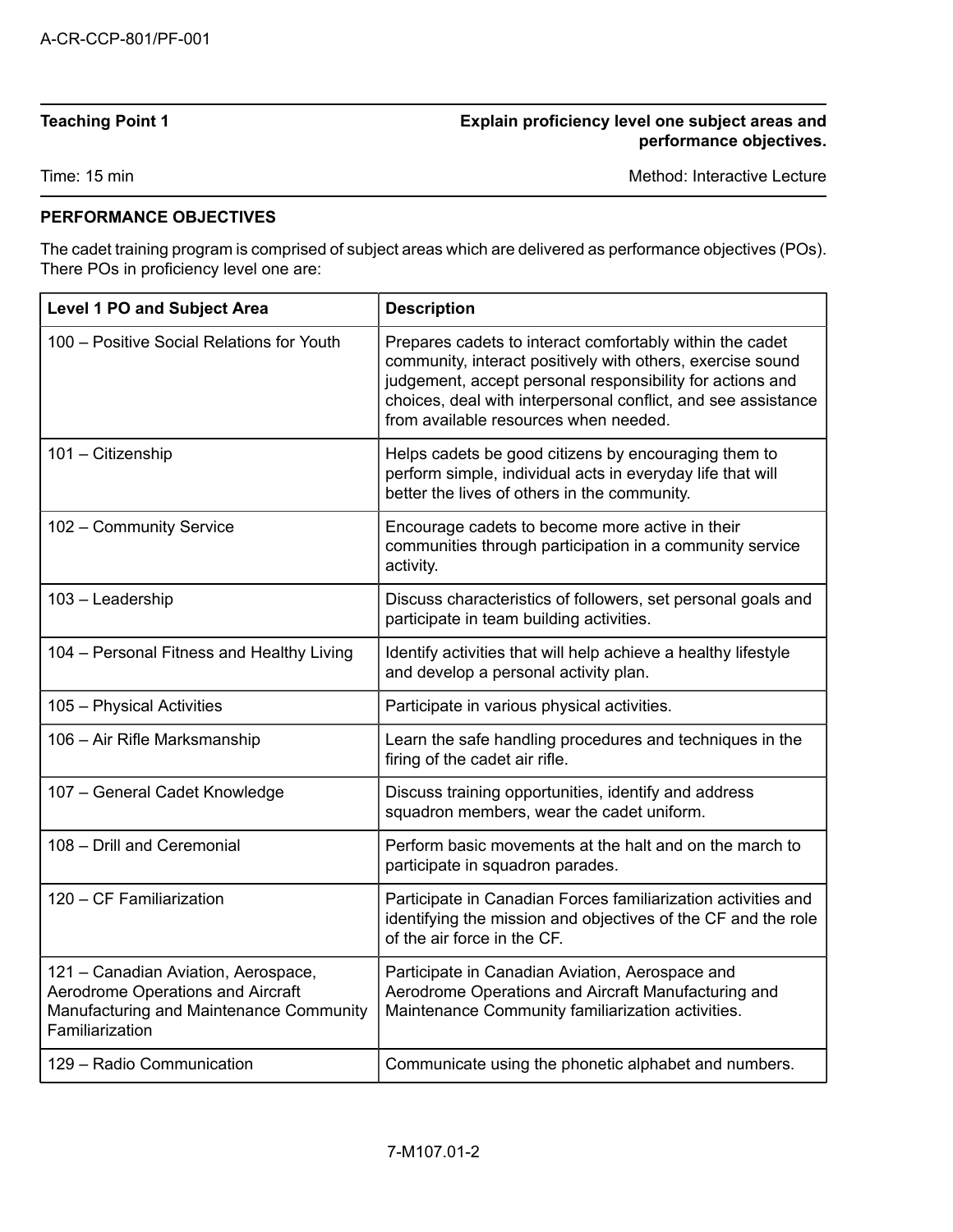| <b>Level 1 PO and Subject Area</b>              | <b>Description</b>                                                                                                                                |
|-------------------------------------------------|---------------------------------------------------------------------------------------------------------------------------------------------------|
| 130 - Aviation                                  | Identify aircraft as military, civilian and cadet, describe the<br>main components of an airplane and becoming familiar with<br>aviation history. |
| 140 - Aerospace                                 | Become familiar with important events in space history and<br>build a model rocket.                                                               |
| 160 - Aerodrome Operations                      | Construct a model aerodrome to become familiar with major<br>aerodrome components and features of a runway.                                       |
| 170 - Aircraft Manufacturing and<br>Maintenance | Discuss aspects of aircraft manufacturing and maintenance<br>and tour a local aviation maintenance facility.                                      |
| 190 - Aircrew Survival                          | Participate in an overnight aircrew survival exercise.                                                                                            |

### **CONFIRMATION OF TEACHING POINT 1**

#### **QUESTION:**

Q1. Name one of the subjects taught in Year One (go around the class until all POs have been listed).

### **ANTICIPATED ANSWER:**

A1. Positive Social Relations for Youth. Citizenship. Community service. Leadership. Personal fitness and healthy living. Physical Activity. Air rifle marksmanship. General cadet knowledge. Drill and ceremonial. CF Familiarization. Canadian aviation, aerospace, aerodrome operations and aircraft manufacturing and maintenance community familiarization. Radio Communication. Aviation. Aerospace. Aircraft manufacturing and maintenance. Aerodrome Operations. Aircrew Survival.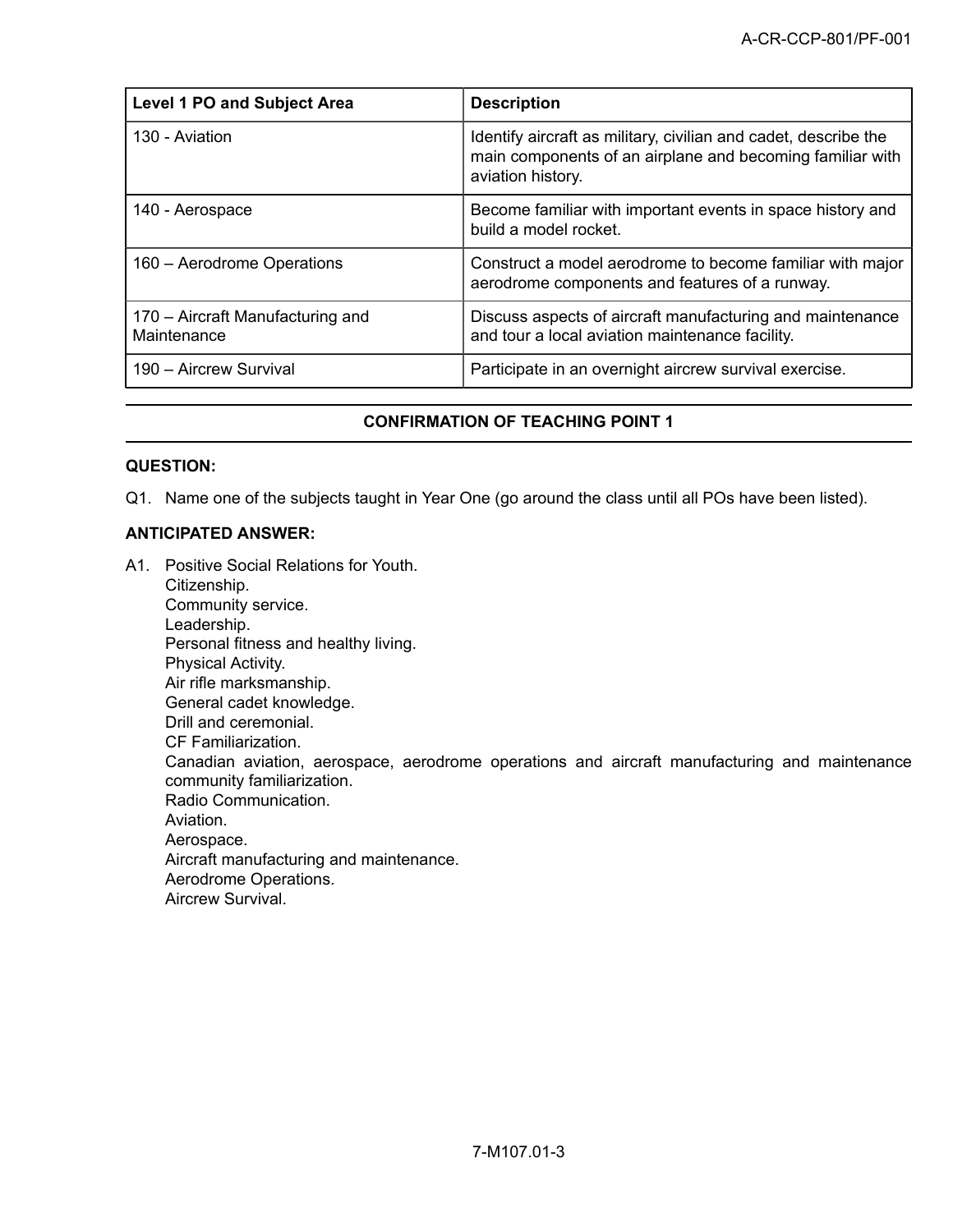**Teaching Point 2 Discuss squadron optional training.**

Time: 10 min Method: Interactive Lecture Communication of the Method: Interactive Lecture

# **SQUADRON OPTIONAL TRAINING**

In addition to the mandatory training, the squadron may also offer extracurricular activities, called optional training. This may include, but is not limited to:

- bands,
- drill teams.
- sports teams,
- interest clubs,
- ground school,
- biathlon,
- marksmanship,
- trips and tours, and
- special events.

Days of training, timings, level of participation and any other important details should be included.



Discuss only optional activities provided by the squadron. Cadets or staff members involved with those specific activities can be invited to give short presentations.

# **CONFIRMATION OF TEACHING POINT 2**

### **QUESTION:**

Q1. Which optional activities are you most interested in?

# **ANTICIPATED ANSWER:**

A1. Will vary by cadet.

# **END OF LESSON CONFIRMATION**

#### **QUESTIONS:**

- Q1. Name five of the subjects taught in Year One.
- Q2. Name one optional activity offered by the squadron (go around the class until the main activities are covered).

# **ANTICIPATED ANSWERS:**

A1. Positive Social Relations for Youth. Citizenship.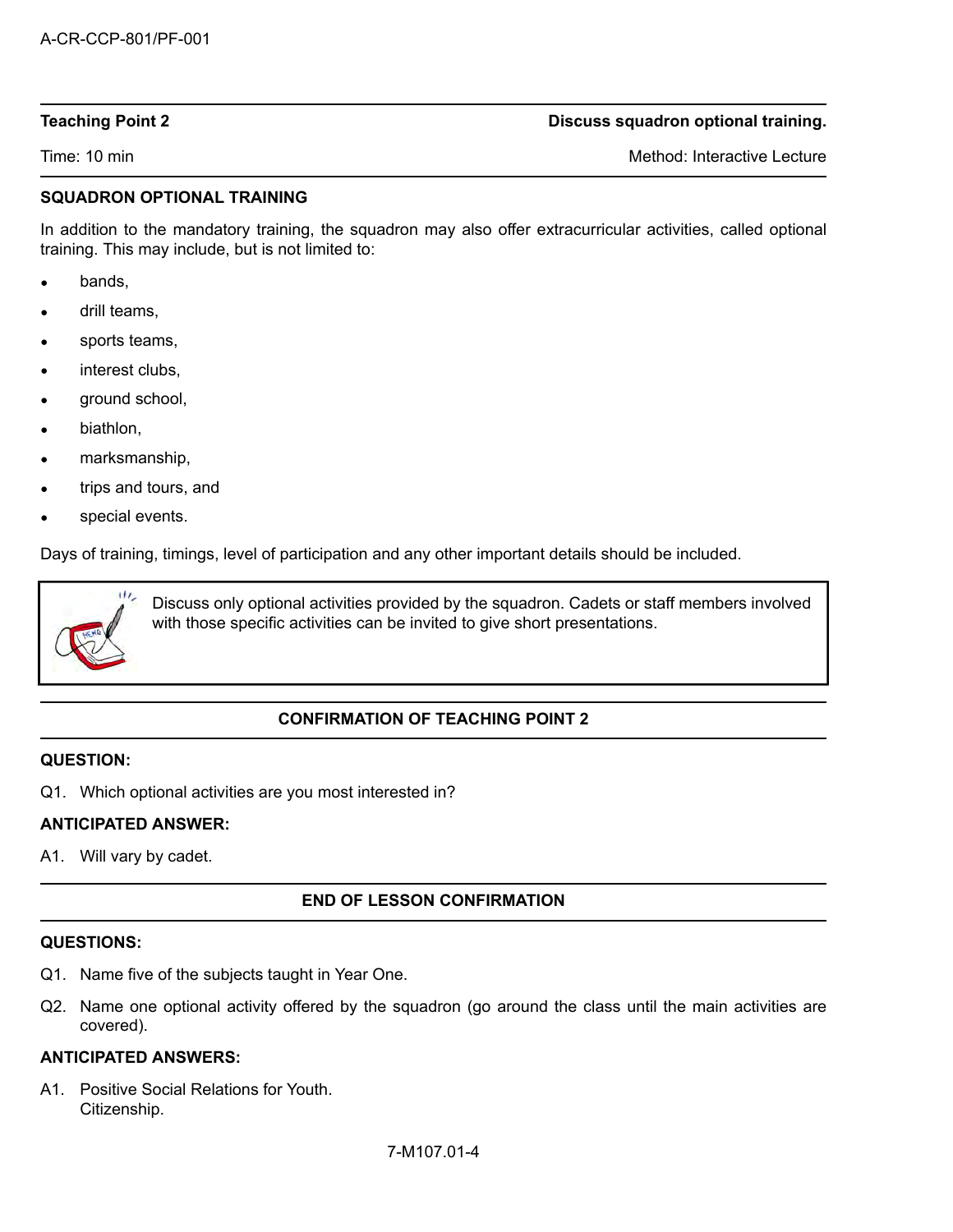Community service. Leadership. Personal fitness and healthy living. Physical Activity. Air rifle marksmanship. General cadet knowledge. Drill and ceremonial. CF Familiarization. Canadian aviation, aerospace, aerodrome operations and aircraft manufacturing and maintenance community familiarization. Radio Communication. Aviation. Aerospace. Aircraft manufacturing and maintenance. Aerodrome Operations. Aircrew Survival.

A2. Will vary by squadron.

# **CONCLUSION**

### **HOMEWORK / READING / PRACTICE**

The squadron training calendar will have information on optional activities.

### **METHOD OF EVALUATION**

Nil.

### **CLOSING STATEMENT**

There is a wide variety of training available in level one. Cadets should look for opportunities to become involved in activities that interest them. The more activities cadets get involved in at the unit, the more they will enjoy and benefit from the program.

### **INSTRUCTOR NOTES / REMARKS**

Much of the material in this lesson will be specific to each squadron. The squadron training plan must be reviewed in order to accurately represent the mandatory, complementary and support days.

# **REFERENCES**

A3-029 CATO 51-01 Director Cadets 3. (2006). *Air cadet program outline*. Ottawa, ON: Department of National Defence.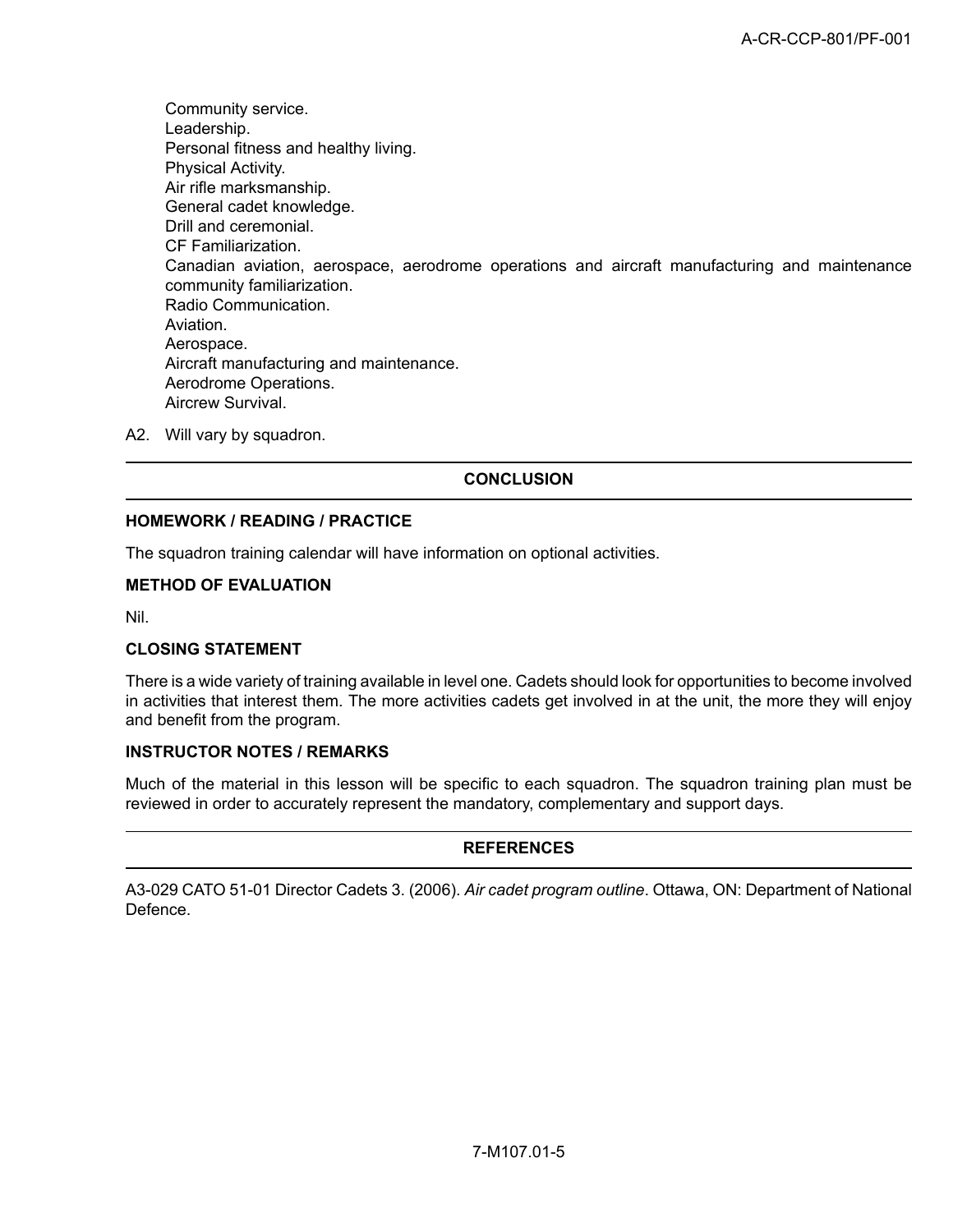THIS PAGE INTENTIONALLY LEFT BLANK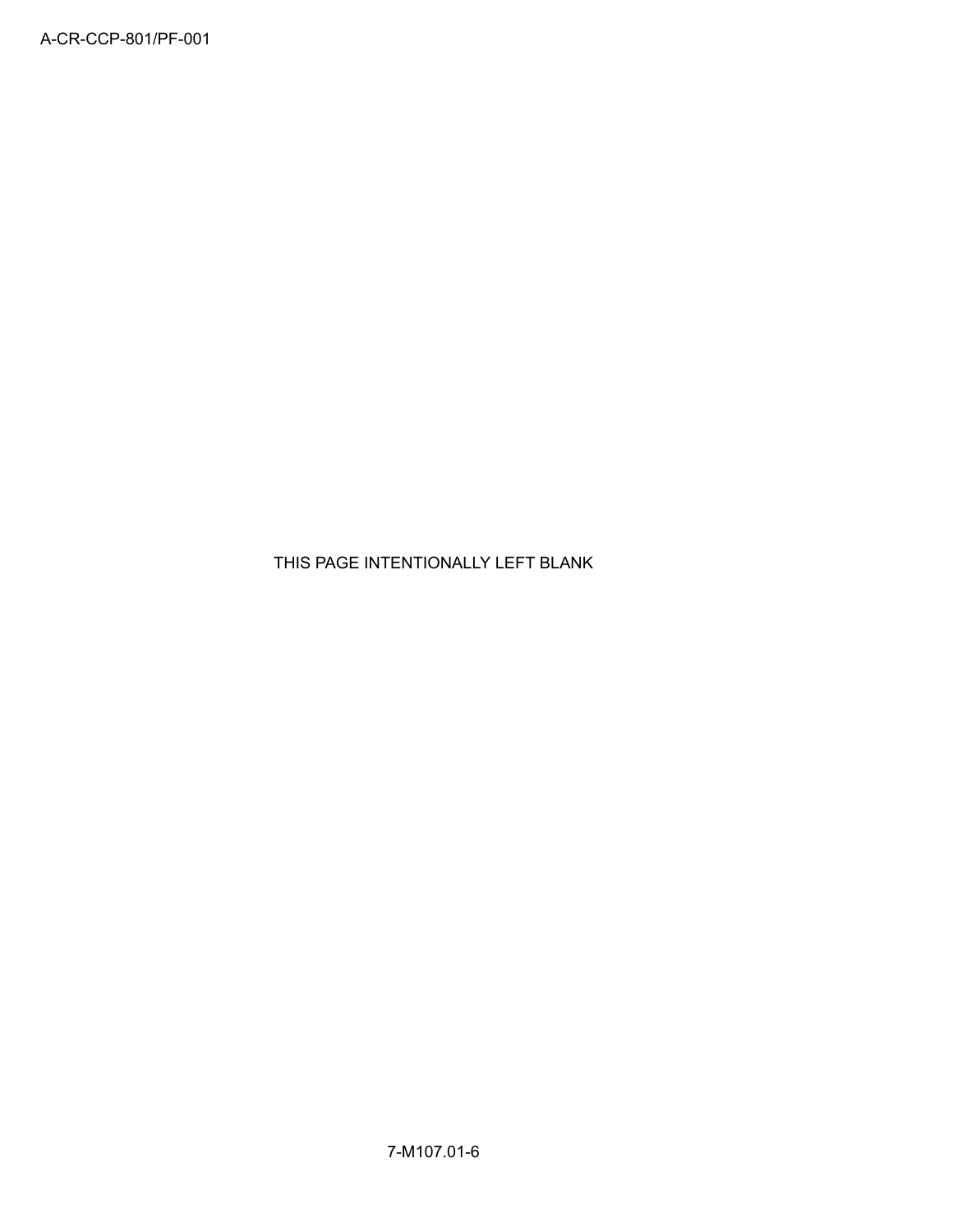

# **ROYAL CANADIAN AIR CADETS**

# **PROFICIENCY LEVEL ONE**

# **INSTRUCTIONAL GUIDE**



# **SECTION 2**

### **EO M107.02 – IDENTIFY AIR CADET AND RCAF OFFICER RANKS**

Total Time: 30 min

### **PREPARATION**

#### **PRE-LESSON INSTRUCTIONS**

Resources needed for the delivery of this lesson are listed in the lesson specification located in A-CR-CCP-801/ PG-001, *Proficiency Level One Qualification Standard and Plan*, Chapter 4. Specific uses for said resources are identified throughout the instructional guide within the TP for which they are required.

Review the lesson content and become familiar with the material prior to delivering the lesson.

Have one air cadet rank slip-on for each cadet.

Have one RCAF officer rank slip-on for each cadet.

#### **PRE-LESSON ASSIGNMENT**

Nil.

#### **APPROACH**

An interactive lecture was chosen for TPs 1 and 3 as it allows the instructor to present the information.

An in-class activity was chosen for TPs 2 and 4 as it is a fun and interesting way to measure the cadets' comprehension of the material.

# **INTRODUCTION**

#### **REVIEW**

Nil.

# **OBJECTIVES**

By the end of this lesson the cadet shall have identified air cadet and RCAF officer ranks.

# **IMPORTANCE**

It is important that the cadets be able to identify the ranks of both cadets and officers in order to pay proper marks of respect. It is a matter of courtesy to address people by their correct rank.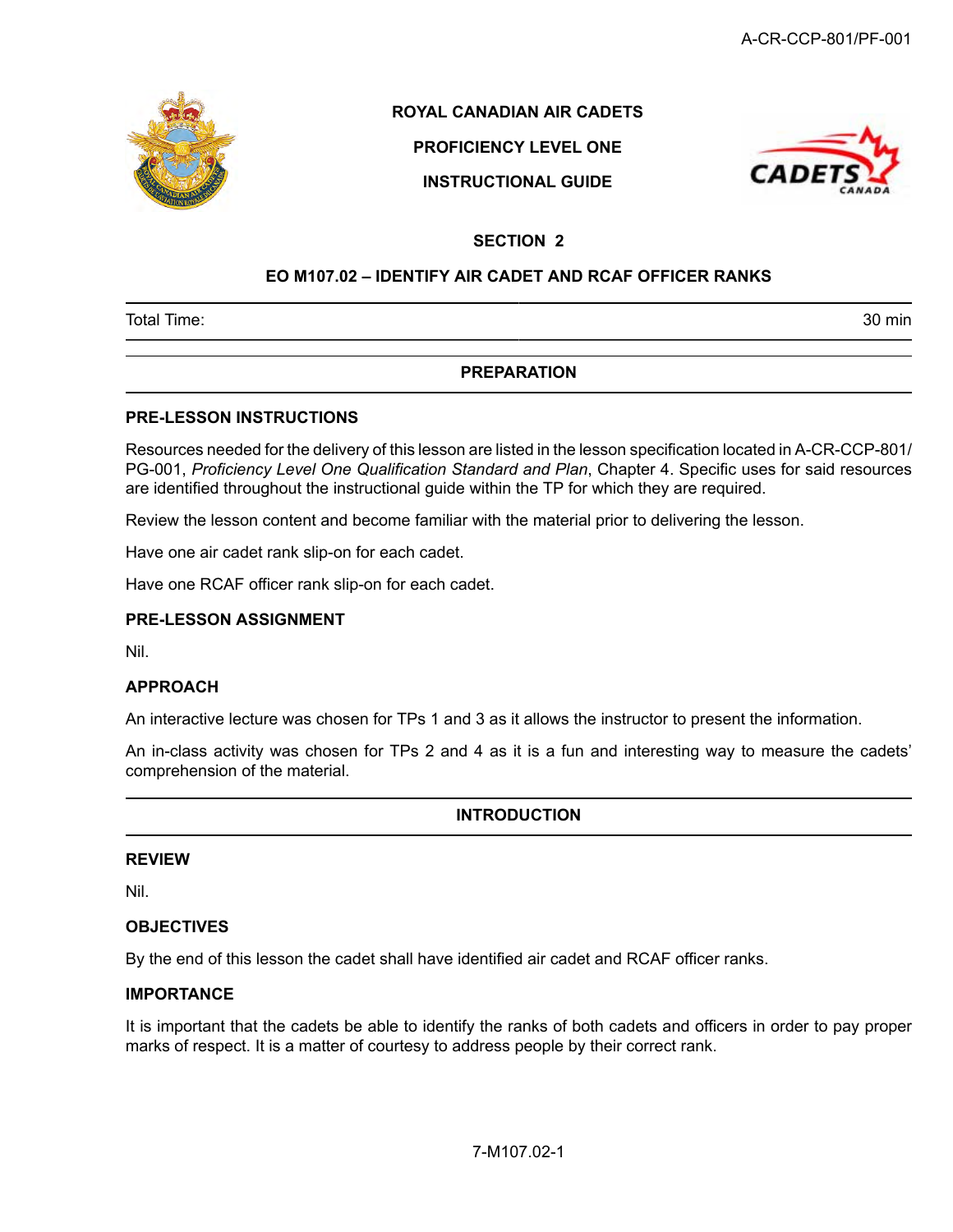**Teaching Point 1 IDENE 1 <b>IDENE 1 IDENE 1 IDENE 1 IDENTIFY air cadet ranks.** 

Time: 5 min Method: Interactive Lecture Company of Time: 5 min Method: Interactive Lecture

### **CADET RANKS**

Every cadet in the squadron has a rank. Ranks are an indication of the experience and responsibility of each cadet.

# **AIR CADET (AC)**

Cadets will start at the rank of air cadet upon enrolment.

There is no badge for the rank of Air Cadet.

### **LEADING AIR CADET (LAC)**

Cadets may be recommended for promotion to the rank of Leading Air Cadet upon completion of five months of training.

The Leading Air Cadet badge is a propeller. When worn on the jacket it is worn on the upper sleeves, centred midway between the shoulder seam and the point of the elbow.



*adapted from Rank Badges, retrieved 30 Mar 2006 from http://www.cadets.ca/ aircad/resources-ressources/symbols/air\_pages\_all/air\_rank.html*

Figure 1 Leading Air Cadet Rank Badge

### **CORPORAL (CPL)**

Cadets may be recommended for promotion to the rank of Corporal after successfully completing Proficiency Level One.

The Corporal rank badge has two chevrons. When worn on the jacket it is worn on the upper sleeves, centred midway between the shoulder seam and the point of the elbow.



*adapted from Rank Badges, retrieved 30 Mar 2006 from http://www.cadets.ca/ aircad/resources-ressources/symbols/air\_pages\_all/air\_rank.html*

Figure 2 Corporal Rank Badge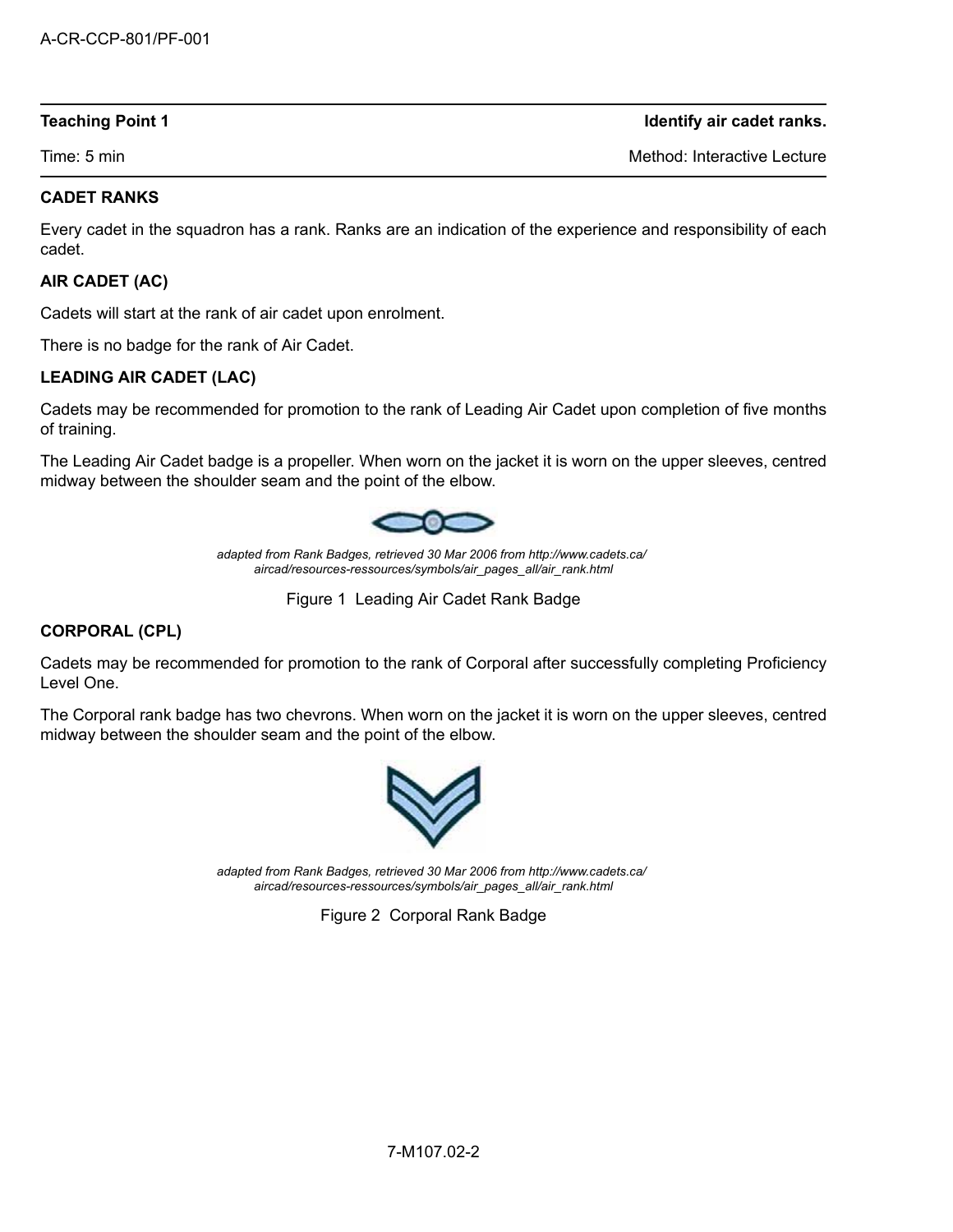# **FLIGHT CORPORAL (FCPL)**

Cadets may be recommended for promotion to the rank of Flight Corporal after completing six months of service at the rank of Corporal and successfully completing Proficiency Level Two.

The Flight Corporal badge has two chevrons and a crown. When worn on the jacket, it is worn on the upper sleeves, centred midway between the shoulder seam and the point of the elbow.



*Cadets Canada. (2005). CATO 55-04: Royal Canadian Air Cadet Dress Instructions. In Cadet Administrative and Training Orders Vol. 5). Ottawa. ON*

Figure 3 Flight Corporal Rank Badge

# **SERGEANT (SGT)**

Cadets may be recommended for promotion to the rank of Sergeant after completing six months of service at the rank of Flight Corporal and successfully completing Proficiency Level Three.

The Sergeant rank badge has three chevrons. When worn on the jacket it is worn on the upper sleeves, centred midway between the shoulder seam and the point of the elbow.



*adapted from Rank Badges, retrieved 30 Mar 2006 from http://www.cadets.ca/ aircad/resources-ressources/symbols/air\_pages\_all/air\_rank.html*

Figure 4 Sergeant Rank Badge

### **FLIGHT SERGEANT (FSGT)**

Cadets may be recommended for promotion to the rank of Flight Sergeant after completing six months of service at the rank of Sergeant and successfully completing Proficiency Level Four.

The Flight Sergeant rank badge has three chevrons and a crown. When worn on the jacket it is worn on the upper sleeves, centred midway between the shoulder seam and the point of the elbow.



*adapted from Rank Badges, retrieved 30 Mar 2006 from http://www.cadets.ca/ aircad/resources-ressources/symbols/air\_pages\_all/air\_rank.html*

Figure 5 Flight Sergeant Rank Badge

7-M107.02-3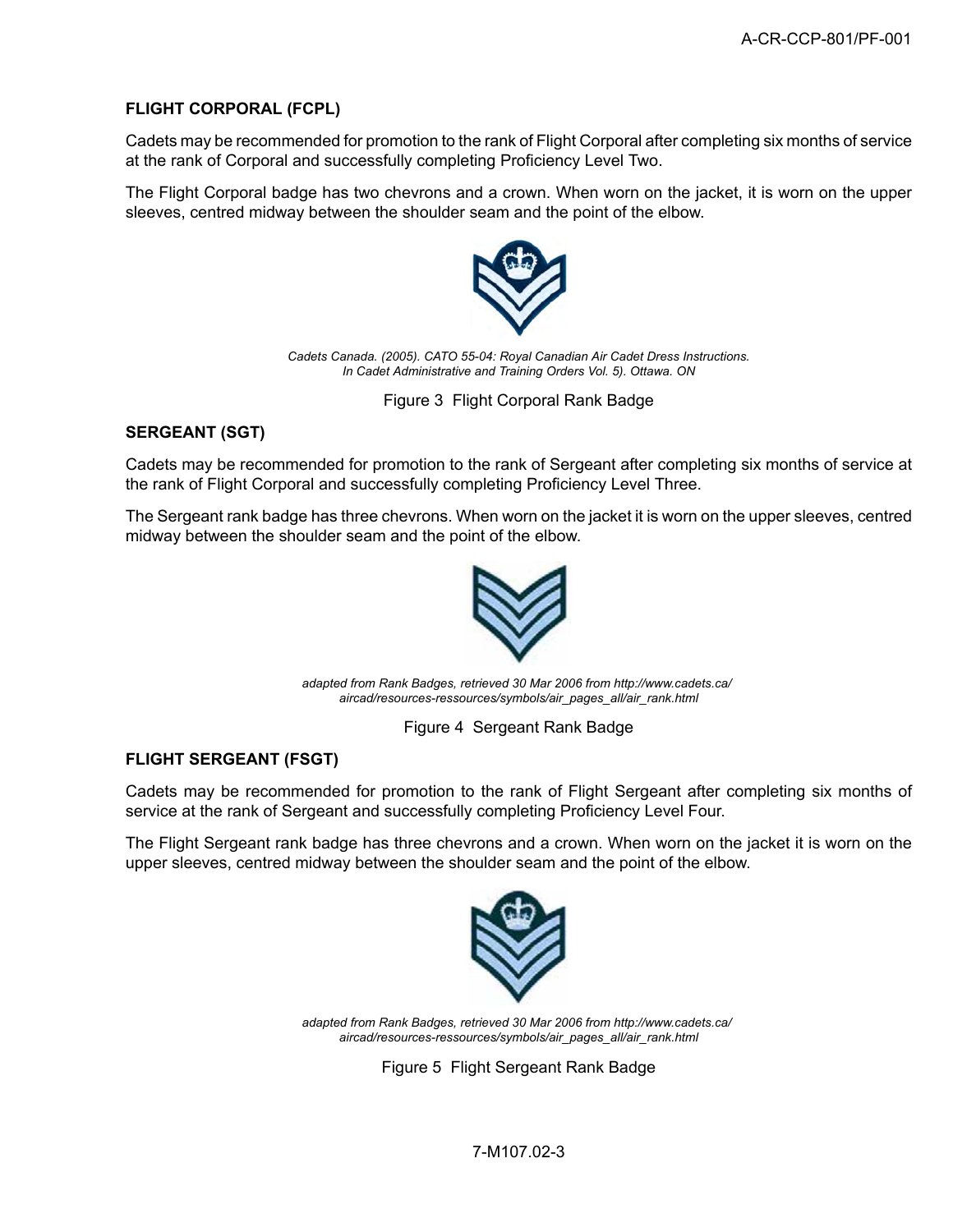# **WARRANT OFFICER SECOND CLASS (WOII)**

Cadets may be recommended for promotion to the rank of Warrant Officer Second Class after completing six months of service at the substantive rank of Flight Sergeant and being identified as a successful candidate through the merit review board process.

The Warrant Officer Second Class badge is a crown encircled by a wreath. When worn on the jacket it is worn on the lower sleeves, centred midway between the bottom of the cuff and the point of the elbow.



*adapted from Rank Badges, retrieved 30 Mar 2006 from http://www.cadets.ca/ aircad/resources-ressources/symbols/air\_pages\_all/air\_rank.html*

Figure 6 Warrant Officer Second Class Rank Badge

# **WARRANT OFFICER FIRST CLASS (WOI)**

Warrant Officer First Class is the highest rank a cadet may achieve. Cadets may be recommended for promotion to the rank of Warrant Officer First Class after completing six months of service at the substantive rank of Warrant Officer Second Class and being identified as a successful candidate through the merit review board process.

The Warrant Officer First Class badge is the Canadian Coat of Arms. When worn on the jacket it is worn on the lower sleeves, centred midway between the bottom of the cuff and the point of the elbow.



*adapted from Rank Badges, retrieved 30 Mar 2006 from http://www.cadets.ca/ aircad/resources-ressources/symbols/air\_pages\_all/air\_rank.html*

Figure 7 Warrant Officer First Class Rank Badge



Ranks are also worn as slip-ons on the all-season jacket and the short sleeve shirt. Slip-ons are worn on both shoulders.



Bringing the badges and/or slip-ons into the classroom to hand around for the cadets to look at would add an element of realism to the class.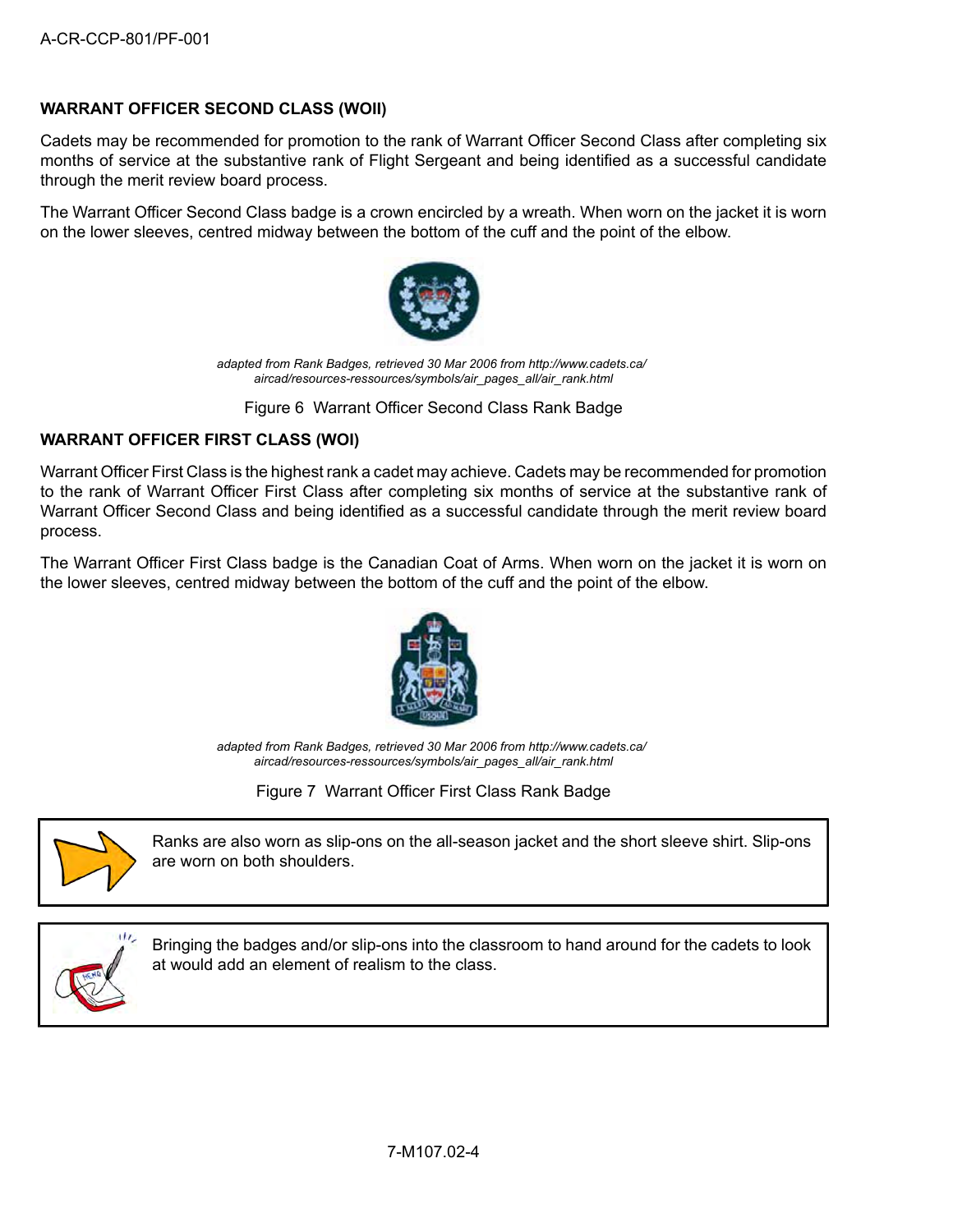#### **CONFIRMATION OF TEACHING POINT 1**

#### **QUESTIONS:**

- Q1. What is the highest rank a cadet may achieve?
- Q2. Which rank has three chevrons?
- Q3. To what rank is a cadet promoted to upon completion of five months of training?

#### **ANTICIPATED ANSWERS:**

- A1. Warrant Officer First Class.
- A2. Sergeant.
- A3. Leading Air Cadet.

**Teaching Point 2 Conduct an air cadet ranks activity.**

Time: 5 min Method: In-Class Activity

# **ACTIVITY**

#### **OBJECTIVE**

The objective of this activity is for cadets to become familiar with air cadet ranks.

#### **RESOURCES**

- One air cadet rank slip-on per cadet. There can be more than one cadet with the same rank).
- Tape.

### **ACTIVITY INSTRUCTIONS**

- 1. Tape one rank to the back of each cadet (the cadet does not get to see the rank that is on their back).
- 2. Have the cadets walk around and ask other cadets yes or no questions to determine what rank they are wearing. For example, "Do I have two chevrons?" The cadet has to determine from the answers to their questions what rank they are.
- 3. The cadets can only ask one question to each of the other cadets. They cannot ask the same cadet more than one question to determine what rank they are. This will ensure the cadets are interacting fully with the other members of the class.
- 4. Once cadets have determined what rank they think they are, have them form a group with any other cadets who are the same rank, if there are any.
- 5. After 10 minutes, have the cadets split into their rank groups. They will then present what rank they think they are based on the information they received. For example, if a group has determined they have only two chevrons on their back, they would present themselves as the corporal group / individual.

#### **SAFETY**

Nil.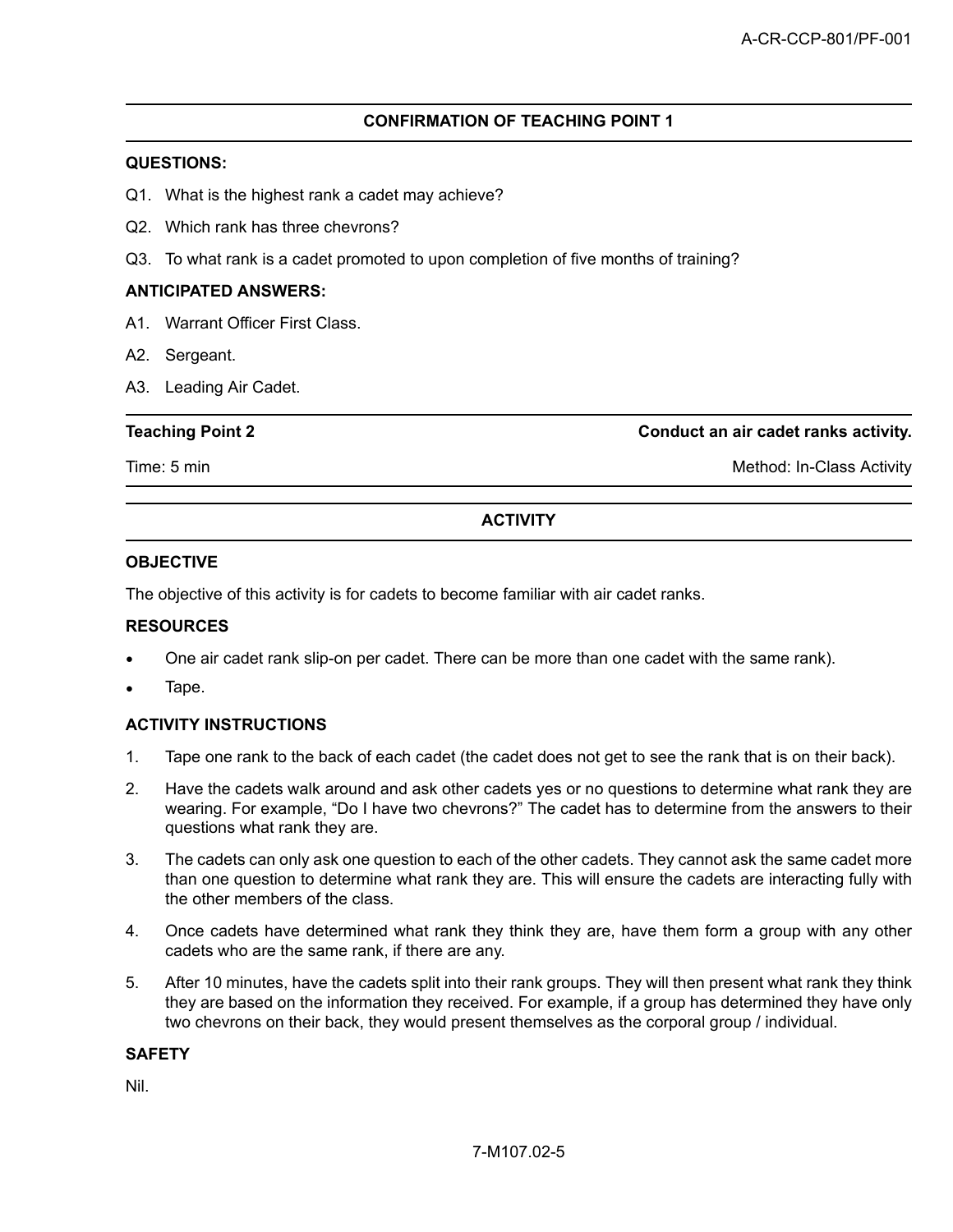# **INSTRUCTOR GUIDELINES**

Nil.

**Teaching Point 3 Identify RCAF officer ranks.**

Time: 10 min Method: Interactive Lecture Companies and Method: Interactive Lecture



The instructor should make the cadets aware that they will not usually encounter senior or general officers at the squadron. However, some larger squadrons may have a major as the commanding officer. More emphasis should be placed on the subordinate and junior officers during the lesson.

# **SUBORDINATE OFFICER – OFFICER CADET**

The officer cadet rank is identified by one thin gold braid.



*www.forces.gc.ca/site/Community/insignia/aira\_e.asp*

Figure 8 Officer Cadet Rank

### **JUNIOR OFFICERS**

Once an officer is promoted to the rank second lieutenant they become a commissioned member of the Canadian Forces. Receiving a commission means that a person has been recognized by the monarchy (Queen or King) to serve as an officer.

### **SECOND LIEUTENANT (2LT)**

The rank of Second Lieutenant is identified by one thick gold braid.



*www.forces.gc.ca/site/Community/insignia/aira\_e.asp*

Figure 9 Second Lieutenant Rank

### **LIEUTENANT (LT)**

The rank of Lieutenant is identified by one thick gold braid, with one thin gold braid on top of it.



*www.forces.gc.ca/site/Community/insignia/aira\_e.asp*

Figure 10 Lieutenant Rank

7-M107.02-6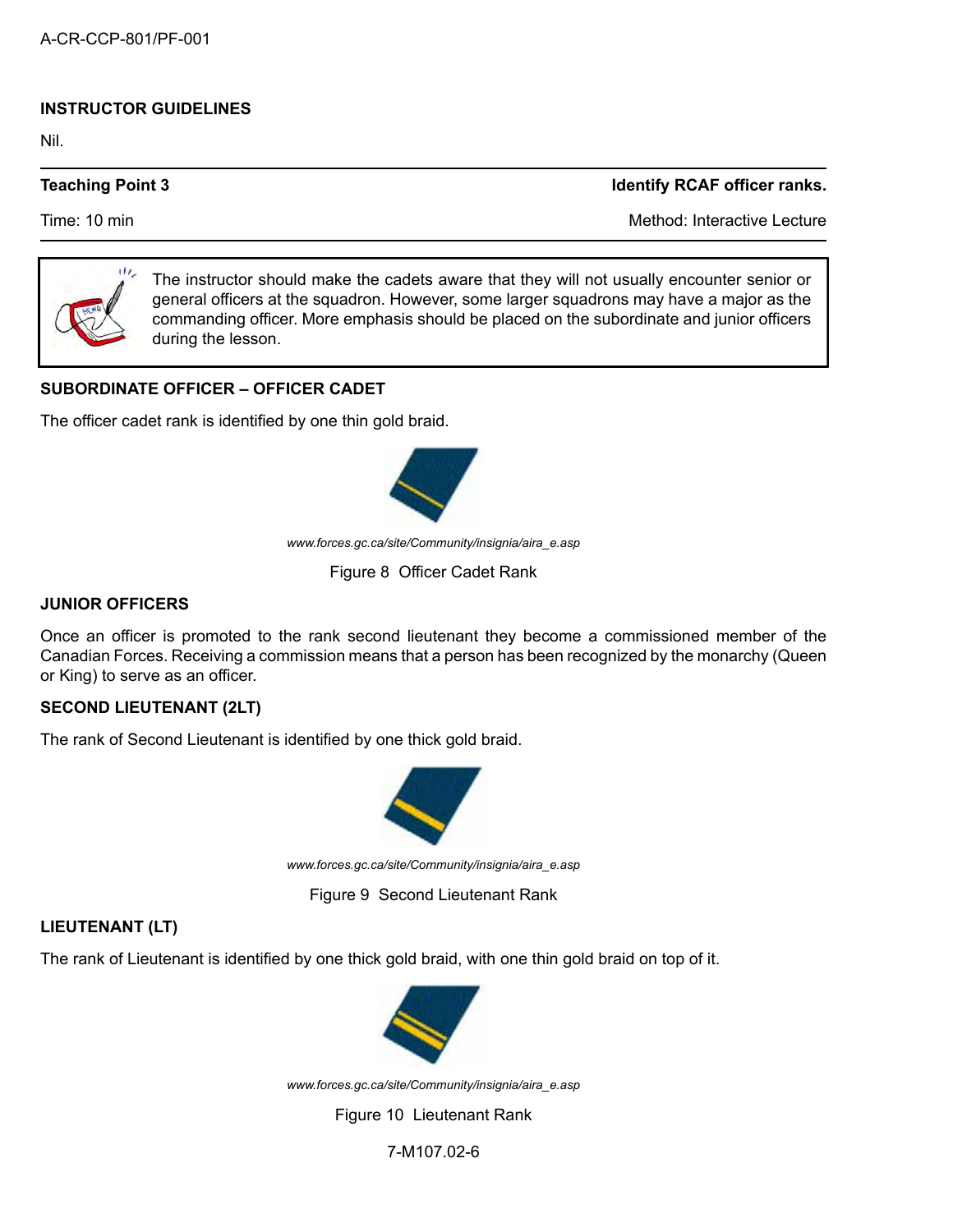# **CAPTAIN (CAPT)**

The rank of Captain is identified by two thick gold braids.



*www.forces.gc.ca/site/Community/insignia/aira\_e.asp*

Figure 11 Captain Rank

# **SENIOR OFFICERS**

# **MAJOR (MAJ)**

The rank of Major is identified by two thick gold braids with one thin gold braid in between.



*www.forces.gc.ca/site/Community/insignia/aira\_e.asp*

Figure 12 Major Rank

# **LIEUTENANT COLONEL (LCOL)**

The rank of Lieutenant Colonel is identified by three thick gold braids.



*www.forces.gc.ca/site/Community/insignia/aira\_e.asp*

Figure 13 Lieutenant Colonel Rank

**COLONEL (COL)**

The rank of Colonel is identified by four thick gold braids.



*www.forces.gc.ca/site/Community/insignia/aira\_e.asp*

Figure 14 Colonel Rank

### **GENERAL OFFICERS**

General officers are unique in that there are two manners to distinguish their ranks. All four of these ranks will wear one extra thick braid on the sleeve of their dress uniform. To distinguish between the four general ranks, there are differences in their epaulettes. All of the epaulettes will have a crown over a crossed sabre and baton, with the distinguishing feature being the number of maple leafs under the swords.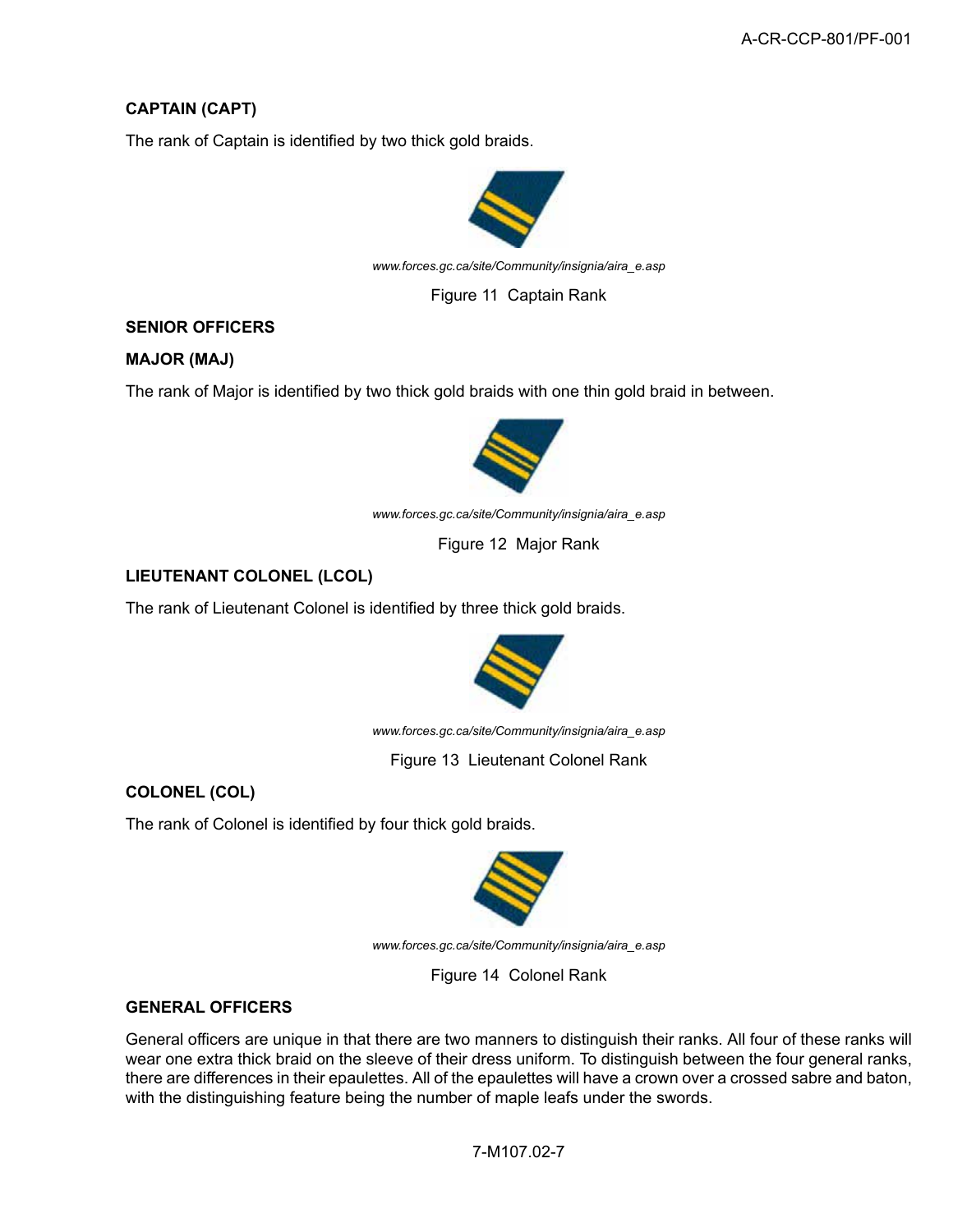# **BRIGADIER GENERAL (BGEN)**

The rank of Brigadier General is identified by one maple leaf under the swords.



*www.forces.gc.ca/site/Community/insignia/aira\_e.asp*

Figure 15 Brigadier General Rank

# **MAJOR GENERAL (MGEN)**

The rank of Major General is identified by two maple leafs under the swords.



*www.forces.gc.ca/site/Community/insignia/aira\_e.asp*



# **LIEUTENANT GENERAL (LGEN)**

The rank of Lieutenant General is identified by three maple leafs in a triangular pattern under the swords.



*www.forces.gc.ca/site/Community/insignia/aira\_e.asp*

Figure 17 Lieutenant General Rank

# **GENERAL (GEN)**

The rank of General is identified by four maple leafs in a diamond pattern under the swords.



*www.forces.gc.ca/site/Community/insignia/aira\_e.asp*

Figure 18 General Rank

7-M107.02-8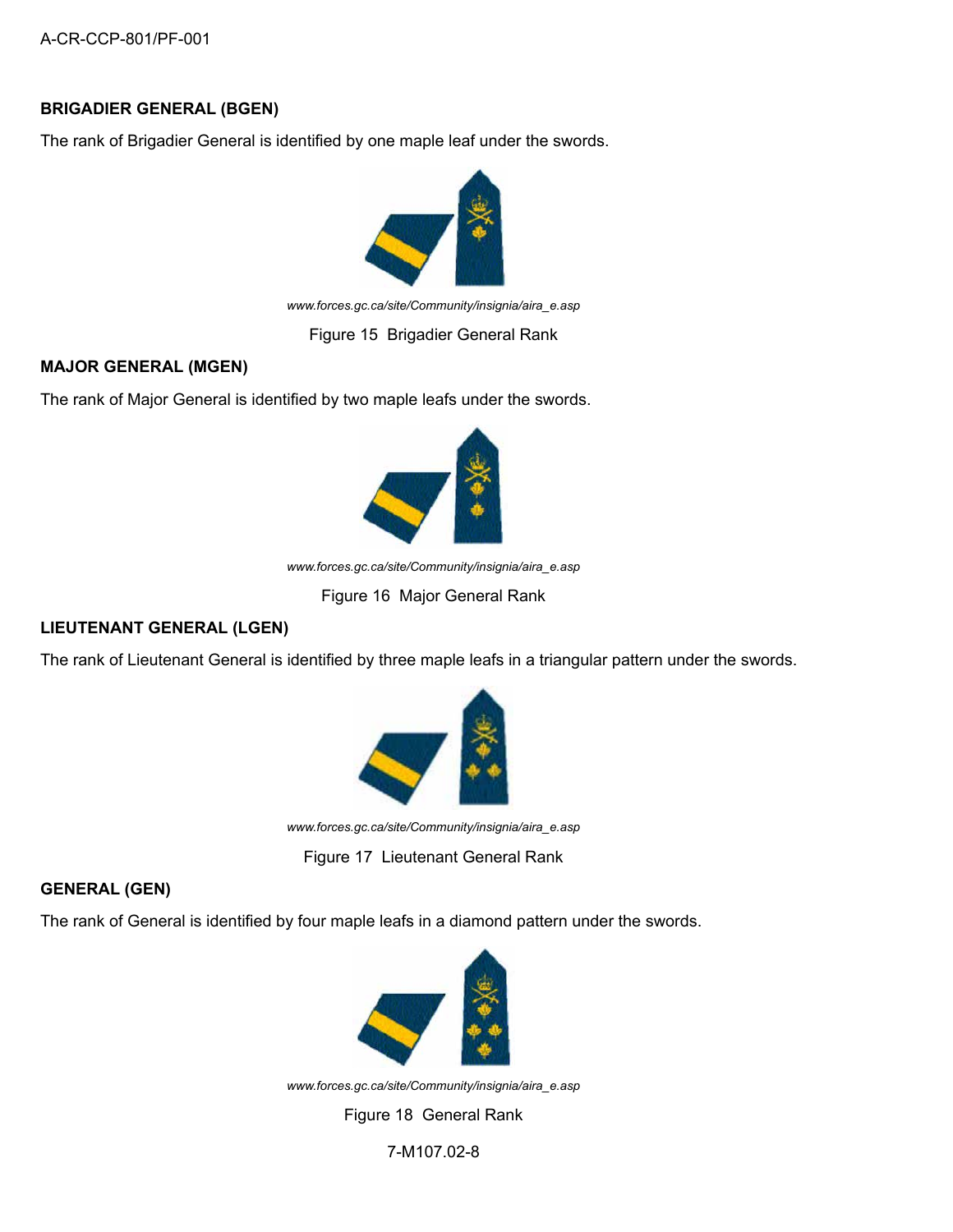#### **CONFIRMATION OF TEACHING POINT 3**

#### **QUESTIONS:**

- Q1. What is the lowest rank that an air officer may hold?
- Q2. Which rank has two thick gold braids?
- Q3. How many braids does a Lieutenant wear?

#### **ANTICIPATED ANSWERS:**

- A1. Officer Cadet.
- A2. Captain.
- A3. One narrow and one wide braid.

#### **Teaching Point 4 Conduct an RCAF officer ranks activity.**

Time: 5 min Method: In-Class Activity

# **ACTIVITY – RANK TRADE**

#### **OBJECTIVE**

The objective of this activity is for cadets to become familiar with the air officer ranks.

#### **RESOURCES**

One RCAF officer slip-on per cadet.

#### **ACTIVITY INSTRUCTIONS**

- 1. Distribute one slip-on to each cadet.
- 2. Have the cadets introduce their rank to another cadet. When both cadets have introduced their ranks, they will trade slip-ons. Repeat so that each cadet has traded with three different cadets.
- 3. Have the cadets form groups based on the ranks they are holding.
- 4. Direct the groups to form a line of ranks in ascending order.

#### **SAFETY**

Nil.

### **INSTRUCTOR GUIDELINES**

Nil.

### **END OF LESSON CONFIRMATION**

The cadets' participation in the activities will serve as confirmation of this lesson.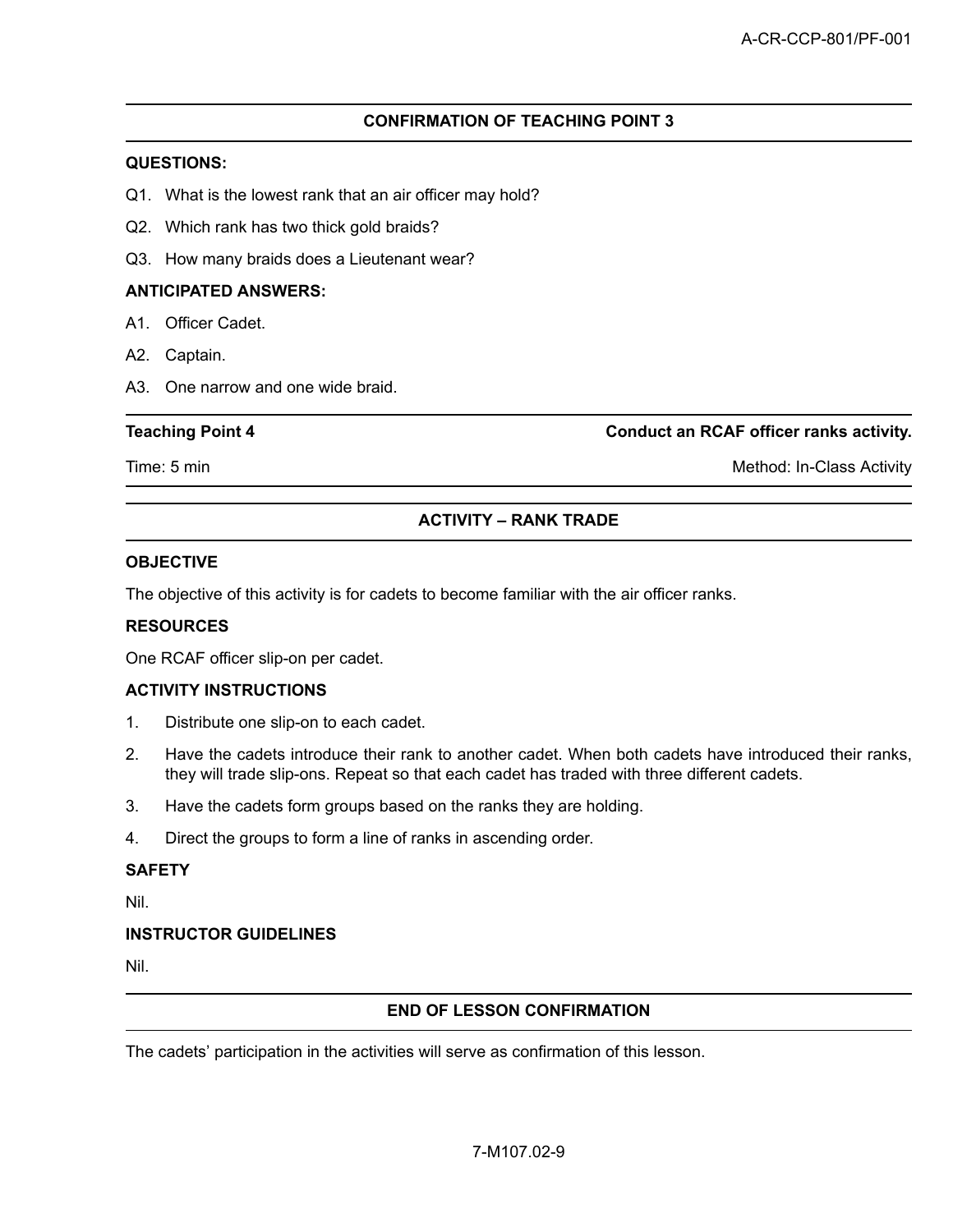# **CONCLUSION**

## **HOMEWORK / READING / PRACTICE**

Nil.

# **METHOD OF EVALUATION**

Nil.

# **CLOSING STATEMENT**

Every member of the squadron has a rank. It is important to be able to recognize cadets and officers by their rank in order to demonstrate the proper respect. Practicing rank recognition and knowing the officers at the squadron is vital for cadets to be able to serve as a member of the squadron. Rank recognition is the first step in knowing and following the chain-of-command.

# **INSTRUCTOR NOTES / REMARKS**

Nil.

# **REFERENCES**

A0-149 CATO 13-02 Director Cadets 4. (2009). *Cadet rank promotions*. Ottawa, ON: Department of National Defence.

A3-005 QR&O 3.01 Departments of National Defence. (2006). *QR&O 3.01: Ranks and designation of rank*. In Queen's Regulations and Orders for the Canadian Forces (Vol. 1, Ch 3). Ottawa, ON.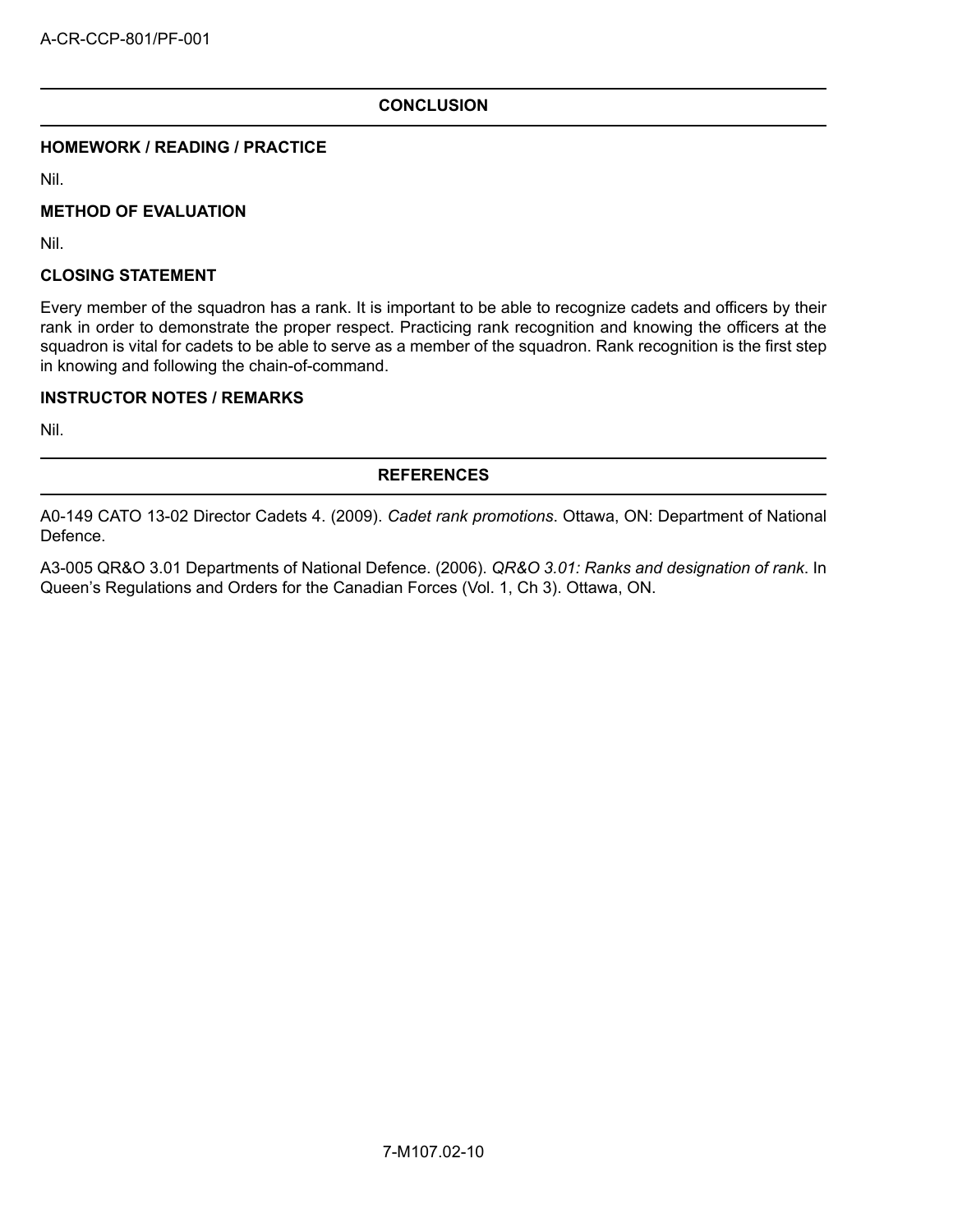

# **ROYAL CANADIAN AIR CADETS**

# **PROFICIENCY LEVEL ONE**

# **INSTRUCTIONAL GUIDE**



# **SECTION 3**

# **EO M107.03 – OBSERVE RULES AND PROCEDURES FOR THE PAYING OF COMPLIMENTS**

Total Time: 30 min

# **PREPARATION**

#### **PRE-LESSON INSTRUCTIONS**

Resources needed for the delivery of this lesson are listed in the lesson specification located in A-CR-CCP-801/ PG-001, *Proficiency Level One Qualification Standard and Plan*, Chapter 4. Specific uses for said resources are identified throughout the instructional guide within the TP for which they are required.

Review the lesson content and become familiar with the material prior to delivering the lesson.

### **PRE-LESSON ASSIGNMENT**

Nil.

#### **APPROACH**

An interactive lecture was chosen for this lesson to orient them to the various procedures for addressing NCOs, subordinate officers and commissioned officers and for paying compliments.

# **INTRODUCTION**

### **REVIEW**

Nil.

### **OBJECTIVES**

By the end of this lesson the cadet shall have observed rules and procedures for paying compliments.

# **IMPORTANCE**

It is important that the cadets be able to address cadet NCO, subordinate officers, commissioned officers and pay compliments. They will have many opportunities to practice these skills during their time as a cadet.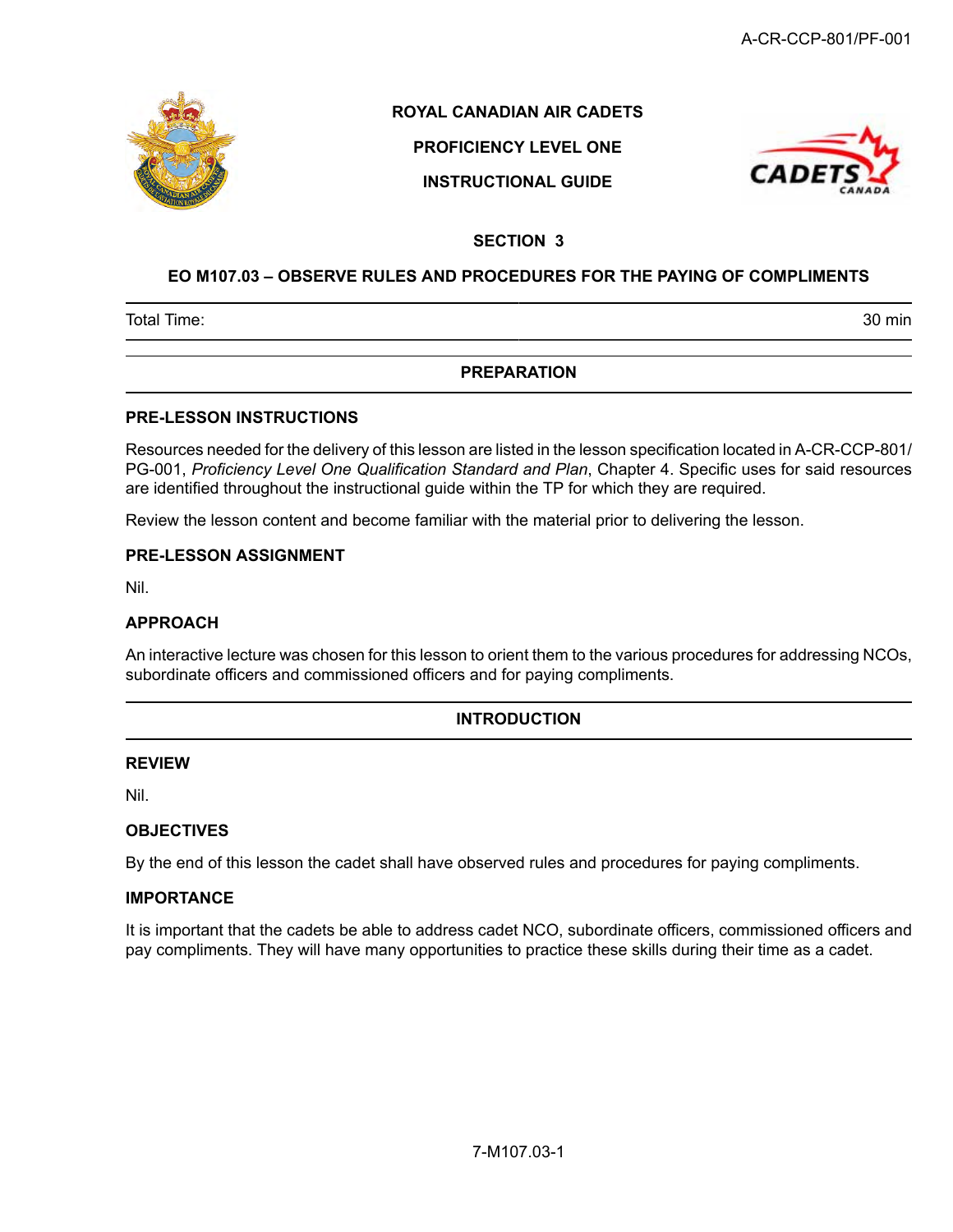### **Teaching Point 1 Explain the procedures for addressing cadet NCOs and subordinate officers.**

Time: 10 min Method: Interactive Lecture Lecture

## **ADDRESSING CADET NCOS AND SUBORDINATE OFFICERS**

It is important to pay the correct compliments to the appropriate individuals.

When addressing a cadet NCO or a subordinate officer, the cadet will stand at the position of attention. As cadet NCOs and subordinate officers do not hold a commission from the Queen, they are not saluted. Throughout the conversation, the cadet shall address the NCO or subordinate officer by their rank and surname and remain at the position of attention. When the cadet has completed addressing the NCO or officer, they should dismiss themselves appropriately by turning to the right.



The instructor should demonstrate this process prior to the activity.

# **ACTIVITY**

# **OBJECTIVE**

The objective of the activity is to allow the cadets to practice the procedures for addressing cadet NCOs and subordinate officers.

### **RESOURCES**

Nil.

# **ACTIVITY INSTRUCTIONS**

- 1. Divide the cadets into pairs. Assign one as the cadet NCO or subordinate officer.
- 2. Have the other cadet approach and address the cadet NCO / subordinate officer.
- 3. Have the cadet NCO /subordinate officer dismiss the cadet.
- 4. Have the cadets change roles.

# **SAFETY**

Nil.

### **INSTRUCTOR GUIDELINES**

Nil.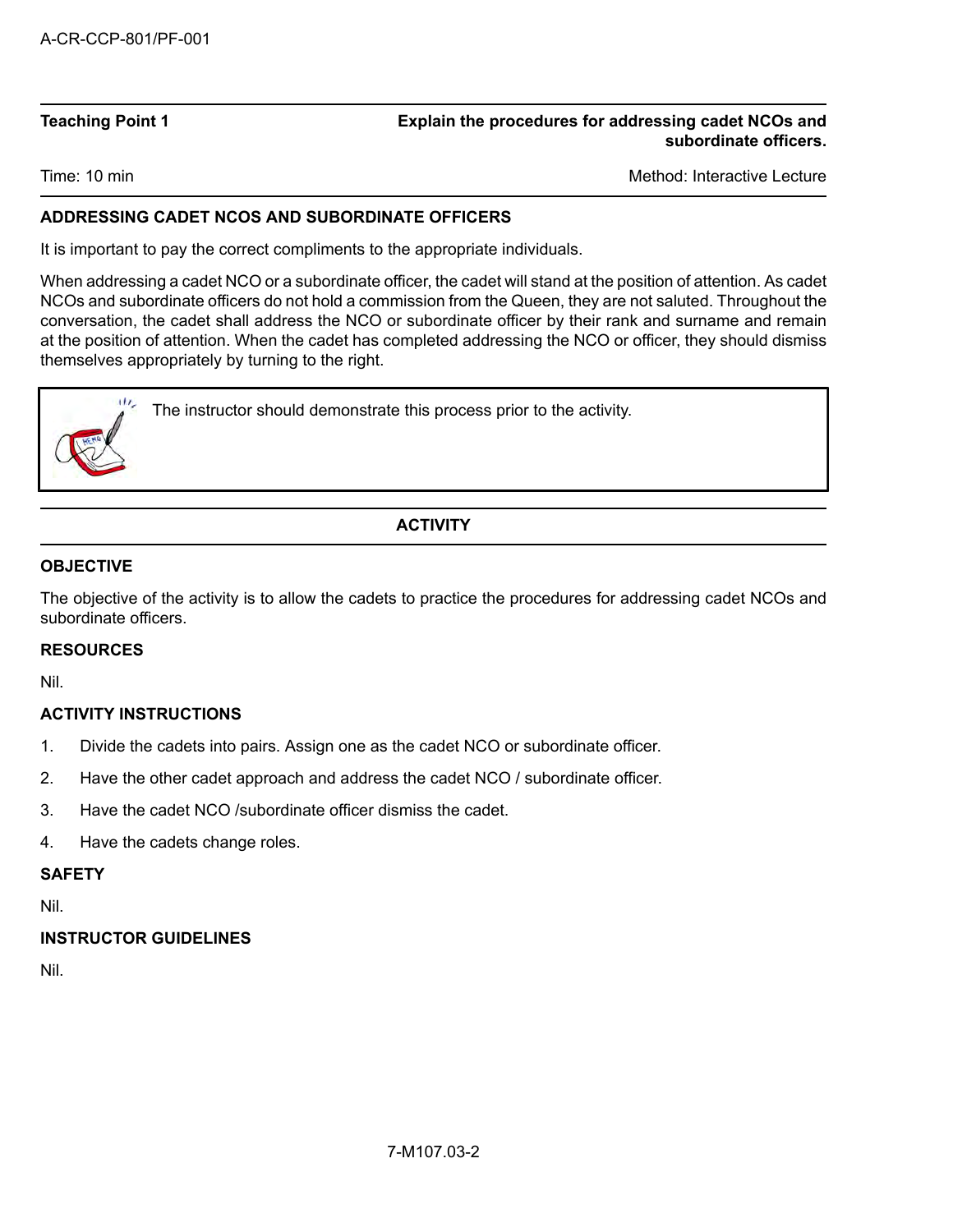#### **CONFIRMATION OF TEACHING POINT 1**

#### **QUESTIONS:**

- Q1. Do cadet NCOs and subordinate officers hold a commission from the Queen?
- Q2. If they do not hold a commission, are they saluted?
- Q3. Name an action the cadet should take while addressing a cadet NCO/subordinate officer.

#### **ANTICIPATED ANSWERS:**

- A1. No, they do not hold a commission.
- A2. No, they are not saluted.
- A3. Standing at the position of attention, addressing by rank and surname, and dismissing appropriately.

**Teaching Point 2 Explain the procedures for addressing a commissioned officer.**

Time: 5 min Method: Interactive Lecture Company of Time: 5 min Method: Interactive Lecture

#### **ADDRESSING COMMISSIONED OFFICERS**

When addressing commissioned officers, the same procedures are followed as when addressing NCOs and subordinate officers except a salute shall be given.

The cadet shall stand at the position of attention after approaching the commissioned officer. The cadet will then give the appropriate salute as outlined in A-DH-201-000/PT-000, *Canadian Forces Manual of Drill and Ceremonial*. Throughout the conversation the cadet shall address the commissioned officer by their rank and surname and always remain at the position of attention unless otherwise directed by the commissioned officer. When the cadet has completed addressing the officer, they should again salute and dismiss themselves appropriately.



The instructor should demonstrate this process prior to the activity.

# **ACTIVITY**

#### **OBJECTIVE**

The objective of the activity is to allow the cadets to practice the procedures for addressing commissioned officers.

### **RESOURCES**

Nil.

### **ACTIVITY INSTRUCTIONS**

- 1. Divide the cadets into pairs. Assign one as the commissioned officer.
- 2. Have the other cadet approach, salute and address the commissioned officer.

7-M107.03-3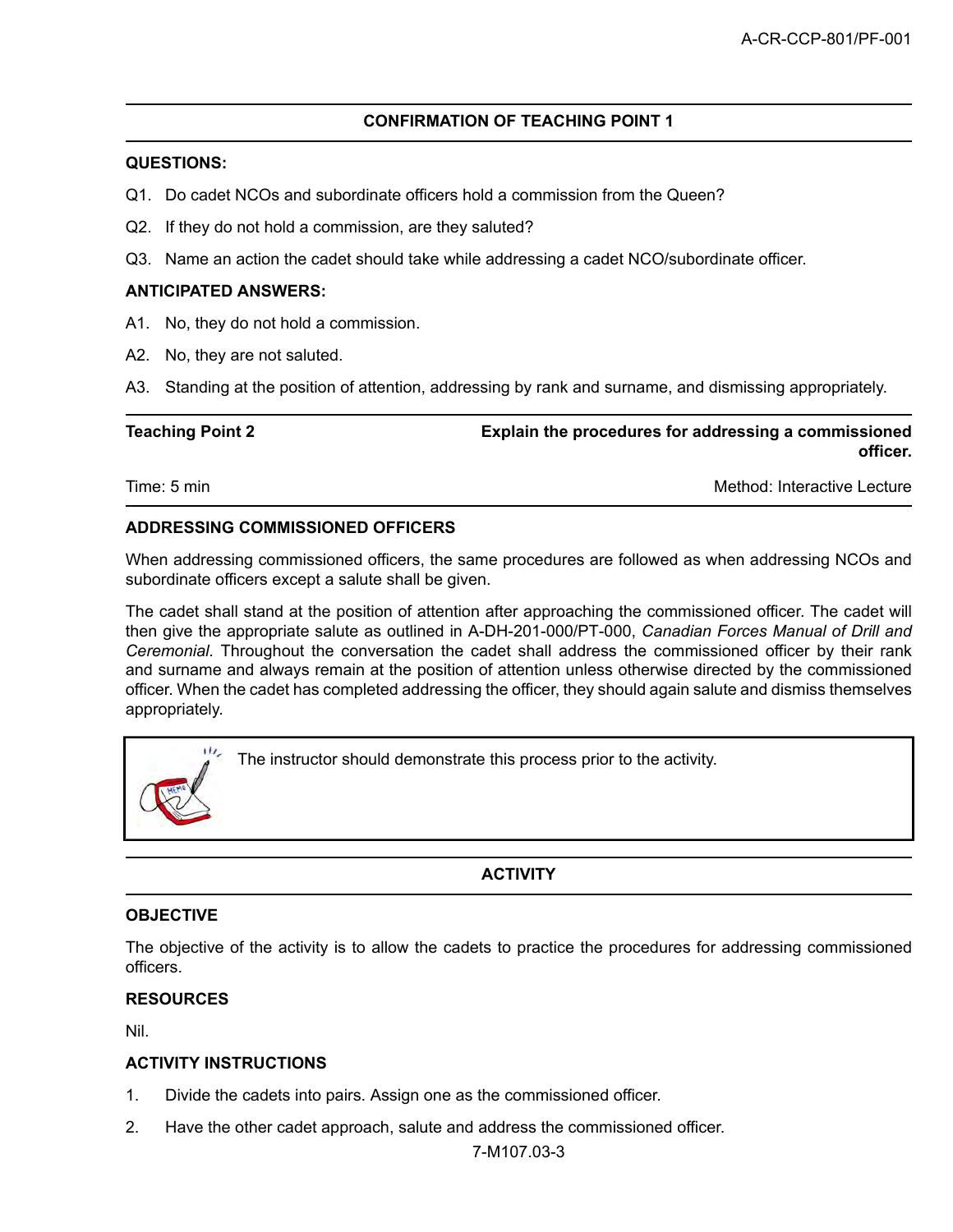- 3. Have the commissioned officer dismiss the cadet.
- 4. Have the cadets change roles

#### **SAFETY**

Nil.

#### **INSTRUCTOR GUIDELINES**

Nil.

# **CONFIRMATION OF TEACHING POINT 2**

#### **QUESTIONS:**

- Q1. Are you required to salute commissioned officers? Why?
- Q2. When should the commissioned officer be saluted?

#### **ANTICIPATED ANSWERS:**

- A1. Yes. They hold a commission from the Queen (King).
- A2. After the officer has been approached and prior to dismissal.

**Teaching Point 3 Explain the regulations for paying compliments inside a building.**

Time: 5 min Method: Interactive Lecture Company of Time: 5 min Method: Interactive Lecture

### **PAYING COMPLIMENTS INSIDE A BUILDING**

Salutes are not given inside buildings except when on parade, during ceremonial occasions, or when entering and leaving offices. However, cadets shall turn their head and offer a polite greeting when meeting an officer in a common area. It is not customary to wear headdress inside a building.

#### **ENTERING AN OFFICE**

When entering an office the cadet shall:

- stand at the position of attention in the doorway;
- salute if wearing headdress and the office occupant holds a commission; and
- politely ask permission to enter the office.

### **LEAVING AN OFFICE**

When leaving an office the cadet shall:

- stand at the position of attention in the doorway;
- salute if wearing headdress and the office occupant holds a commission; and
- depart.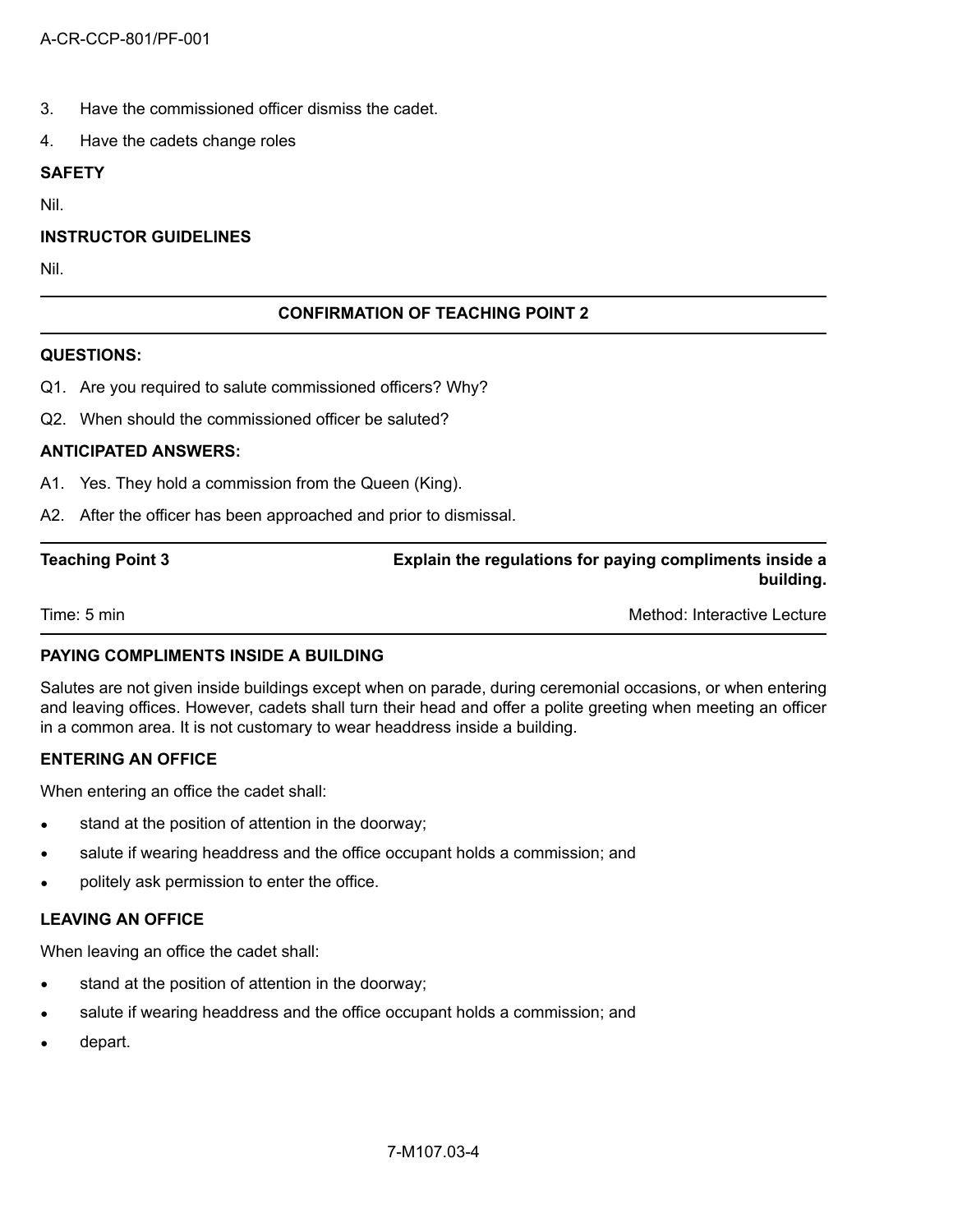

The instructor should demonstrate this process prior to the activity.



*RCAC Level one handbook, Cadets Canada, 1993*

Figure 1 Entering and Leaving an Office

### **ACTIVITY**

#### **OBJECTIVE**

The objective of this activity is to allow the cadets to practice the procedures for entering and leaving offices.

#### **RESOURCES**

Nil.

### **ACTIVITY INSTRUCTIONS**

- 1. Divide the cadets into pairs. Assign one of them as the cadet to enter / leave an office while the other is "in" the office.
- 2. Have the cadet practice entering / leaving the office.
- 3. Have the cadets change roles.

### **SAFETY**

Nil.

#### **INSTRUCTOR GUIDELINES**

Nil.

#### **CONFIRMATION OF TEACHING POINT 3**

#### **QUESTION:**

Q1. Name two times or places where compliments are paid inside a building.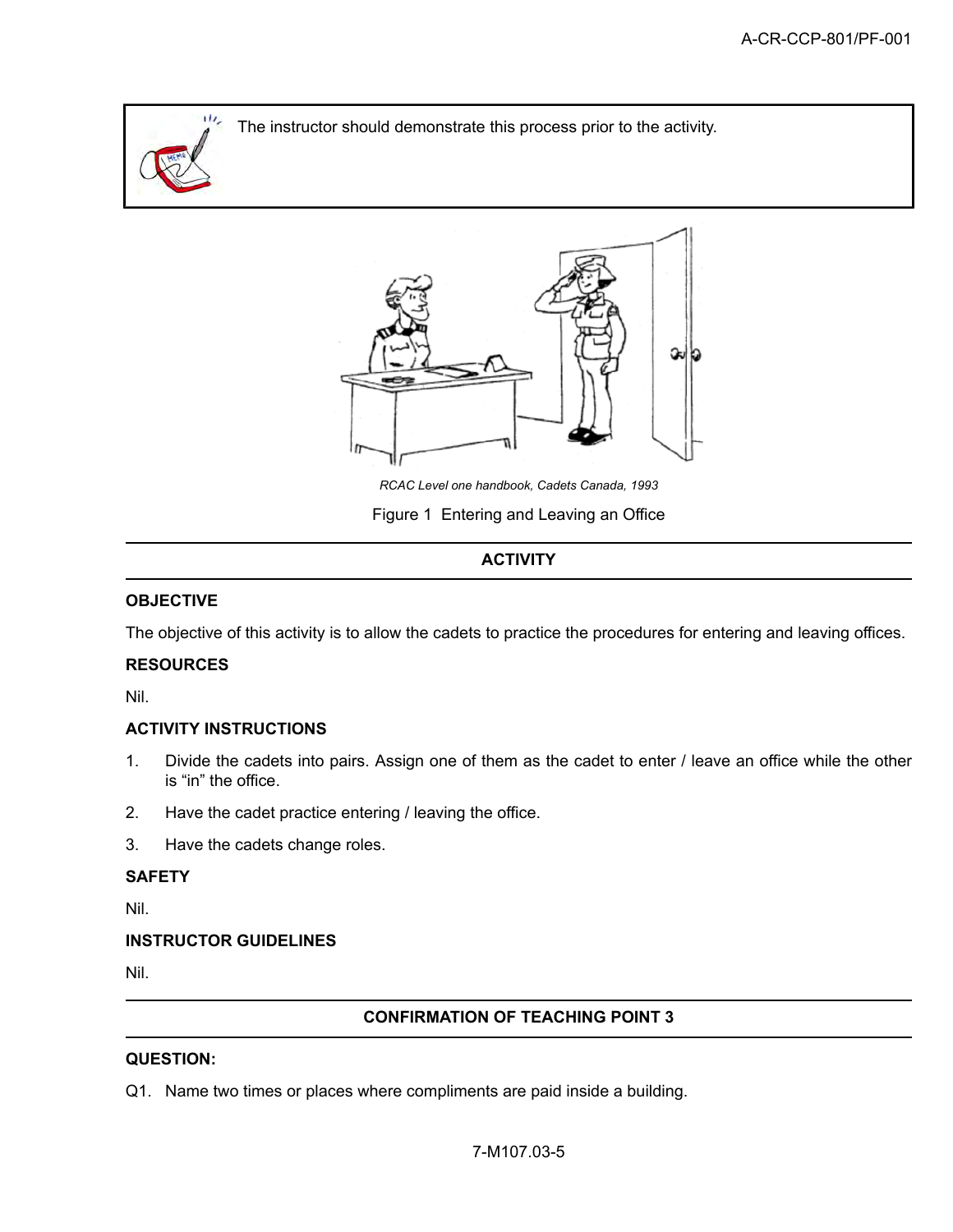#### **ANTICIPATED ANSWER:**

A1. Parade Square, ceremonial occasions, entering and leaving offices.

**Teaching Point 4 Explain other occasions to pay compliments.**

Time: 5 min Method: Interactive Lecture Companies And Method: Interactive Lecture

## **OTHER OCCASIONS TO PAY COMPLIMENTS**

It is appropriate for cadets to salute on different occasions.

- When the Canadian or another foreign national anthem is played.
- When recognizing a commissioned officer who is not in uniform.
- When the National Flag of Canada is being lowered or raised.
- When boarding or disembarking any of Her Majesty's Canadian ships or those of a foreign service, cadets shall pay compliments to the quarterdeck.

### **CONFIRMATION OF TEACHING POINT 4**

#### **QUESTIONS:**

- Q1. Does one salute when recognizing a commissioned officer out of uniform?
- Q2. Does one pay compliments if the Star Spangled Banner is played?

#### **ANTICIPATED ANSWERS:**

- A1. Yes, compliments shall be paid.
- A2. Yes, compliments are paid for all national anthems.

#### **END OF LESSON CONFIRMATION**

The cadets' participation in the activities will serve as confirmation for this lesson.

### **CONCLUSION**

#### **HOMEWORK / READING / PRACTICE**

Nil.

# **METHOD OF EVALUATION**

Nil.

# **CLOSING STATEMENT**

There will be many opportunities to address cadet NCOs, subordinate and commissioned officers and pay compliments inside a building. These acts may feel awkward initially and are part of a disciplined military culture. With practice, they will become natural. These acts of comportment are key ways to demonstrate respect for senior cadets and superiors.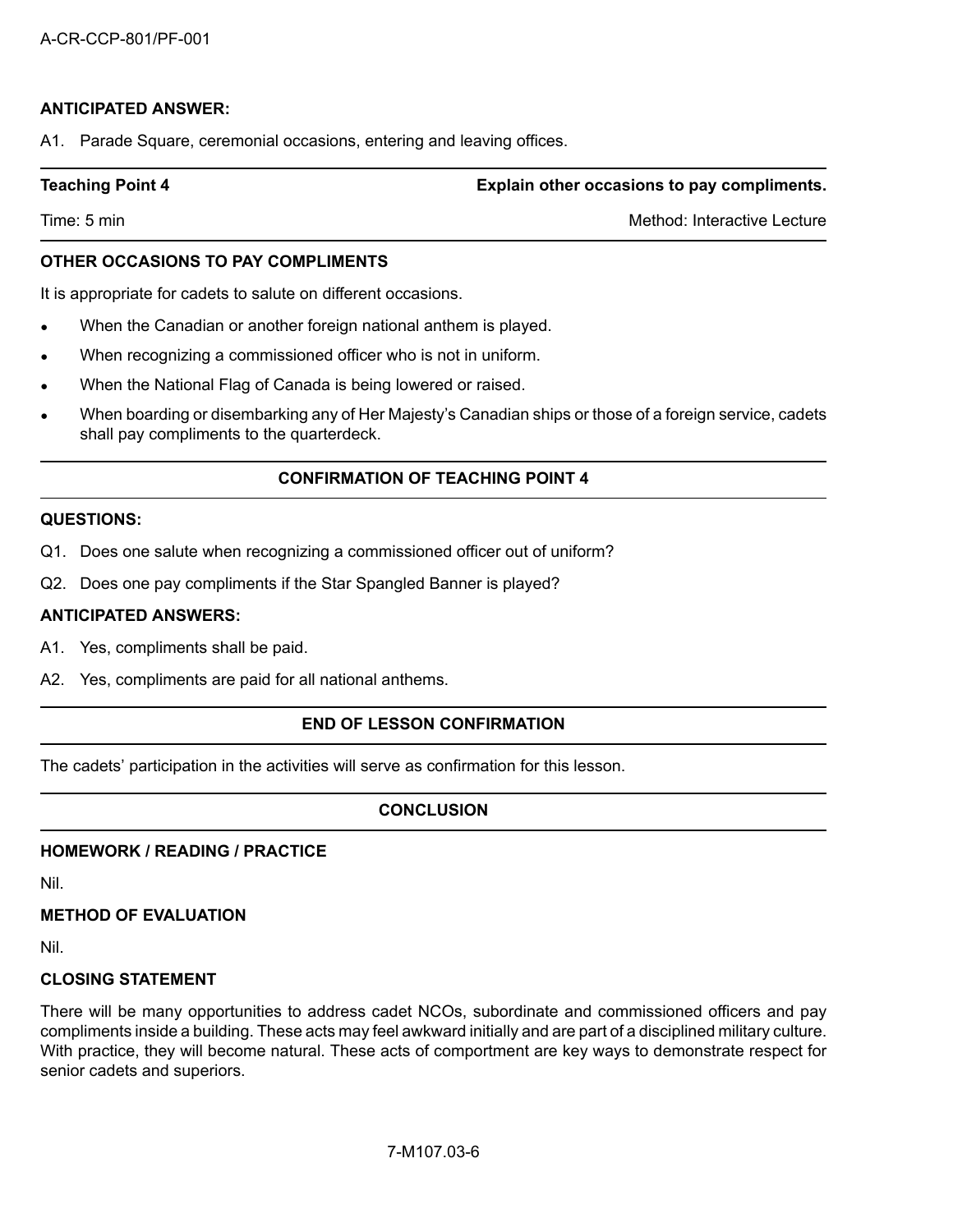### **INSTRUCTOR NOTES/REMARKS**

Nil.

#### **REFERENCES**

A0-002 A-PD-201-000/PT-000 National Defence. (2001). *The Canadian Forces Manual of Drill and Ceremonial*. Ottawa, ON: National Defence.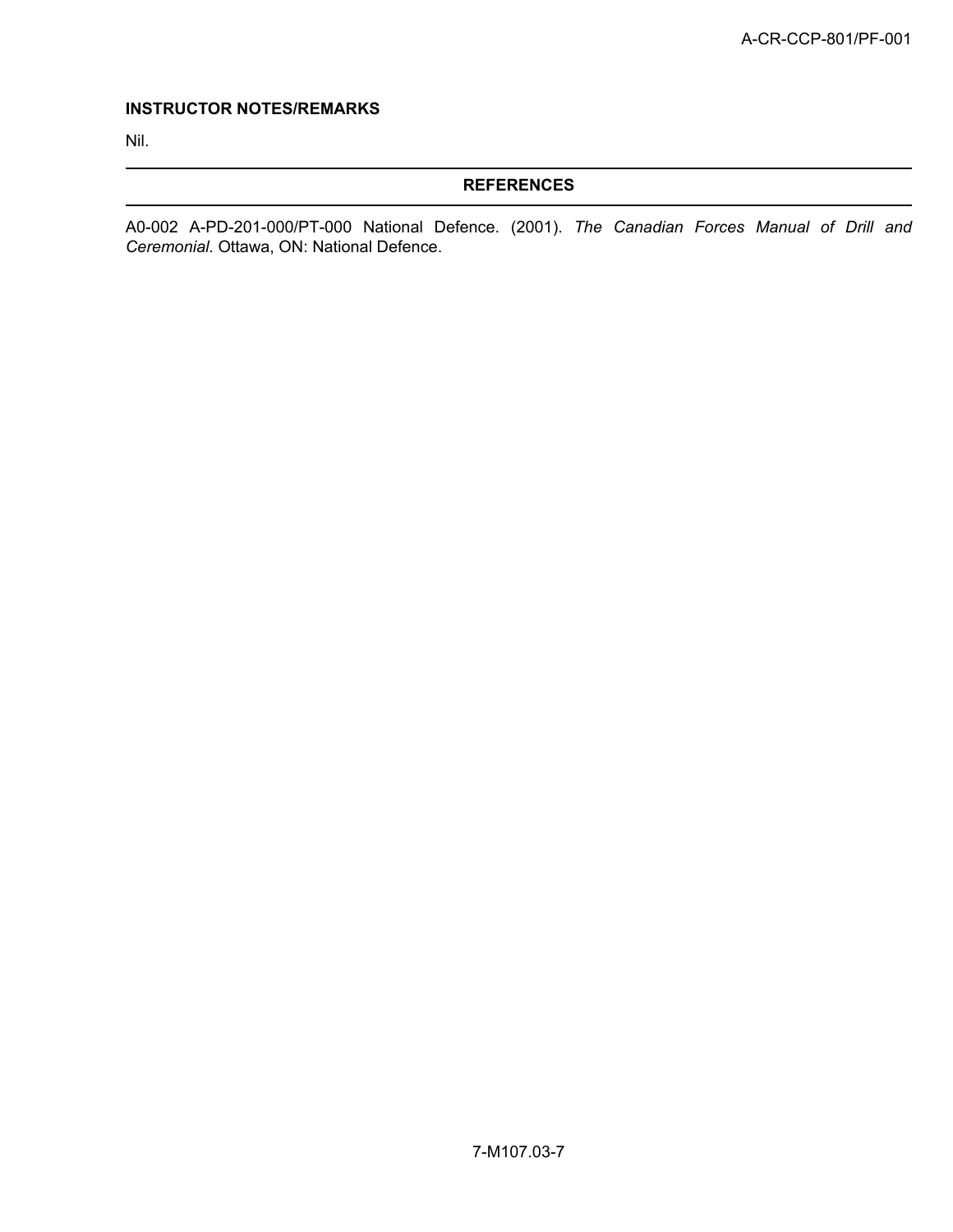THIS PAGE INTENTIONALLY LEFT BLANK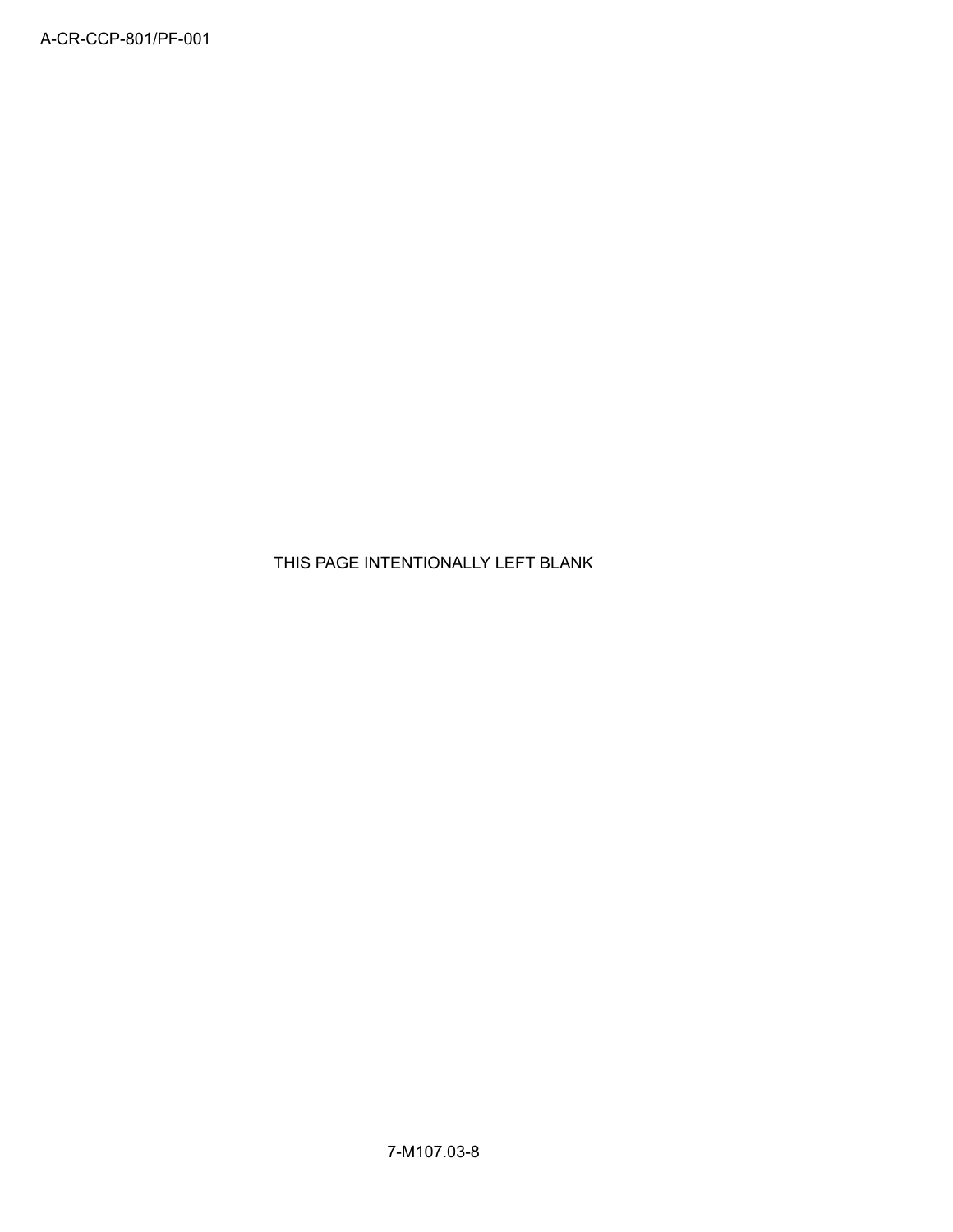

# **ROYAL CANADIAN AIR CADETS**

# **PROFICIENCY LEVEL ONE**

# **INSTRUCTIONAL GUIDE**



# **SECTION 4**

## **EO M107.04 – STATE THE AIM AND MOTTO OF THE AIR CADET PROGRAM**

Total Time: 30 min

# **PREPARATION**

#### **PRE-LESSON INSTRUCTIONS**

Resources needed for the delivery of this lesson are listed in the lesson specification located in A-CR-CCP-801/ PG-001, *Proficiency Level One Qualification Standard and Plan*, Chapter 4. Specific uses for said resources are identified throughout the instructional guide within the TP for which they are required.

Review the lesson content and become familiar with the material prior to delivering the lesson.

#### **PRE-LESSON ASSIGNMENT**

Nil.

#### **APPROACH**

An interactive lecture was chosen for this lesson to orient the cadets to the aim and motto of the Air Cadet Program.

# **INTRODUCTION**

# **REVIEW**

Nil.

### **OBJECTIVES**

By the end of this lesson the cadet shall have stated the aim and motto of the Air Cadet program.

### **IMPORTANCE**

Knowing the aims and motto of the air cadet program are fundamental for any cadet. This information will give cadets a better understanding of how the cadet program can help them develop as a cadet and an individual.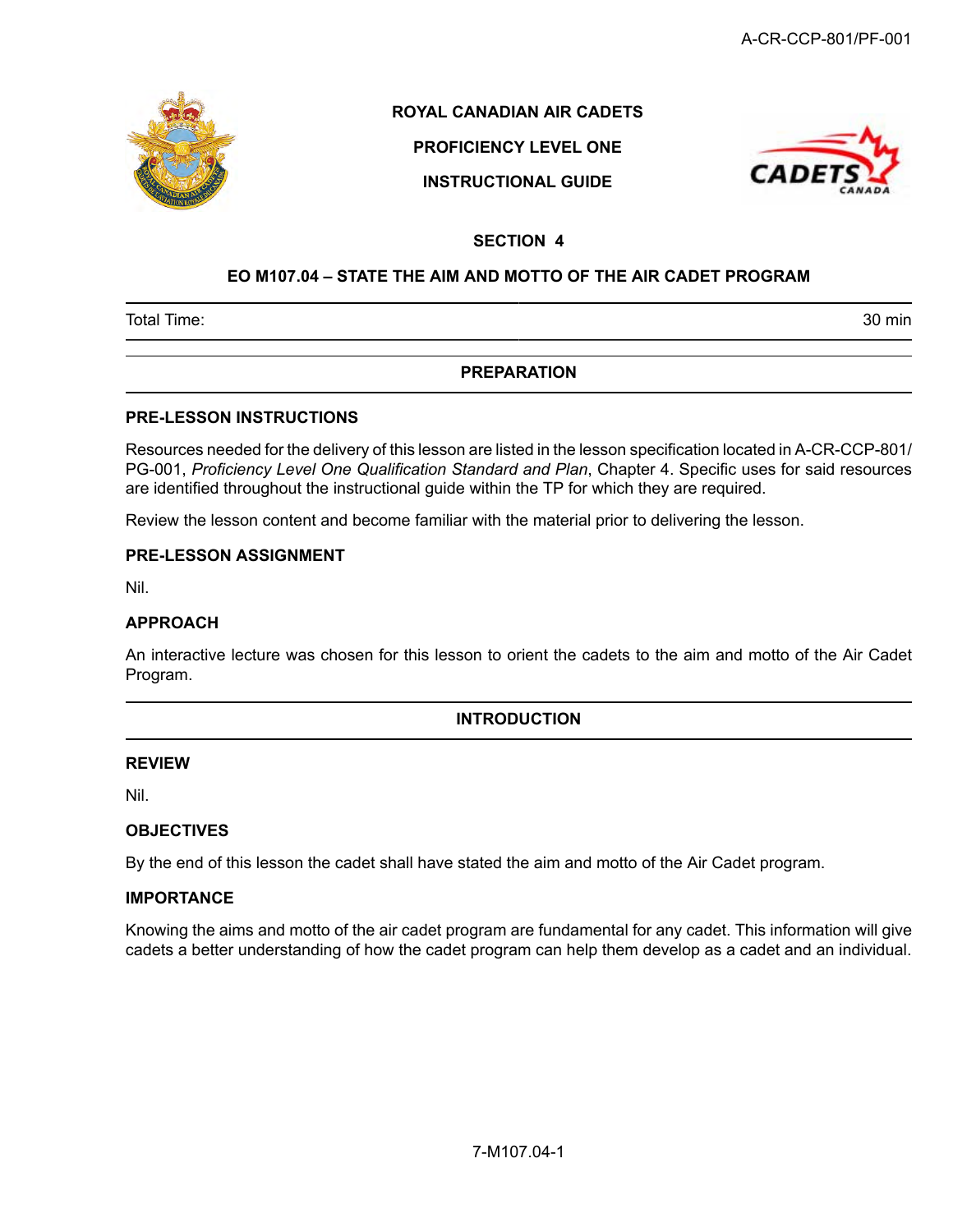**Teaching Point 1 State the mission of the cadet program.**

Time: 5 min Method: Interactive Lecture Communication of the Method: Interactive Lecture

#### **MISSION**

The mission of the cadet program is to contribute to the development and preparation of youth for the transition to adulthood, enabling them to meet the challenges of modern society, through a dynamic, community-based program.

# **CONFIRMATION OF TEACHING POINT 1**

#### **QUESTION:**

- Q1. What is the mission of the cadet program?
- Q2. What does the mission mean to you?

#### **ANTICIPATED ANSWER:**

- A1. The mission of the cadet program is to contribute to the development and preparation of youth for the transition to adulthood, enabling them to meet the challenges of modern society, through a dynamic, community-based program.
- A2. Answers will vary.

**Teaching Point 2 State the vision of the cadet program.**

Time: 5 min Method: Interactive Lecture Contractive Lecture Contractive Lecture Contractive Lecture

#### **VISION**

The vision of the cadet program is a relevant, credible and proactive youth development organization, offering the program of choice for Canada's youth, preparing them to become the leaders of tomorrow through a set of fun, challenging, well organized and safe activities.

### **CONFIRMATION OF TEACHING POINT 2**

#### **QUESTION:**

- Q1. What is the vision of the cadet program?
- Q2. What does the vision mean to you?

# **ANTICIPATED ANSWER:**

- A1. The vision of the cadet program is a relevant, credible and proactive youth development organization, offering the program of choice for Canada's youth, preparing them to become the leaders of tomorrow through a set of fun, challenging, well organized and safe activities.
- A2. Answers will vary.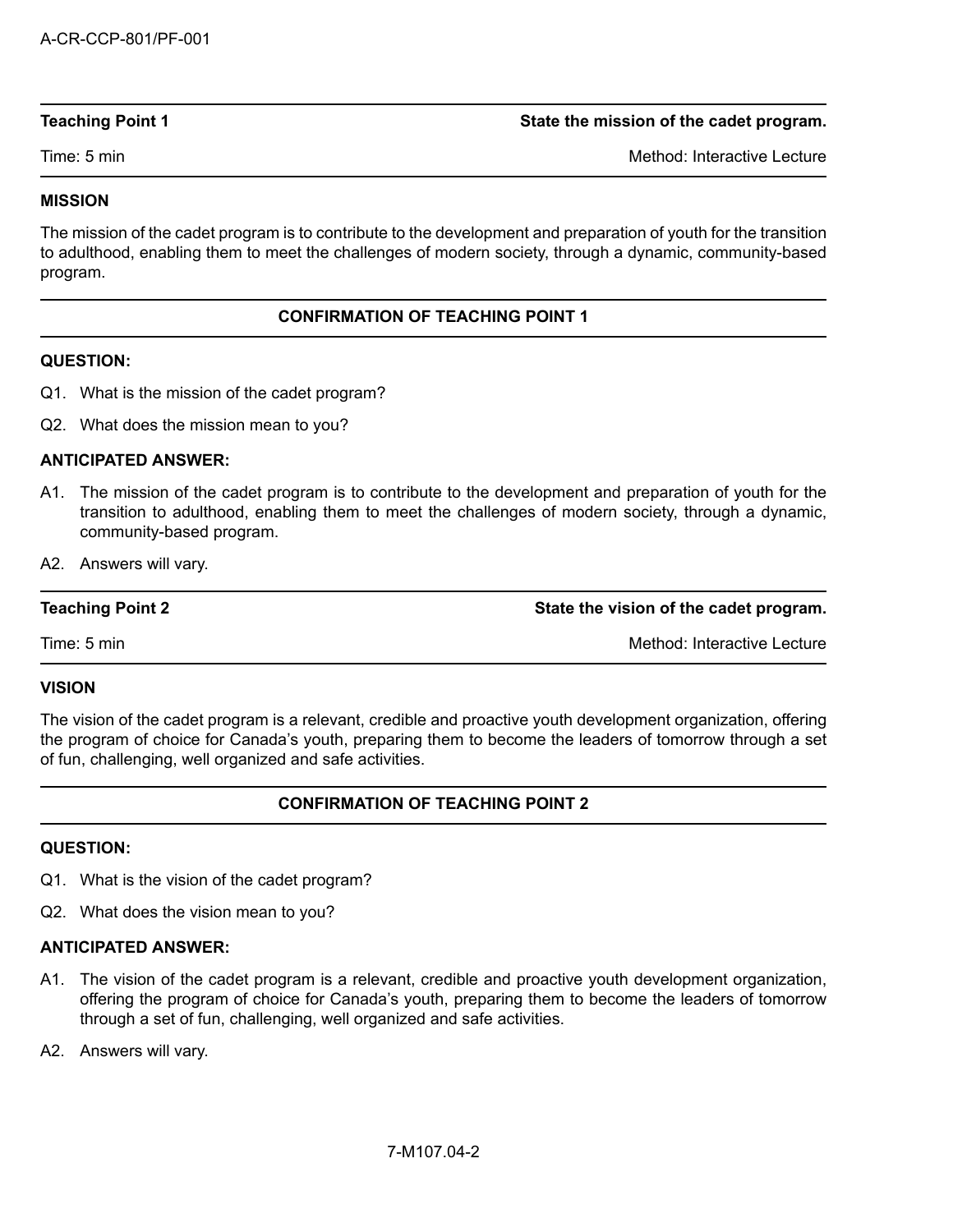#### **Teaching Point 3 Describe the aim of the cadet program.**

#### Time: 10 min Method: Interactive Lecture Communication of the Method: Interactive Lecture

### **DEVELOP IN YOUTH THE ATTRIBUTES OF GOOD CITIZENSHIP AND LEADERSHIP**

The cadet program aims to assist in the development of cadets as good citizens and leaders.

Through citizenship and community services activities, the cadet develops an appreciation for community membership and involvement within cadet, local, regional, provincial, national, and global communities. Cadets' active involvement will have a positive impact on local communities, which will contribute to community strength and vibrancy.

Through leadership activities, cadets develop interpersonal skills and assume responsibility as effective team members, leaders and dynamic coaches. They will develop the ability to conduct themselves in an ethical and socially responsible way.

# **PROMOTE PHYSICAL FITNESS**

The cadet program aims to promote physical well-being. Cadets develop an understanding of the benefits of fitness and a healthy lifestyle. This understanding, combined with on-going participation in fitness activities, aids in the development of positive attitudes and behaviours that build resiliency within cadets and enable them to meet challenges.

# **STIMULATE THE INTEREST OF YOUTH IN THE SEA, LAND AND AIR ACTIVITIES OF THE CANADIAN FORCES (CF)**

The cadet program aims to expose youth to the sea, land and air activities of the CF. Cadets develop elemental skills through introduction and interaction with their respective CF communities. The cadet program educates and promotes liaison with civilian maritime, adventure and aviation communities. These combined experiences and interactions are essential to the unique identity of the sea, army and air cadet organizations. Also, they distinguish the cadet program as a whole from other youth development programs.

## **CONFIRMATION OF TEACHING POINT 3**

#### **QUESTIONS:**

- Q1. What is the aim of the cadet program?
- Q2. How does the cadet program help in developing good citizens and leaders?
- Q3. How does the cadet program promote physical fitness?
- Q4. How does the cadet program stimulate an interest in the sea, land and air activities of the Canadian Forces?

#### **ANTICIPATED ANSWERS:**

- A1. Develop in youth the attributes of good citizenship and leadership, promote physical fitness and stimulate the interest of youth in the sea, land and air activities of the CF.
- A2. Through citizenship and community services activities, the cadet develops an appreciation for community membership and involvement within cadet, local, regional, provincial, national, and global communities. Cadets' active involvement will have a positive impact on local communities, which will contribute to community strength and vibrancy.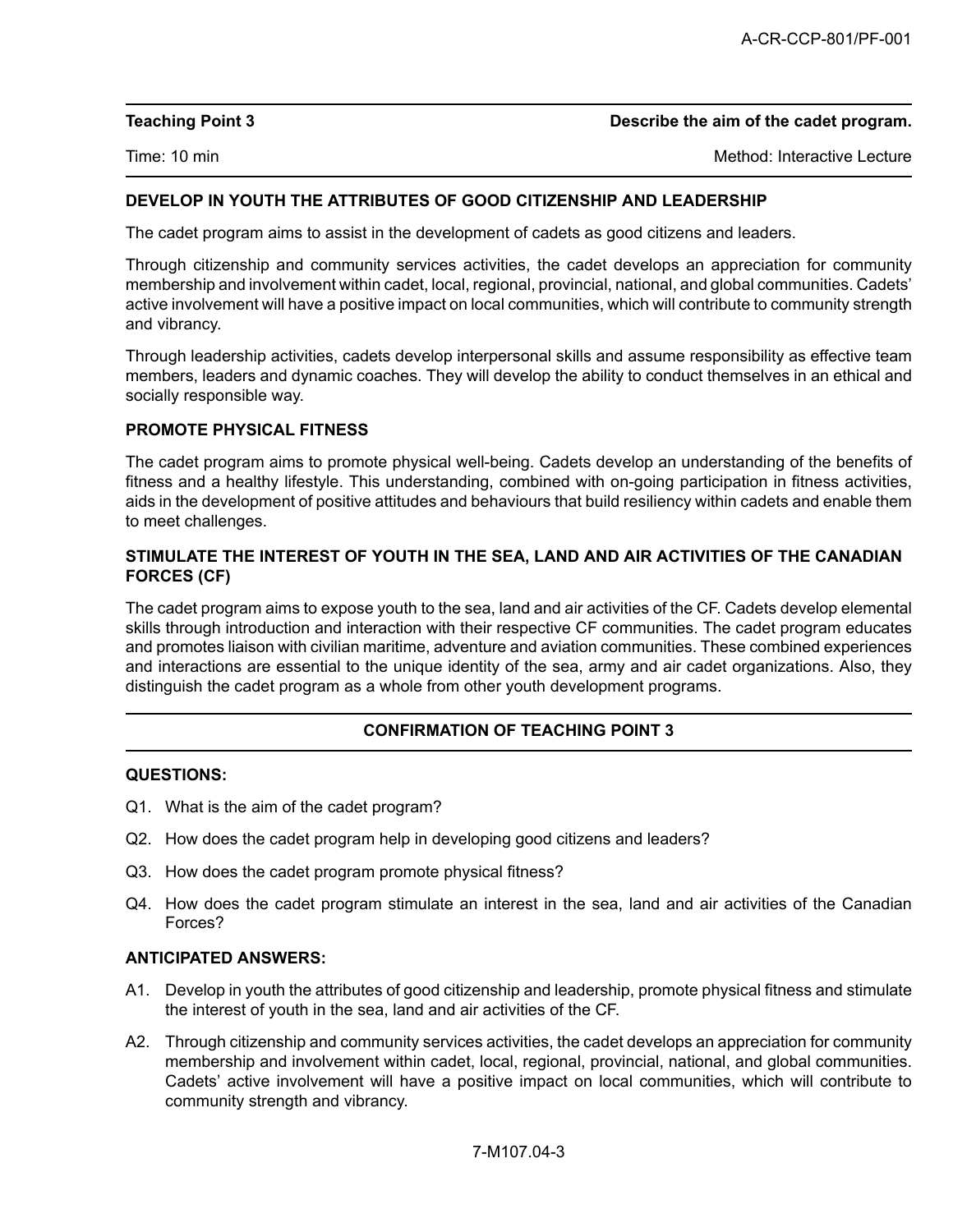Through leadership activities, cadets develop interpersonal skills and assume responsibility as effective team members, leaders and dynamic coaches. They will develop the ability to conduct themselves in an ethical and socially responsible way.

- A3. The cadet program aims to promote physical well-being. Cadets develop an understanding of the benefits of fitness and a healthy lifestyle. This understanding, combined with on-going participation in fitness activities, aids in the development of positive attitudes and behaviours that build resiliency within cadets and enable them to meet challenges.
- A4. The cadet program aims to expose youth to the sea, land and air activities of the CF. Cadets develop elemental skills through introduction and interaction with their respective CF communities. The cadet program educates and promotes liaison with civilian maritime, adventure and aviation communities. These combined experiences and interactions are essential to the unique identity of the sea, army and air cadet organizations. Also, they distinguish the cadet program as a whole from other youth development programs.

**Teaching Point 4 State the motto of the air cadet program.**

Time: 5 min Method: Interactive Lecture Company of Time: 5 min Method: Interactive Lecture

### **MOTTO**

The motto of the air cadet program is: To Learn - To Serve - To Advance.

- To Learn the cadets learn new things throughout the program from qualified people, from various fields of expertise.
- To Serve the cadet learns how to serve in the community and within their local squadron.
- To Advance the cadet is able to advance through the program by gaining knowledge and then passing their knowledge and experience on to other cadets.

### **CONFIRMATION OF TEACHING POINT 4**

### **QUESTIONS:**

- Q1. What is the motto of the air cadet program?
- Q2. What does 'To Learn' mean?
- Q3. What does 'To Serve' mean?
- Q4. What does 'To Advance' mean?

# **ANTICIPATED ANSWERS:**

- A1. To Learn To Serve To Advance.
- A2. The cadet learns new things throughout the program from qualified people, from various fields of expertise.
- A3. The cadet learns how to serve in the community and within their local squadron.
- A4. The cadet is able to advance through the program by gaining knowledge and then passing their knowledge and experience on to other cadets.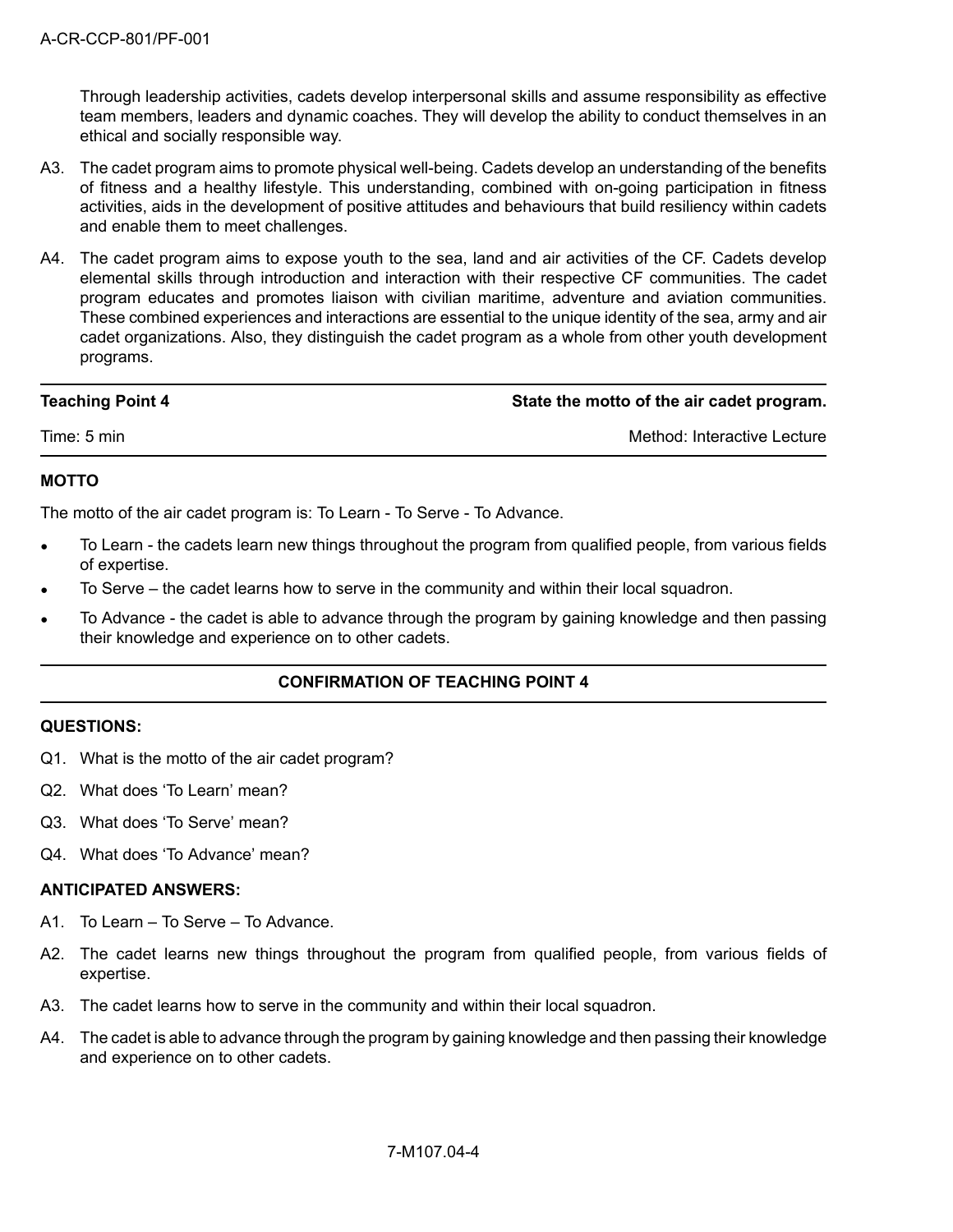

Other answers to questions 2 to 4 may arise. Each aspect of the motto can mean something different for each cadet.

# **END OF LESSON CONFIRMATION**

The cadets' responses to questioning after each teaching point will serve as confirmation for this lesson.

# **CONCLUSION**

#### **HOMEWORK / READING / PRACTICE**

Nil.

#### **METHOD OF EVALUATION**

Nil.

### **CLOSING STATEMENT**

The aims and motto of the air cadet program provide the cadet with a greater understanding of what it means to be an air cadet, and will foster a sense of pride in belonging to the air cadet program.

#### **INSTRUCTOR NOTES / REMARKS**

Nil.

# **REFERENCES**

A0-010 CATO 11-03 Director Cadets 3. (2006). *Cadet program mandate*. Ottawa, ON: Department of National Defence.

C2-040 The Air Cadet League of Canada. (2006). *Policy 3.1: aim of the Canadian cadet organizations*. Retrieved 25 May, 2006, from http://www.aircadetleague.ca/templates/pdf/refmanual/english/pol\_3\_1.pdf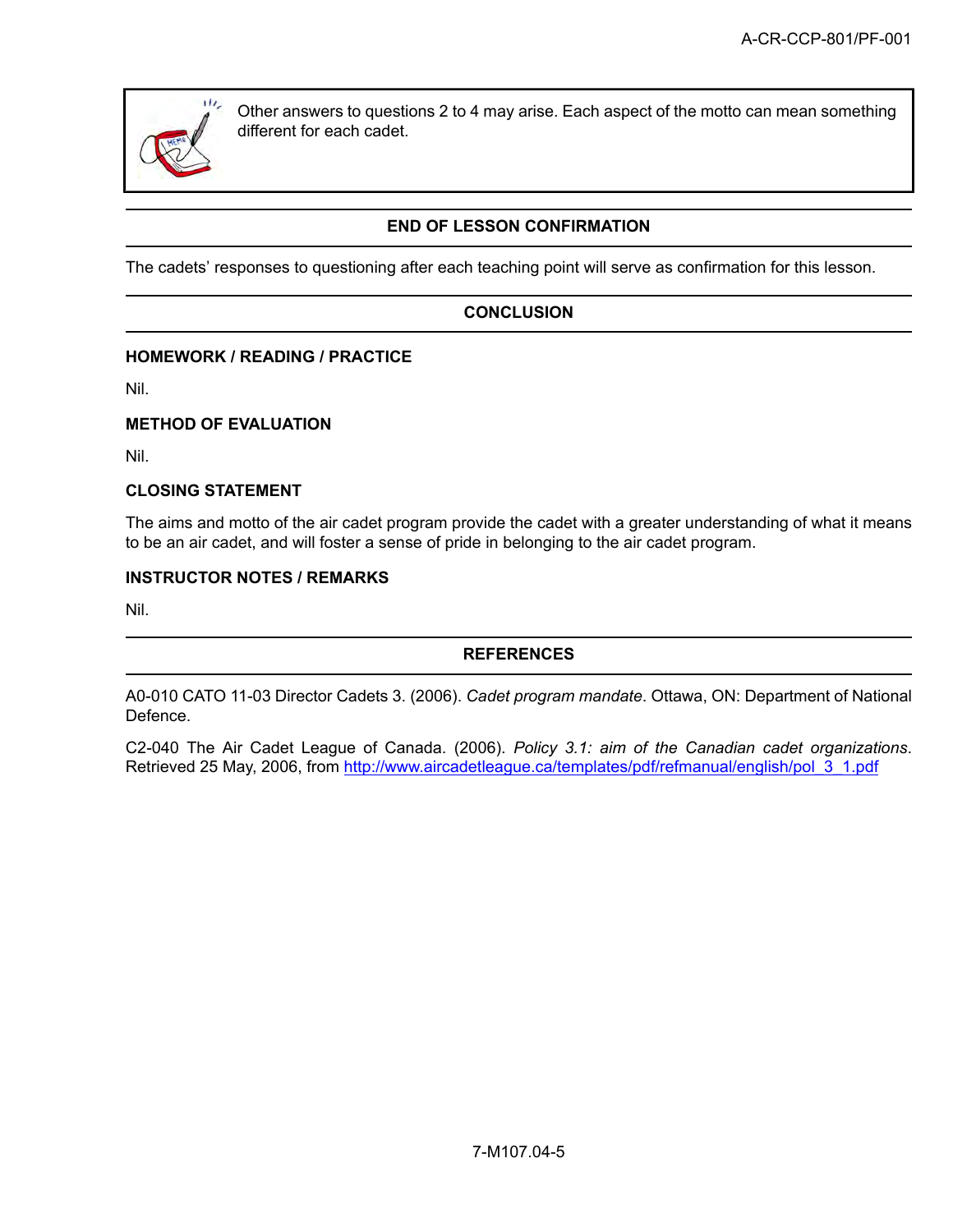THIS PAGE INTENTIONALLY LEFT BLANK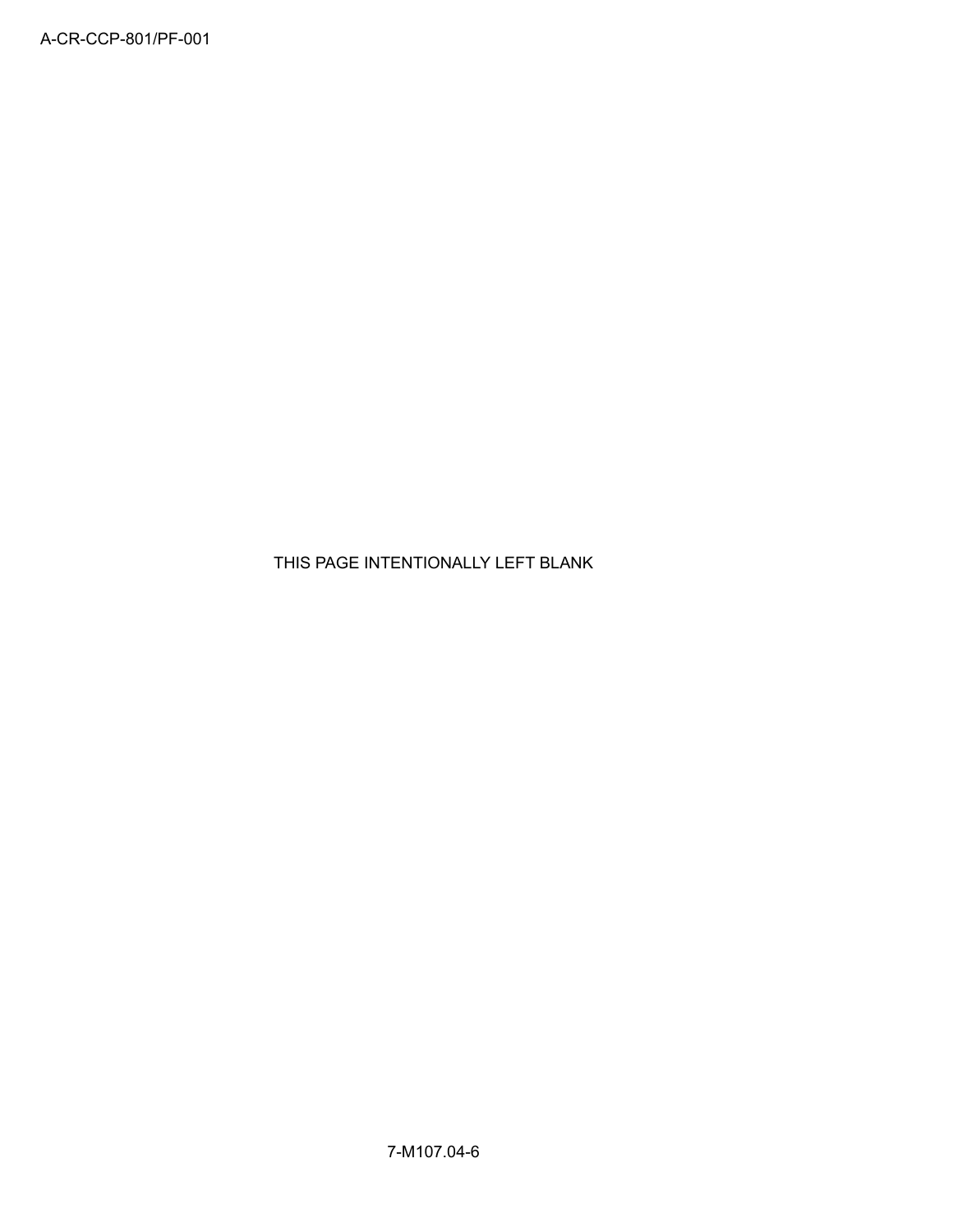

# **ROYAL CANADIAN AIR CADETS**

# **PROFICIENCY LEVEL ONE**

# **INSTRUCTIONAL GUIDE**



# **SECTION 5**

#### **EO M107.05 – WEAR THE AIR CADET UNIFORM**

Total Time: 60 min

### **PREPARATION**

#### **PRE-LESSON INSTRUCTIONS**

Resources needed for the delivery of this lesson are listed in the lesson specification located in A-CR-CCP-801/ PG-001, *Proficiency Level One Qualification Standard and Plan*, Chapter 4. Specific uses for said resources are identified throughout the instructional guide within the TP for which they are required.

Review the lesson content and become familiar with the material prior to delivering the lesson.

#### **PRE-LESSON ASSIGNMENT**

Nil.

#### **APPROACH**

An interactive lecture was chosen for this lesson as it allows the instructor to present the material to the cadets.

### **INTRODUCTION**

#### **REVIEW**

Nil.

### **OBJECTIVES**

By the end of this lesson the cadet shall have worn the air cadet uniform.

#### **IMPORTANCE**

The cadet uniform is highly recognizable and the standard of personal dress, appearance and grooming shall be such as to reflect credit on the individual and the Canadian Cadet Organization (CCO).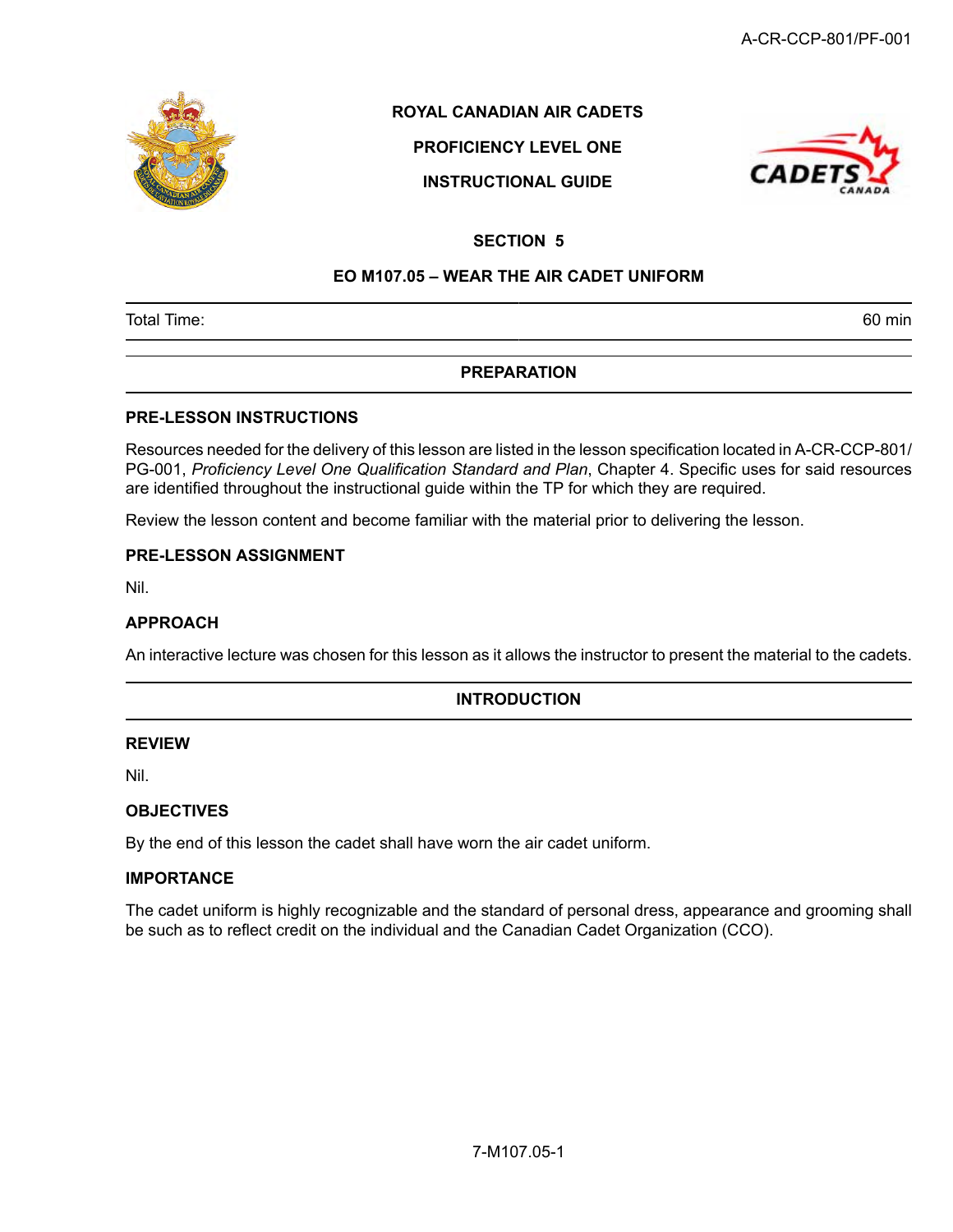**Teaching Point 1 Explain the correct manner in which to wear headdress.**

Time: 5 min Method: Interactive Lecture Communication of the Method: Interactive Lecture



As each piece of uniform is being presented, the instructor should explain and show the proper wear and care (where applicable) of the piece using a senior cadet as a demonstrator.

### **WEDGE**

The wedge shall be worn on the right side of the head with the lower point of the front crease in the centre of the forehead and with the front edge of the cap 2.5 cm above the right eyebrow. Two air force buttons must be attached in pre-cut holes at the front.

# **WEDGE INSIGNIA**

The wedge insignia is to be worn on the left side of the wedge with the centre of the badge positioned midway between the front and mid-point of the wedge.



*Royal Canadian Air Cadet Dress Instructions*

Figure 1 Placement of Wedge Insignia

## **WIDE BRIMMED TAN SUMMER HAT**

The wide brimmed tan summer hat may be worn during summer activities for which the wedge is unsuitable.

### **TOQUE**

The toque may be worn outside when weather conditions dictate.

# **CONFIRMATION OF TEACHING POINT 1**

#### **QUESTIONS:**

- Q1. On what side of the wedge is the insignia worn?
- Q2. Where are the two air force buttons placed on the wedge?
- Q3. When and where can the toque be worn?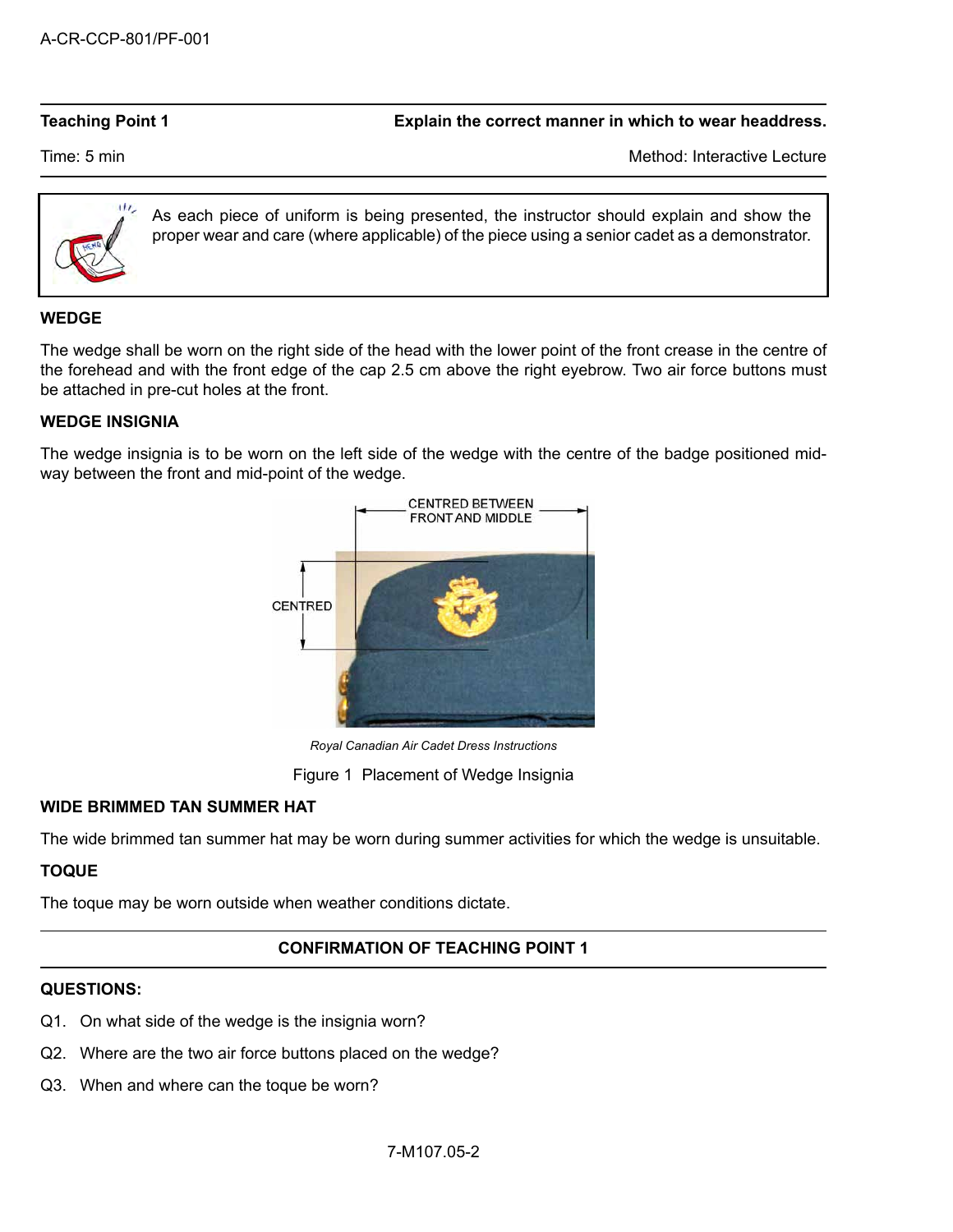## **ANTICIPATED ANSWERS:**

- A1. Left side.
- A2. In pre-cut holes on the front of the wedge.
- A3. Outside when weather conditions dictate.

# **Teaching Point 2 Explain the correct manner to wear and care for clothing articles on the upper body.**

Time: 10 min Method: Interactive Lecture Communication of the Method: Interactive Lecture



As each piece of uniform is being presented, the instructor should explain and show the proper wear and care (where applicable) of the piece using a senior cadet as a demonstrator.

# **SHORT SLEEVE SHIRT**

The short sleeve shirt may be worn with or without the tie. It can also be worn with or without the jacket. It shall be kept clean and pressed. The only crease is to be down the centre of each sleeve starting at the centre of each epaulette. The shirt shall be tucked into the pants and the top button shall remain open when not wearing the tie.

# **NECKTIE**

The necktie shall be knotted neatly using a Windsor or four in hand knot and shall be kept tight. Plain gold colour tie clips or pins may be used. When the jacket is removed the tie shall not be tucked into the shirt except for safety reasons.



WINDSOR KNOT *Royal Canadian Air Cadet Dress Instructions*

Figure 2 Method for Tying a Windsor Knot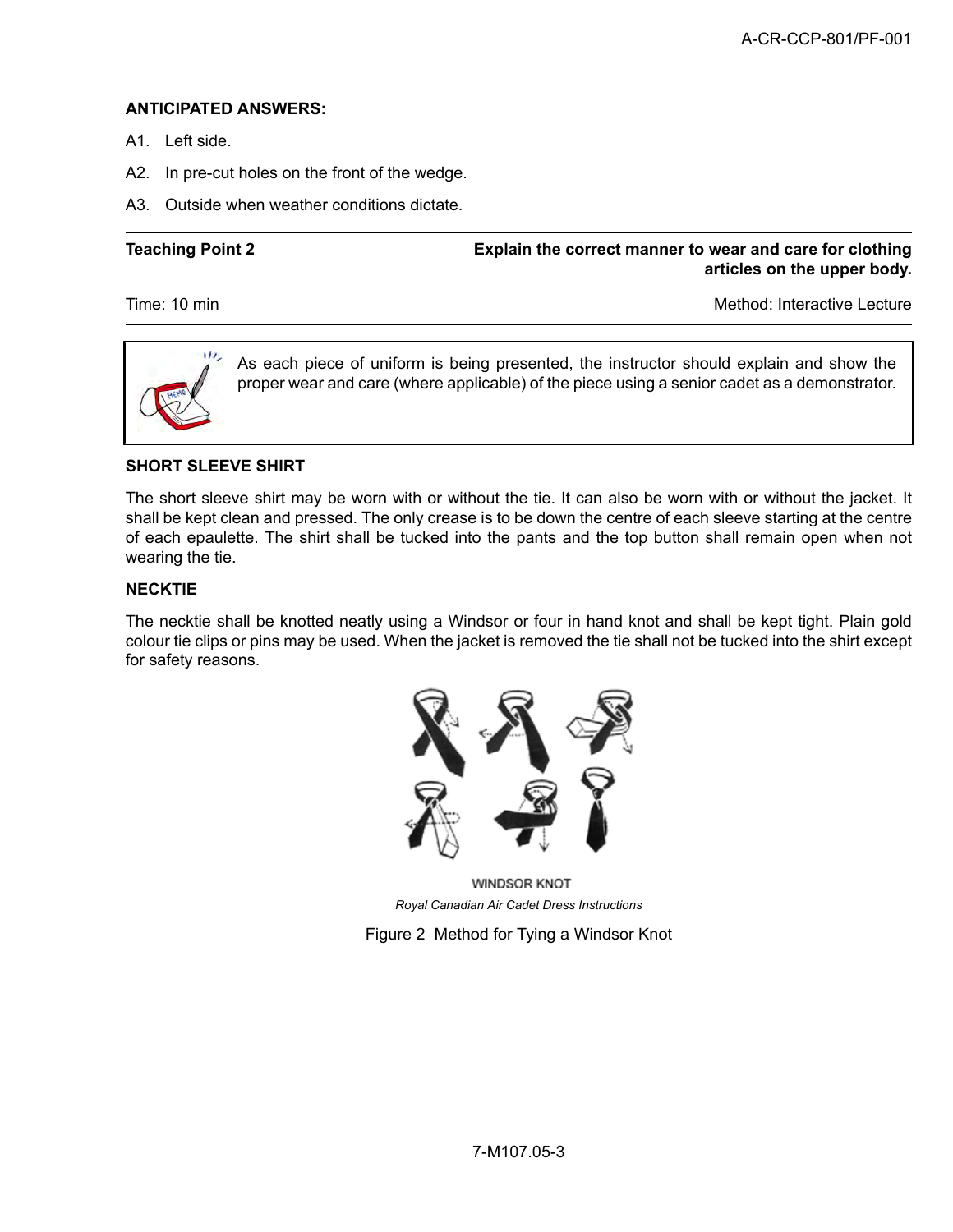

FOUR-IN-HAND KNOT *Royal Canadian Air Cadet Dress Instructions*

Figure 3 Method for Tying a Four in Hand Knot



The instructor can briefly show the class the two methods for tying the tie. This information is also found in the handbook for reference purposes when the cadets are practicing on their own time.

# **DARK BLUE COTTON T-SHIRT**

The dark blue cotton t-shirt may be worn with the appropriate orders of dress. It shall be wrinkle free at all times.

### **TURTLENECK SWEATER**

The turtleneck sweater may be worn with or without the jacket but the jacket must be worn when proceeding to and from the squadron's location. Sleeves shall not be rolled or taken up.

# **JACKET AND JACKET BELT**

The cadet jacket with cloth belt shall be worn fully buttoned with the exception of the top button. Jackets may be removed in buildings and offices when authorized. The jacket shall be kept clean and pressed. The sleeves of the jacket shall be roll pressed with no creases. The jacket belt shall be worn so as the excess of the belt, once attached, is on the left side of the buckle. The buckle shall be adjusted so that the excess of the belt on the left side is not more than 8 cm.

### **ALL-SEASON JACKET**

The all-season jacket may be worn year round when weather conditions dictate. The liner and the exterior jacket may be worn separately or as a set. Rank slip-ons shall be worn on both.

### **RANK SLIP-ONS**

Rank slip-ons shall be worn on both shoulders with the short-sleeve shirt, the all-season jacket, with the CF flying suit at the flying site for authorized cadets and with CF combat clothing during squadron survival exercises when authorized by the squadron CO.

### **GREY SPORTS T-SHIRT**

The grey sports t-shirt shall be worn as directed by the squadron or CSTC CO.

### **BLACK GLOVES AND MITTS**

Plain black civilian pattern gloves and mitts may be worn with the overcoat, parka, or all-season jacket when weather conditions dictate.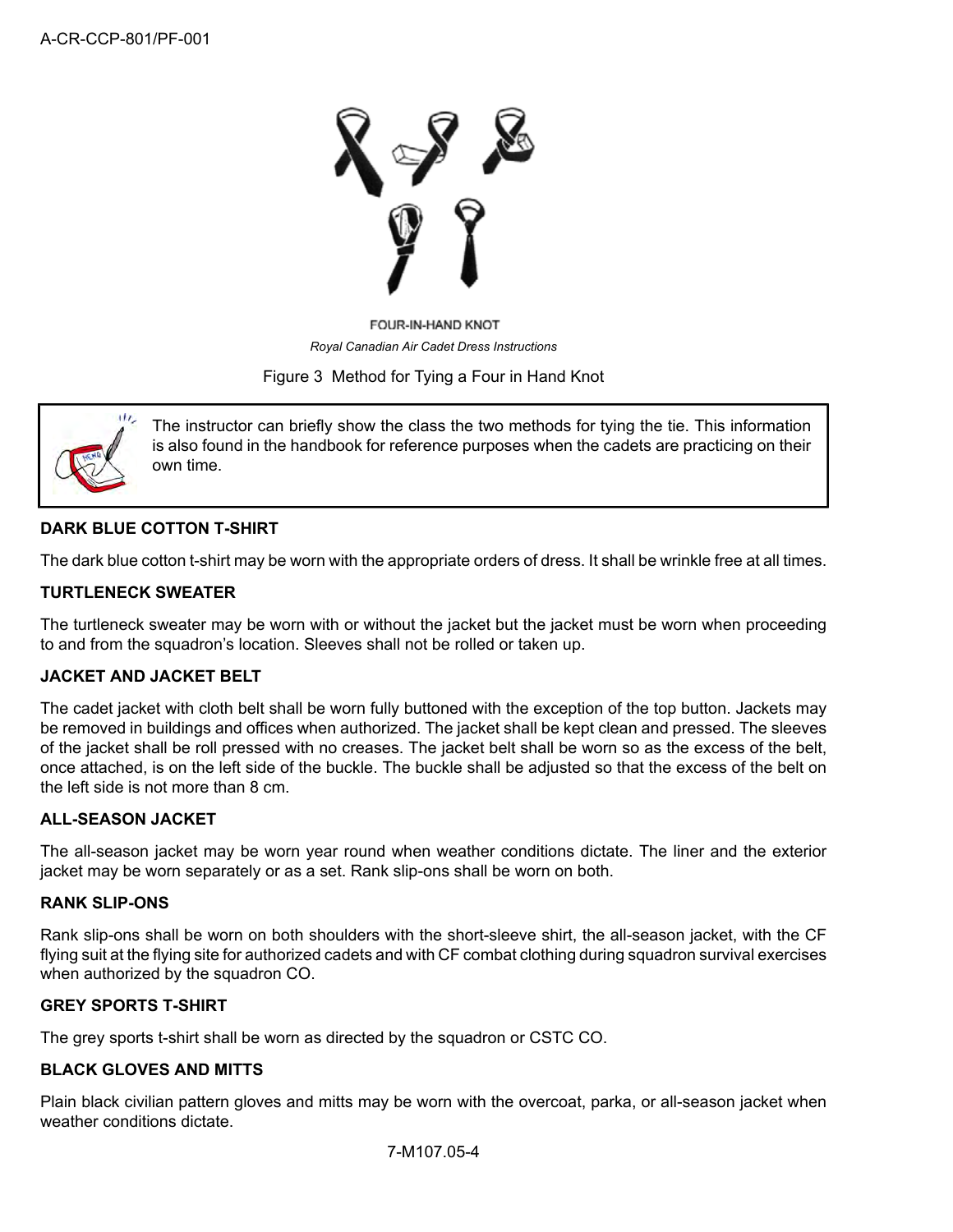### **NAMETAG**

The nametag shall be made of blue and white laminated plastic plate 6.3 cm in length and 1.2 cm in height. It shall be inscribed with white lettering 0.6 cm high and shall indicate only the surname of the cadet. The nametag is worn over the right breast pocket and should be detachable.



*Royal Canadian Air Cadet Dress Instructions*

Figure 4 Right Breast Pocket with Nametag

### **CONFIRMATION OF TEACHING POINT 2**

#### **QUESTIONS:**

- Q1. What are the two methods for tying the tie?
- Q2. Where are the creases in the short sleeve shirt placed?
- Q3. How are the sleeves of the jacket pressed?

### **ANTICIPATED ANSWERS:**

- A1. Windsor and four in hand knots.
- A2. The only crease to be in the shirt is to be down the centre of each sleeve starting at the centre of each epaulette.
- A3. The sleeves of the jacket shall be roll pressed with no creases.

**Teaching Point 3 Explain the correct manner to wear and care for the trousers and shorts.**

Time: 5 min Method: Interactive Lecture Contractive Lecture Contractive Lecture Contractive Lecture



As each piece of uniform is being presented, the instructor should explain and show the proper wear and care (where applicable) of the piece using a senior cadet as a demonstrator.

### **TROUSERS**

The trousers shall be stream pressed without starch so as to have creases down the centre of each leg in the front and the back. Creases shall extend from the top of the leg to the bottom and shall not be sewn or glued.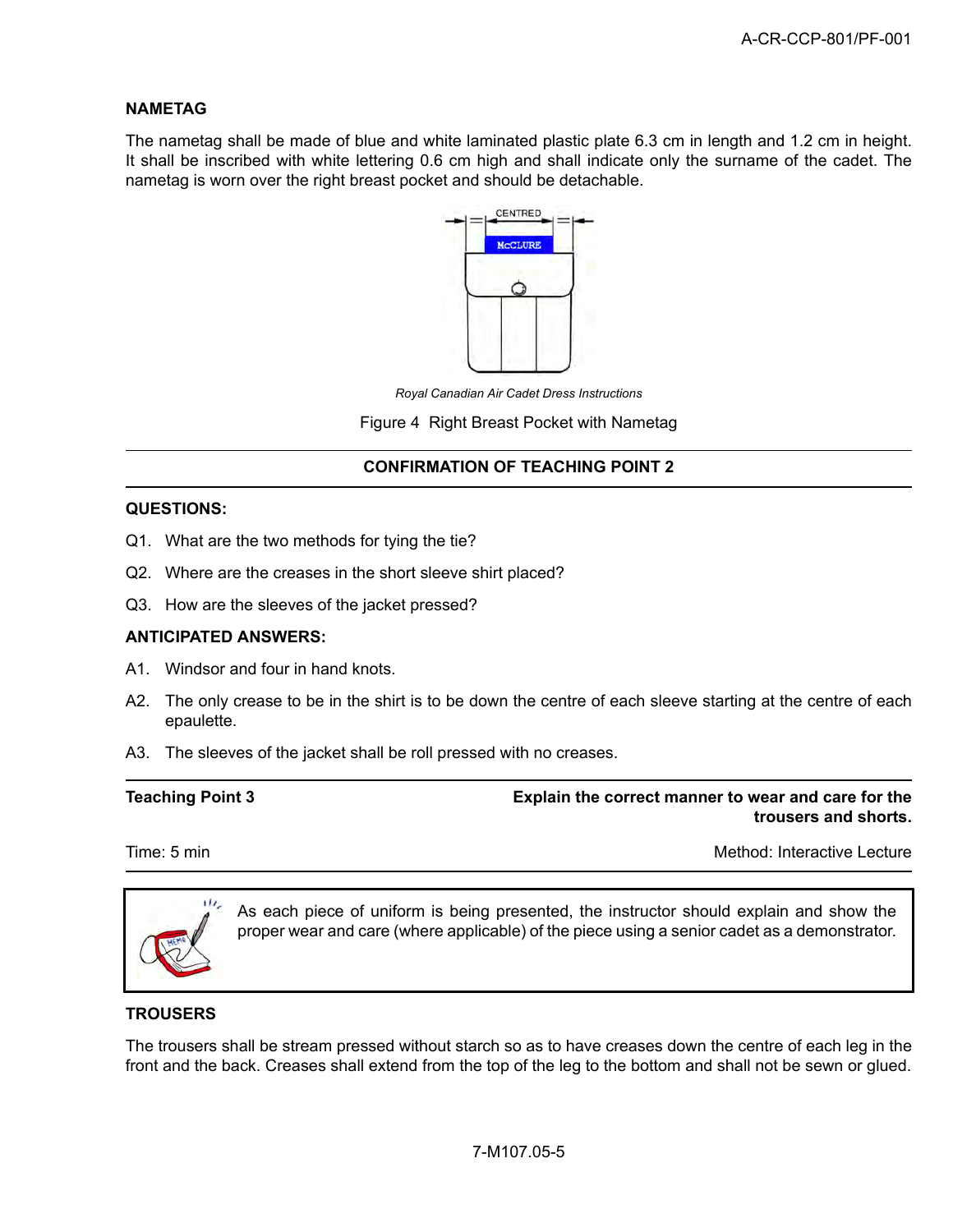## **BLACK BELT**

The black belt shall be worn with the trousers such that the buckle is centred and the ends are "brass on brass". Brass on brass is when the end of the belt meets the brass buckle, and when the belt is done up, there is no black showing between the two pieces of brass. The belt may need to be adjusted in order for this to occur.

#### **GREY SPORTS SHORTS**

The grey sports shorts shall be worn as directed by the squadron or CSTC CO.

### **CONFIRMATION OF TEACHING POINT 3**

#### **QUESTIONS:**

- Q1. Where are the creases in the trousers placed?
- Q2. How is the buckle on the belt worn?

#### **ANTICIPATED ANSWERS:**

- A1. The trousers are pressed to have creases down the centre of each leg in the front and the back. Creases shall extend from the top of the leg to the bottom.
- A2. Centred with the ends brass on brass.

**Teaching Point 4 Explain the correct manner to wear and care for footwear.**

Time: 10 min Method: Interactive Lecture Communication of the Method: Interactive Lecture



As each piece of uniform is being presented, the instructor should explain and show the proper wear and care (where applicable) of the piece using a senior cadet as a demonstrator.

### **BOOTS**

Black ankle boots are to be laced horizontally from side to side.



*Royal Canadian Air Cadet Dress Instructions*

Figure 5 Method of Lacing Boots

When the boots are tied, the ends of the laces are to be tucked inside the boot. Boots shall not be modified with any type of metal cleats, hobnails or other metal attachments to the heel or sole. No varnish other than shoe polish will be used to shine the boots.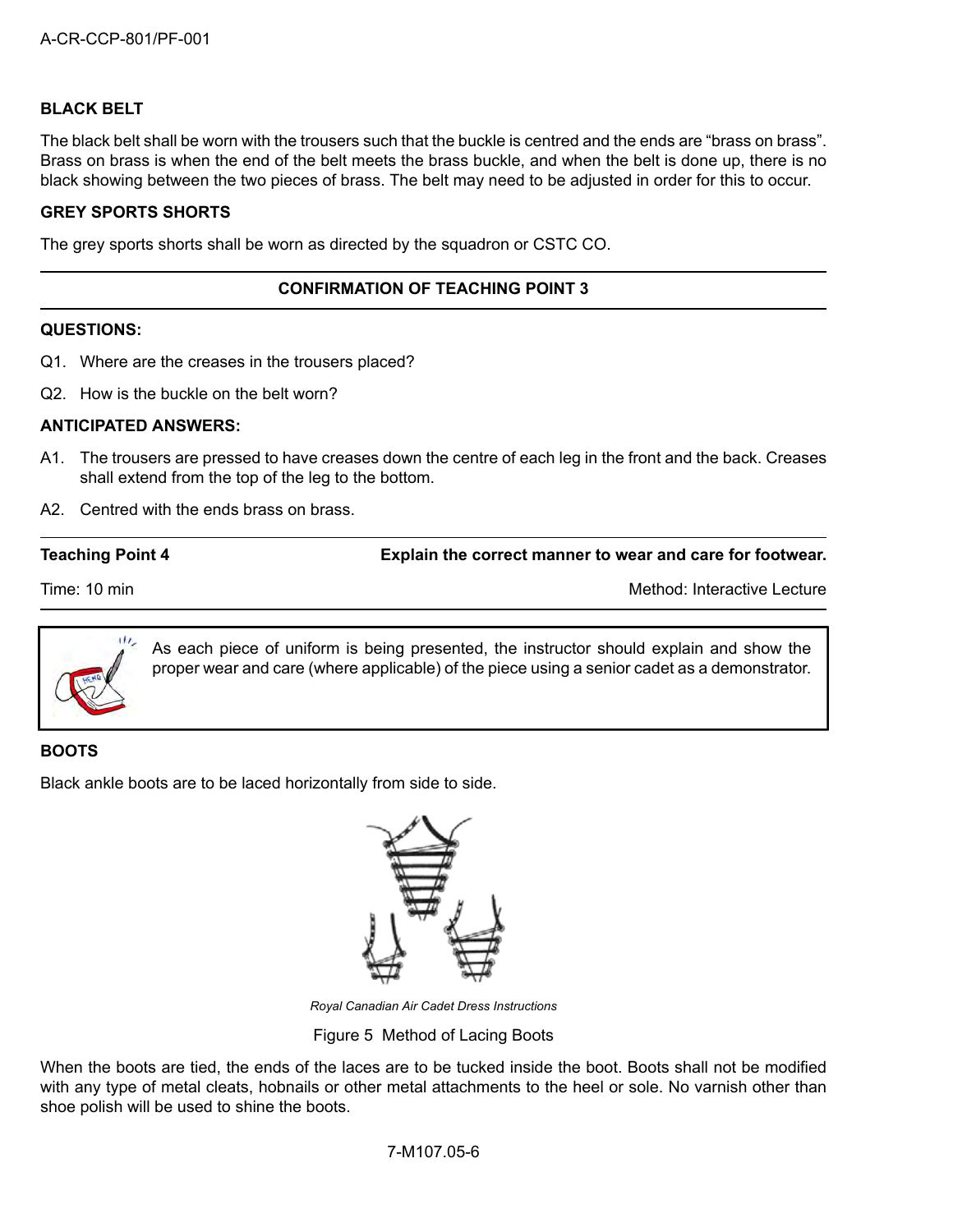## **CARE OF THE BOOTS**

The black ankle boots should be cleaned and polished on a regular basis. General guidelines for polishing the boots include:

- 1. The welts of the boot are to be cleaned with an old toothbrush and black boot polish.
- 2. Use a polish cloth wrapped around the index finger.
- 3. Apply a moderate amount of polish to the cloth.
- 4. Apply the polish in a circular motion to the area being polished.
- 5. Start with large circles to cover the area with polish.
- 6. Use smaller circles as the polish gets worked into the boot.
- 7. Continue to work in a circular motion until circles formed by the polish are no longer visible.
- 8. The whole boot is to be polished, not just the toe.

#### **RUNNING SHOES**

Running shoes shall be worn as directed by the squadron or CSTC CO.

### **GREY WOOL SOCKS**

Grey wool socks shall be worn with boots and running shoes. If a cadet suffers from a recognized allergy to wool the cadet may wear grey or black cotton or nylon socks.

## **CONFIRMATION OF TEACHING POINT 4**

#### **QUESTIONS:**

- Q1. When should grey wool socks be worn?
- Q2. How should the black ankle boots be laced?

#### **ANTICIPATED ANSWERS:**

- A1. Grey socks shall be worn at all times with boots and issued running shoes unless the cadet suffers from a recognized allergy to wool.
- A2. The black ankle boots should be laced horizontally from sided to side.

**Teaching Point 5 Explain the placement of level one air cadet badges.**

Time: 10 min Method: Interactive Lecture Communication of the Method: Interactive Lecture

### **SQUADRON SHOULDER BADGES**

Squadron shoulder badges are to be worn on both sleeves of the jacket only. The top of the badge is to be 2 cm below the upper shoulder seam.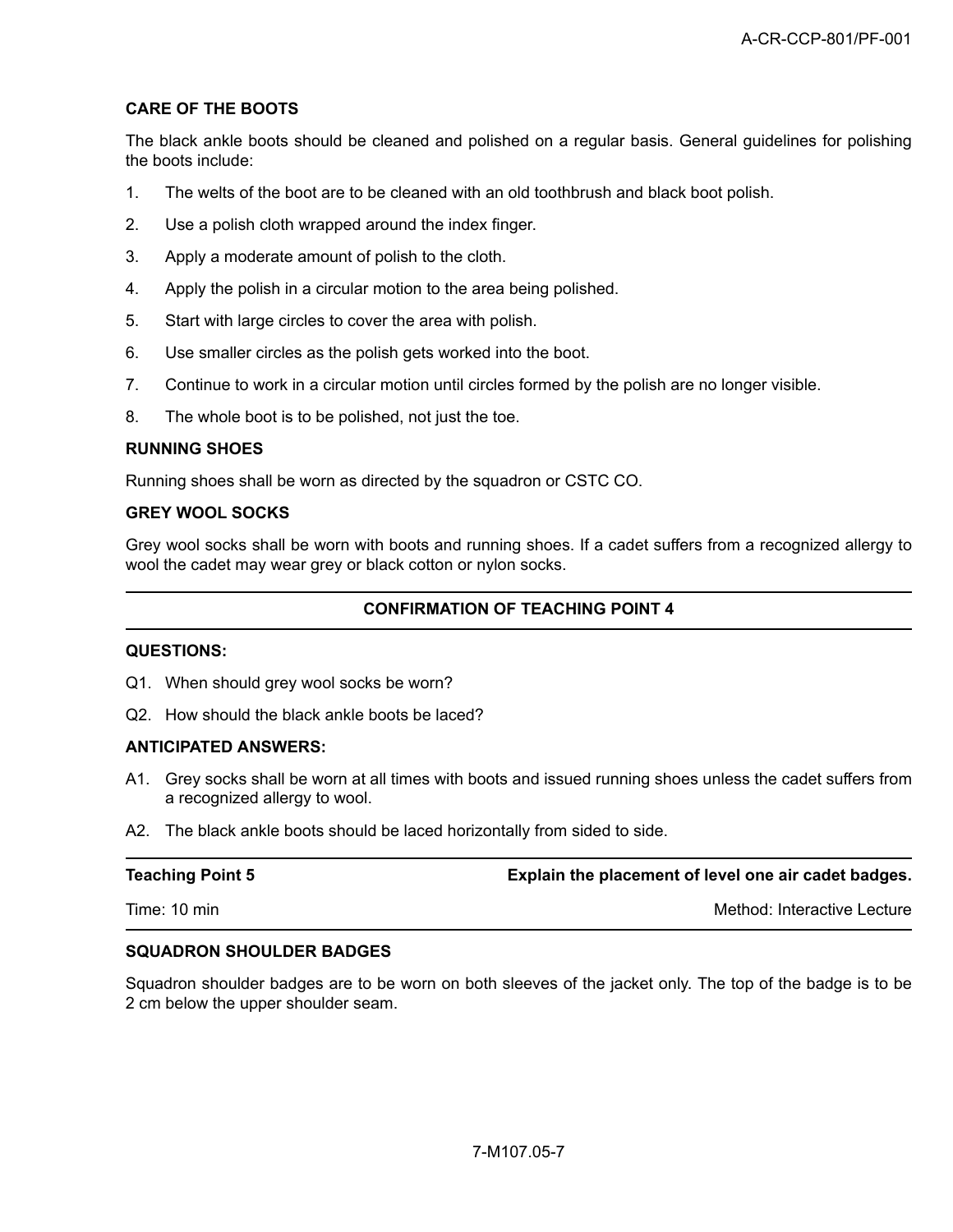

*Royal Canadian Air Cadet Dress Instructions*

Figure 6 Squadron Shoulder Flash

## **RANK BADGES**

The LAC rank badges are to be worn centered on both sleeves of the jacket, mid-way between the elbow and the upper shoulder seam.



*Royal Canadian Air Cadet Dress Instructions*

Figure 7 LAC Rank Badge



When cadets have been promoted to the rank of Corporal, they may need assistance / guidance in sewing their rank badges onto their uniform. Their Level Officer / Flight Commander can assist.



All badges are to be sewn onto the jacket neatly and with thread that blends in with the colour of the badge and the uniform.

## **CONFIRMATION OF TEACHING POINT 5**

### **QUESTIONS:**

- Q1. What uniform part are the squadron shoulder flashes worn on?
- Q2. How far down the sleeve is the squadron shoulder flash worn?
- Q3. Where are the LAC badges worn on the uniform?

### **ANTICIPATED ANSWERS:**

- A1. Only on the jacket.
- A2. 2 cm.
- A3. LAC rank badges are to be worn centered on both sleeves, mid-way between the elbow and the upper shoulder seam.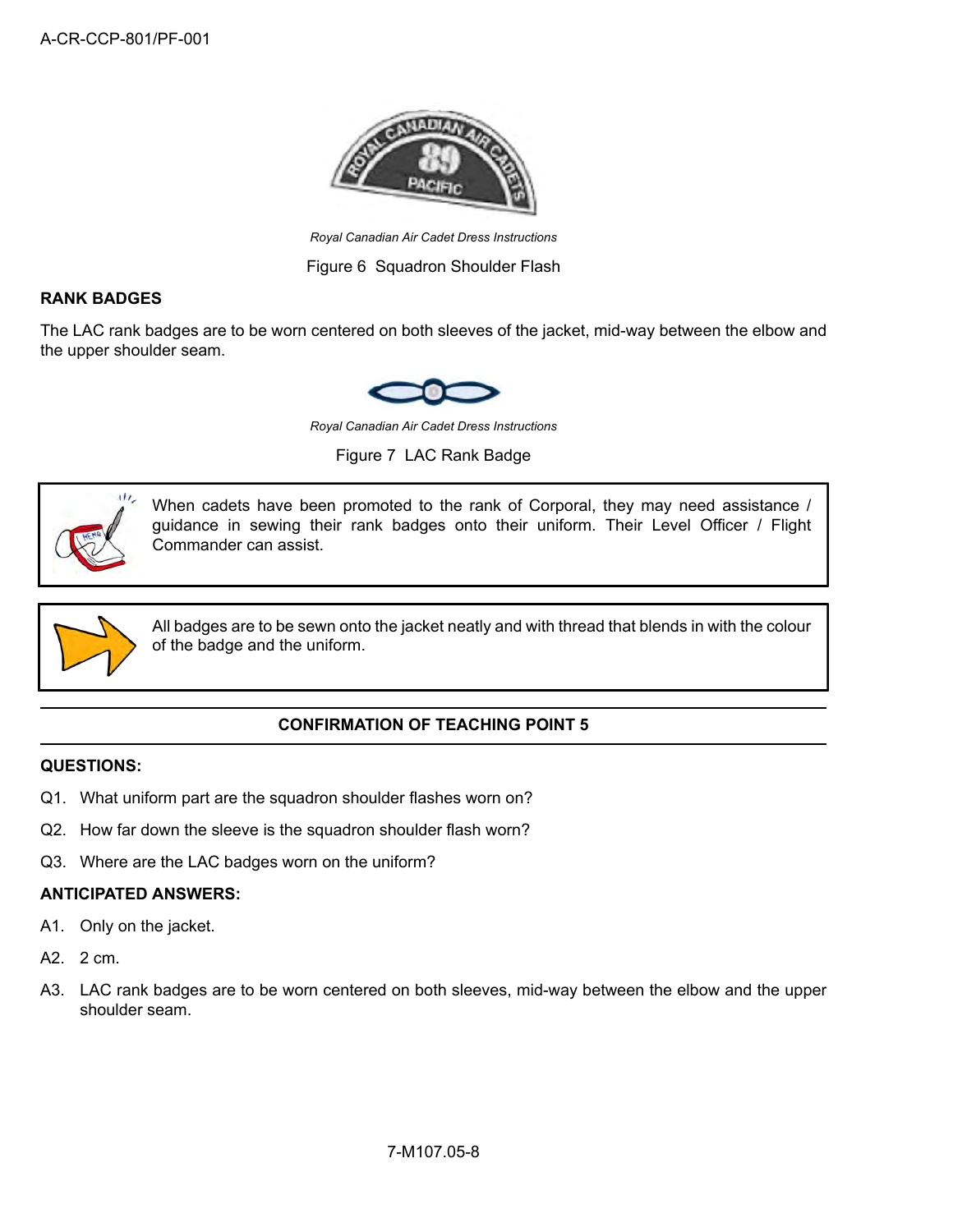#### **Teaching Point 6 Explain personal appearance while in uniform.**

Time: 10 min Method: Interactive Lecture Communication of the Method: Interactive Lecture

#### **GENERAL APPEARANCE**

Cadets in uniform shall be well groomed with footwear cleaned and shone. Uniforms shall be clean and properly pressed at all times. In particular, buttons, fasteners and zippers shall be kept closed. Pockets shall not bulge. Items such as glasses, sun-glasses, glasses cases, pens, pencils, key-rings or paper shall not visibly extend or protrude from pockets or be suspended from waist belts or pockets. Headsets from a radio receiver, tape / CD player or other personal entertainment device shall not be worn.

#### **HAIRSTYLES**

Hair shall be neatly groomed and conservatively styled. The length, bulk and style of hair shall not preclude the proper wear of the wedge. Style and colour shall not be bizarre, exaggerated or of unusual appearance. Unusual colours such as green, bright red, orange, purple, etc. are not permitted.

#### **MALE HAIRSTYLES**

Male cadets' hair shall be taper trimmed at the back, sides, and above the ears to blend with the hairstyle. It shall be no more than 15 cm in length. When the hair is groomed and wedge is removed, no hair shall touch the ears or fall below the top of the eyebrows.



HAIRCUT CONVENTIONAL *Royal Canadian Air Cadet Dress Instructions*

Figure 8 Taper Trimmed Haircut – Conventional



Figure 9 Taper Trimmed Haircut – Straight Back Appearance

## **SIDEBURNS**

Sideburns shall not extend below a line horizontally bisecting the ear. They shall be squared off horizontally at the bottom edge and taper trimmed to conform to the overall hairstyle.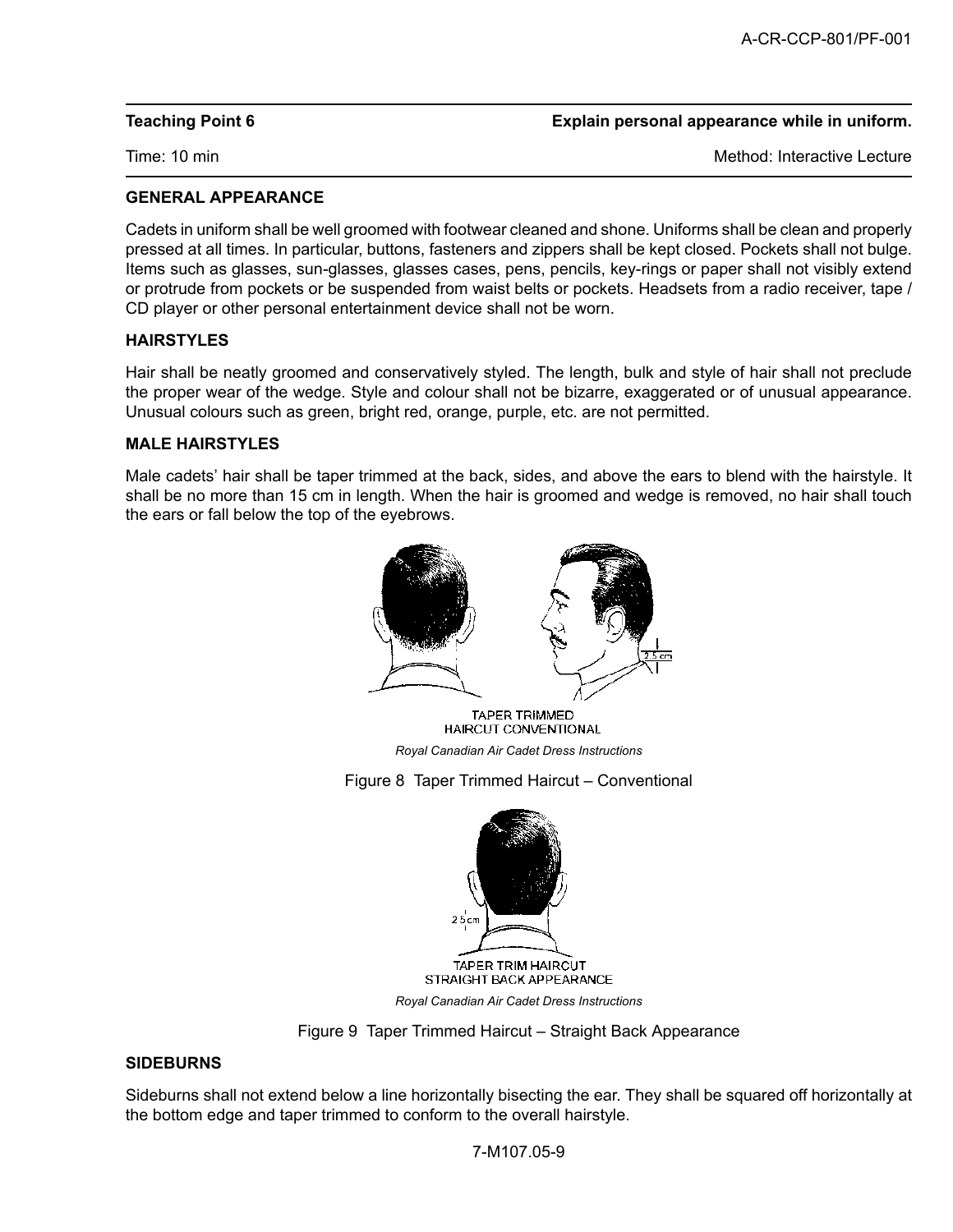## **MOUSTACHES**

When moustaches are worn, the unshaven portion of the face shall not extend outwards beyond the corners of the mouth. Moustaches shall be kept neatly trimmed, not be greater than 2 cm (3/4 in.) in bulk, not extend below the corners of the mouth, and not protrude beyond the width of the mouth.

![](_page_41_Picture_3.jpeg)

*Canadian Forces Dress Instructions*

Figure 10 Moustache

### **FEMALE HAIRSTYLES**

Female cadets' hair shall not extend below the lower edge of the shirt collar.

![](_page_41_Figure_8.jpeg)

Hair may be worn in a bun at the back of the head.

![](_page_41_Picture_10.jpeg)

STRAIGHT HAIR STYLE WITH BUN *Royal Canadian Air Cadet Dress Instructions*

Figure 12 Hair Styled in Bun

Braids shall be styled conservatively and tied tightly. They shall be secured at the end by a knot or a small unadorned fastener. A single braid shall be worn in the centre of the back. Double braids shall be worn behind the shoulders. When gathered behind the head and braided hair shall be a maximum length that does not extend below the top of the armpit.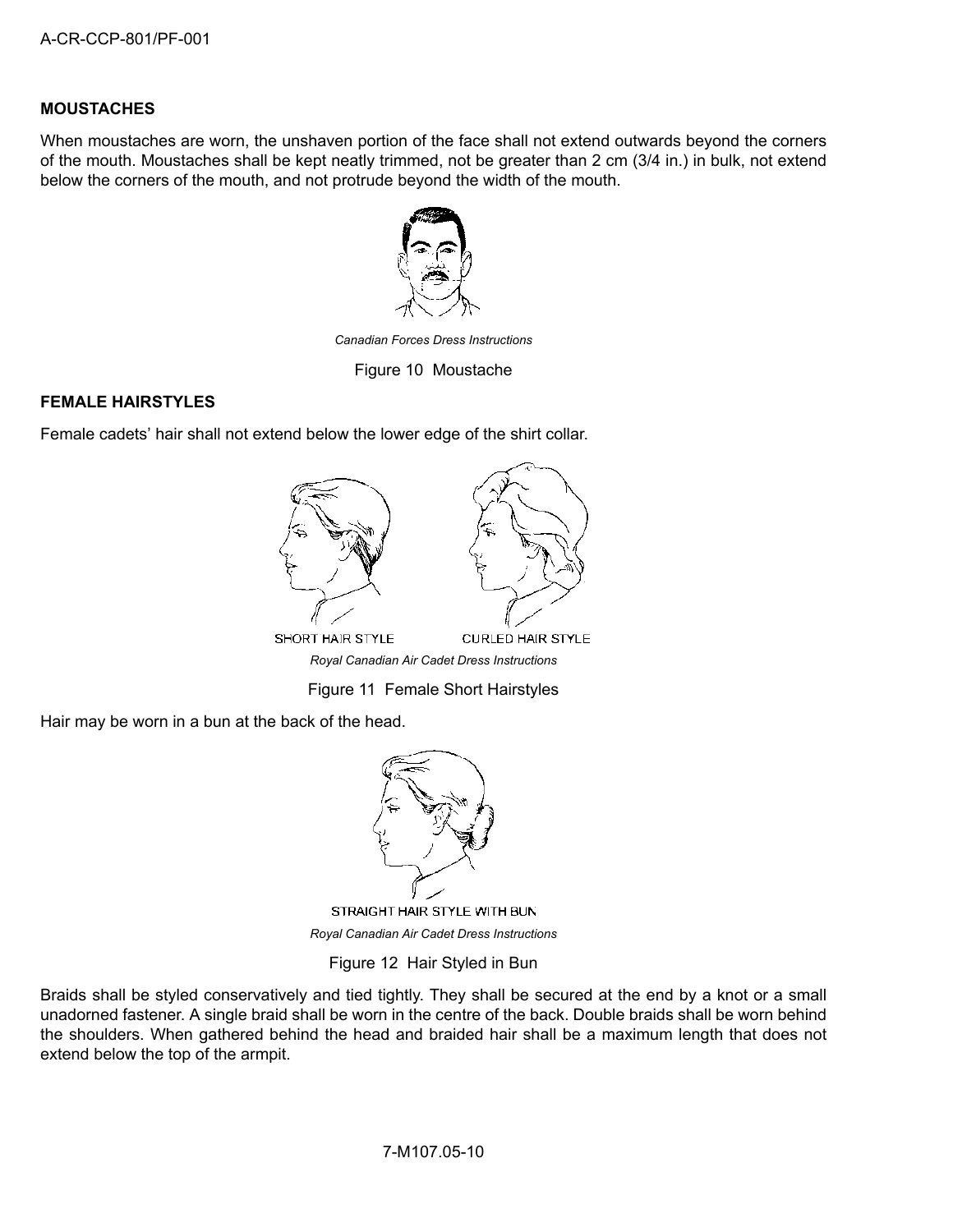![](_page_42_Picture_1.jpeg)

*Royal Canadian Air Cadet Dress Instructions*

Figure 13 Single Braid

![](_page_42_Picture_4.jpeg)

*Royal Canadian Air Cadet Dress Instructions*

Figure 14 Double Braids

### **MAKE-UP**

Female cadets are authorized to wear a minimal amount of make-up. When wearing the uniform, make-up shall be applied conservatively. This precludes the use of false eyelashes, heavy eyeliner, brightly coloured eye shadow or lipstick, coloured nail polish, and excessive facial make-up.

## **JEWELLERY**

The only jewellery that may be worn in uniform shall be a wristwatch, a medical alert bracelet and a maximum of two rings, which are not of a costume jewellery nature.

Female cadets in uniform may wear a single pair of plain gold stud, silver stud or white pearl earrings in pierced ears. The single stud earring (worn in the centre of each earlobe) shall be spherical in shape and not exceed 0.6 cm in diameter. Male cadets are not authorized to wear an earring or earrings.

![](_page_42_Picture_12.jpeg)

*Royal Canadian Air Cadet Dress Instructions*

Figure 15 Stud Earring Centred in Earlobe

## **TATTOOS AND PIERCINGS**

Cadets shall not acquire visible tattoos that could be deemed to be offensive or otherwise reflect discredit on the Canadian Cadet Movement. Cadets in uniform shall not wear visible body piercing adornments (tongue included). Covering the unauthorized piercing with an adhesive bandage is not acceptable.

## **ACCESSORIES**

Civilian pattern backpacks shall be of conservative appearance. They may either be carried in the left hand or worn suspended from both shoulders and square on the back.

Female cadets are permitted to carry a purse. The purse is to be held in the left hand or suspended over the left forearm. When the purse is carried as a shoulder bag, the strap shall be suspended from the left shoulder with the top of the purse not higher than waist level. It shall not be carried as a handbag.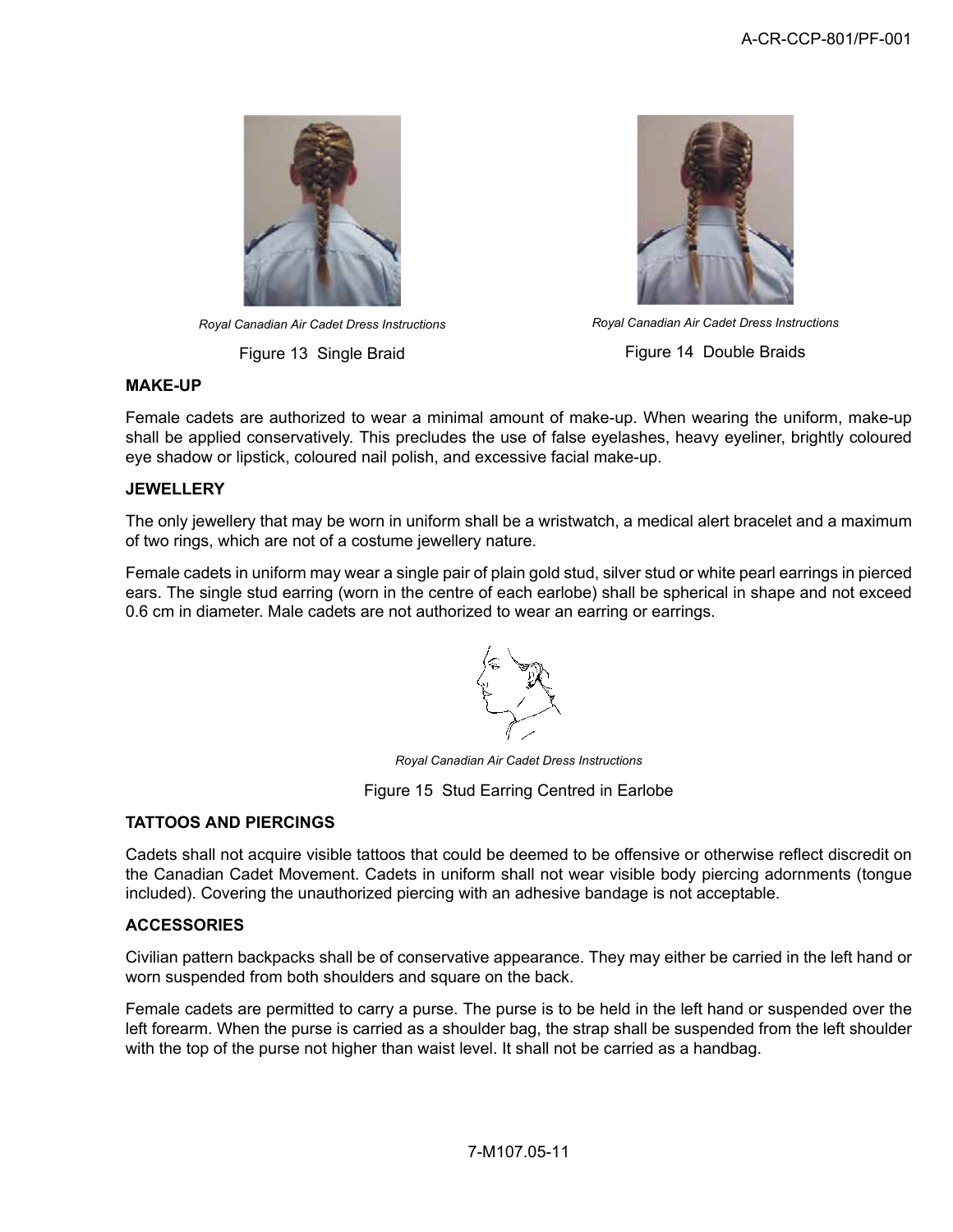## **EYEGLASSES / SUNGLASSES**

Eyeglasses and sunglasses shall be conservative in design and colour. Sunglasses with photo chromic or mirrored lenses are not authorized for wear. Cadets, who normally wear eyeglasses, may wear either conventionally framed prescription sunglasses or conservatively styled clip-on sunglasses when conditions and circumstances dictate. Other cadets may wear conservatively styled sunglasses, which do not detract from the overall appearance of the uniform when conditions and circumstances dictate. Sunglasses shall not be worn on parade unless authorized by the CSTC or Squadron CO in special circumstances.

#### **CARRYING OF ARTICLES**

If any article is being carried, such as a briefcase, it is to be carried in the left hand. If an article is being carried while marching, the left arm is not swung.

#### **CIVILIAN CLOTHING**

Other than those specific items listed in the CATO, civilian clothing shall not be worn with the cadet uniform unless authorized by the CSTC or squadron CO in special circumstances. This includes, but is not limited to, civilian jackets and hats.

#### **GENERAL DEPORTMENT**

Chewing gum, slouching, sauntering, placing hands in pockets, smoking, eating on the street, walking hand in hand and similar deportment that detracts from a proud and orderly appearance in the eyes of the public is unacceptable for cadets. Physical displays of affection between uniformed cadets shall be avoided.

## **CONFIRMATION OF TEACHING POINT 6**

#### **QUESTIONS:**

- Q1. In what hand should articles be held?
- Q2. What is the policy on tattoos and piercings?
- Q3. What deportment is unacceptable for cadets?
- Q4. What jewellery is authorized for wear while in uniform?

### **ANTICIPATED ANSWERS:**

- A1. Left hand.
- A2. Cadets shall not acquire visible tattoos that could be deemed to be offensive or otherwise reflect discredit on the Canadian Cadet Movement. Cadets in uniform shall not wear visible body piercing adornments (tongue included). Covering the unauthorized piercing with an adhesive bandage is not acceptable.
- A3. Chewing gum, slouching, sauntering, placing hands in pockets, smoking, eating on the street, walking hand in hand and similar deportment which detracts from a proud and orderly appearance in the eyes of the public is unacceptable for cadets.
- A4. The only jewellery that may be worn in uniform shall be a wristwatch, a medical alert bracelet and a maximum of two rings, which are not of a costume jewellery nature. Female cadets in uniform may wear a single pair of plain gold, silver stud or white pearl earrings in pierced ears.

### **END OF LESSON CONFIRMATION**

The cadets' responses to instructor questioning throughout the lesson will serve as confirmation of the lesson.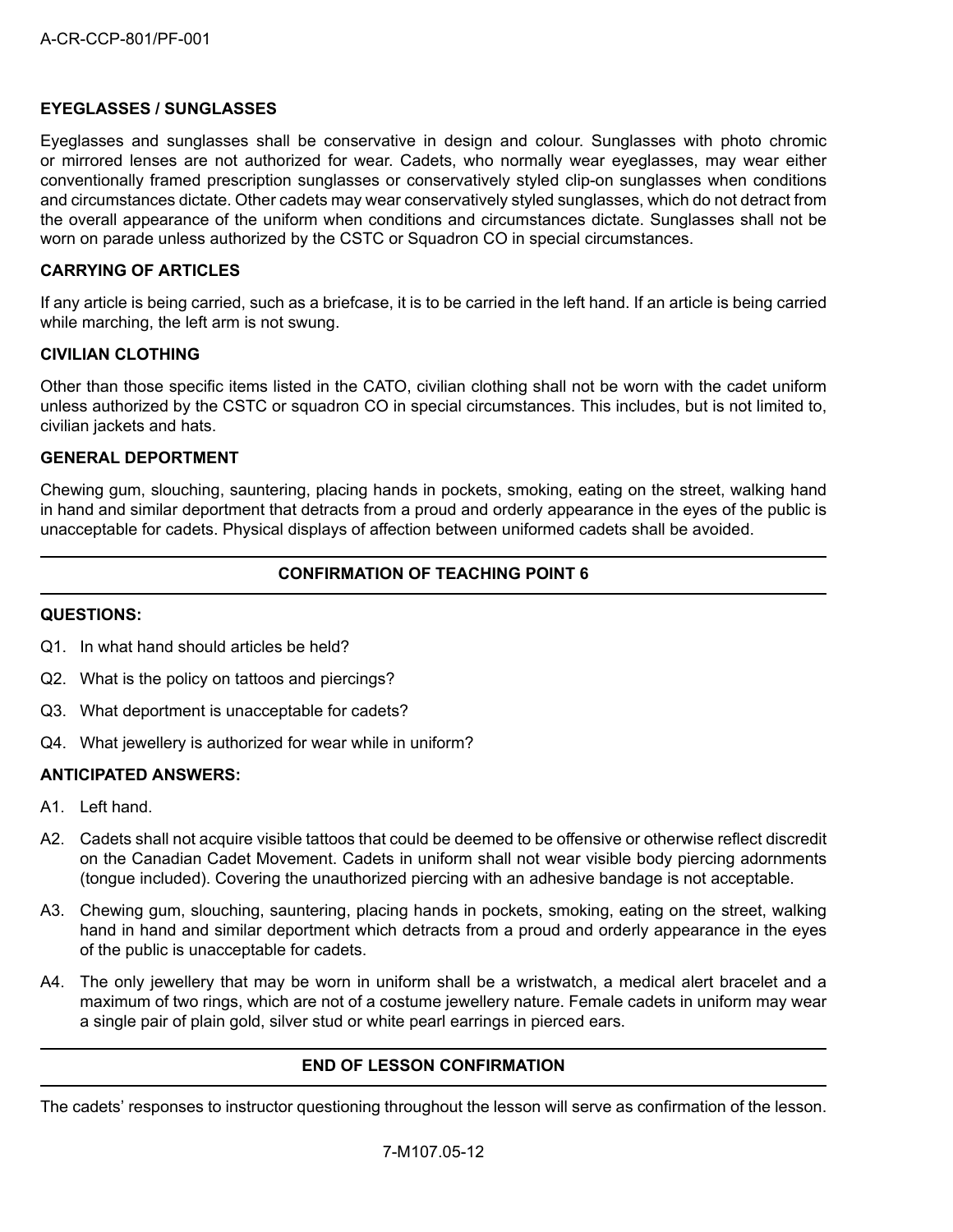## **CONCLUSION**

#### **HOMEWORK/READING/PRACTICE**

Nil.

#### **METHOD OF EVALUATION**

There is no formal assessment of this EO. Cadets will be expected to properly wear the air cadet uniform on an ongoing basis in accordance with the Royal Canadian Air Cadet Dress Instructions. Cadets will be expected to maintain an acceptable standard of personal dress and deportment.

#### **CLOSING STATEMENT**

The air cadet uniform should be worn properly at all times. The cadet uniform is highly recognizable and the standard of personal dress, appearance, and grooming shall be such as to reflect credit on the individual and on the CCO. The intent is to ensure a high standard of grooming consistent with that expected of cadets.

#### **INSTRUCTOR NOTES/REMARKS**

Emphasis must be placed on the cadets' requirement to properly care for and maintain their uniforms at all times. Cadets should learn from the beginning how to properly maintain their uniforms and wear them properly.

This lesson should be delivered at the beginning of the training year before the cadets are expected to wear their uniforms.

### **REFERENCES**

A3-006 Cadets Canada. (2005). CATO 55-04: *Royal Canadian Air Cadet Dress Instructions*. In Cadet Administrative and Training Orders (Vol. 5). Ottawa, ON.

A0-001 A-AD-265-000/AG-001 DHH 3-2. (2001). *Canadian Forces Dress Instructions*. Ottawa, ON.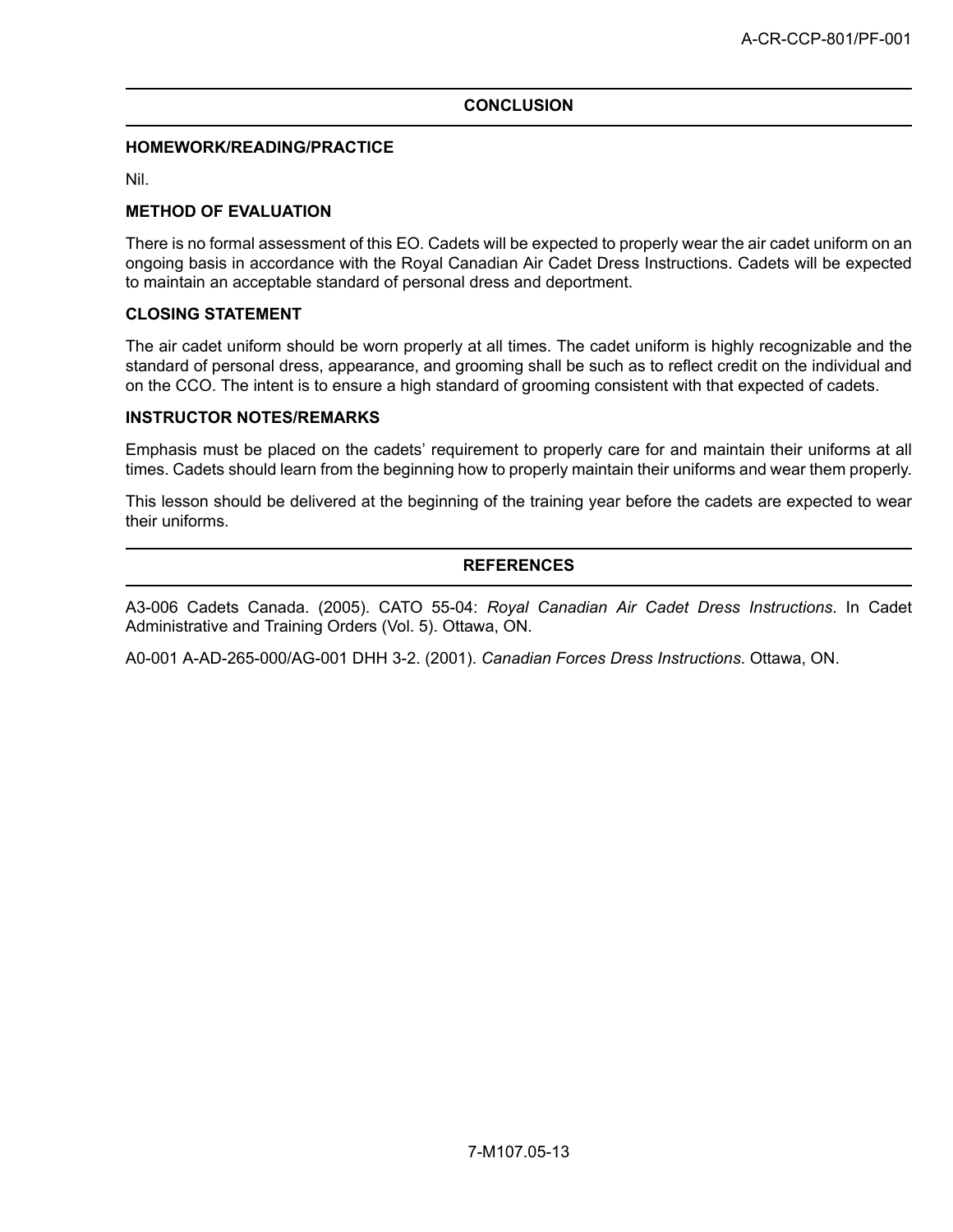THIS PAGE INTENTIONALLY LEFT BLANK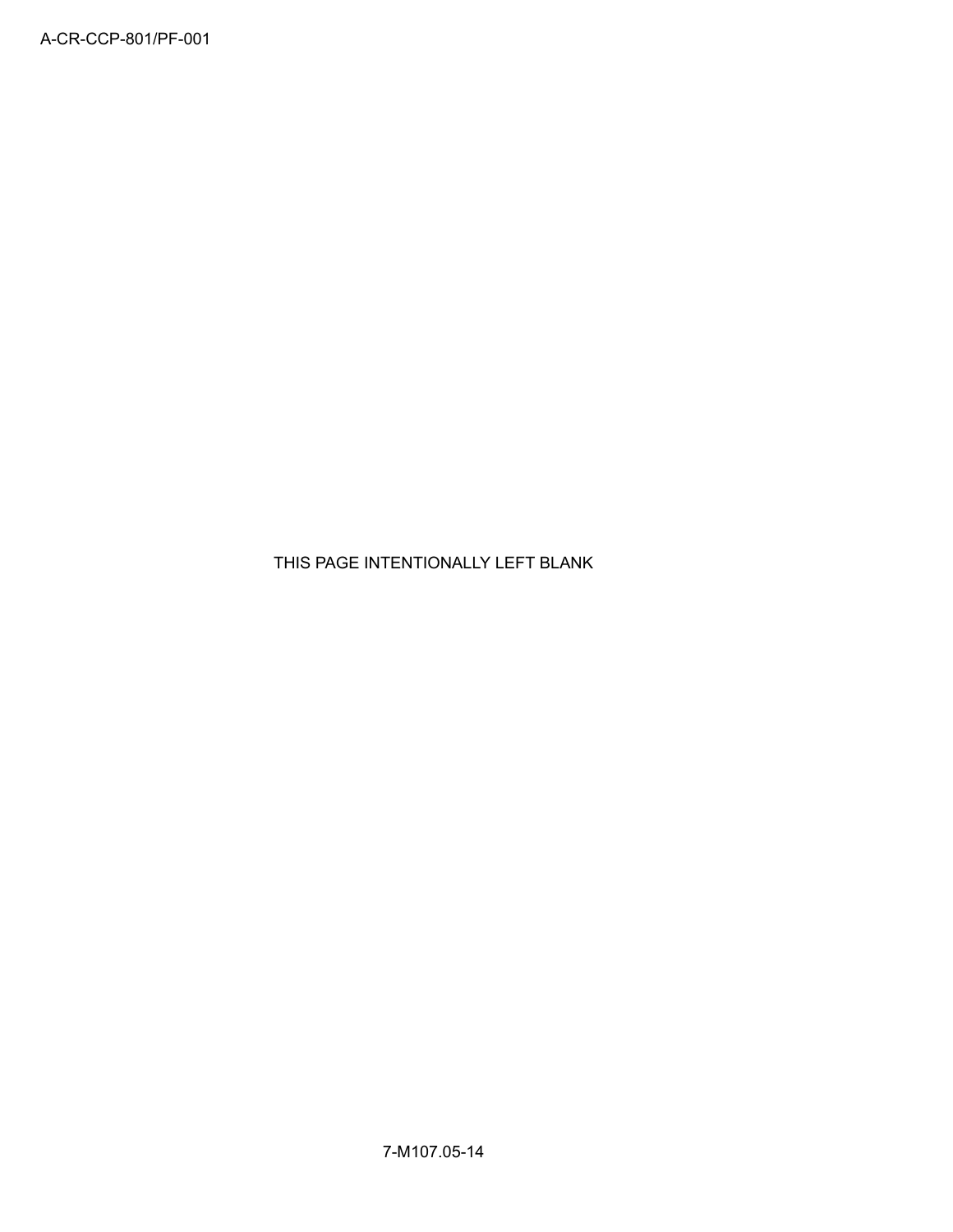![](_page_46_Picture_1.jpeg)

## **ROYAL CANADIAN AIR CADETS**

# **PROFICIENCY LEVEL ONE INSTRUCTIONAL GUIDE**

![](_page_46_Picture_4.jpeg)

## **SECTION 6**

#### **EO M107.06 – DISCUSS SUMMER TRAINING OPPORTUNITIES**

Total Time: 30 min

### **PREPARATION**

#### **PRE-LESSON INSTRUCTIONS**

Resources needed for the delivery of this lesson are listed in the lesson specification located in A-CR-CCP-801/ PG-001, *Proficiency Level One Qualification Standard and Plan*, Chapter 4. Specific uses for said resources are identified throughout the instructional guide within the TP for which they are required.

Review the lesson content and become familiar with the material prior to delivering the lesson.

#### **PRE-LESSON ASSIGNMENT**

Nil.

#### **APPROACH**

An interactive lecture was chosen for this lesson to orient the cadets to General Training and generate an interest in future summer training opportunities.

## **INTRODUCTION**

### **REVIEW**

Nil.

### **OBJECTIVES**

By the end of this lesson the cadet shall have discussed summer training opportunities.

## **IMPORTANCE**

It is important for the cadets to understand the training opportunities available to them during the year one summer so they are aware of what qualifications they are eligible to attend. It is also important to know what opportunities are available in future summers in order to start thinking about what qualifications they may wish to complete in the future.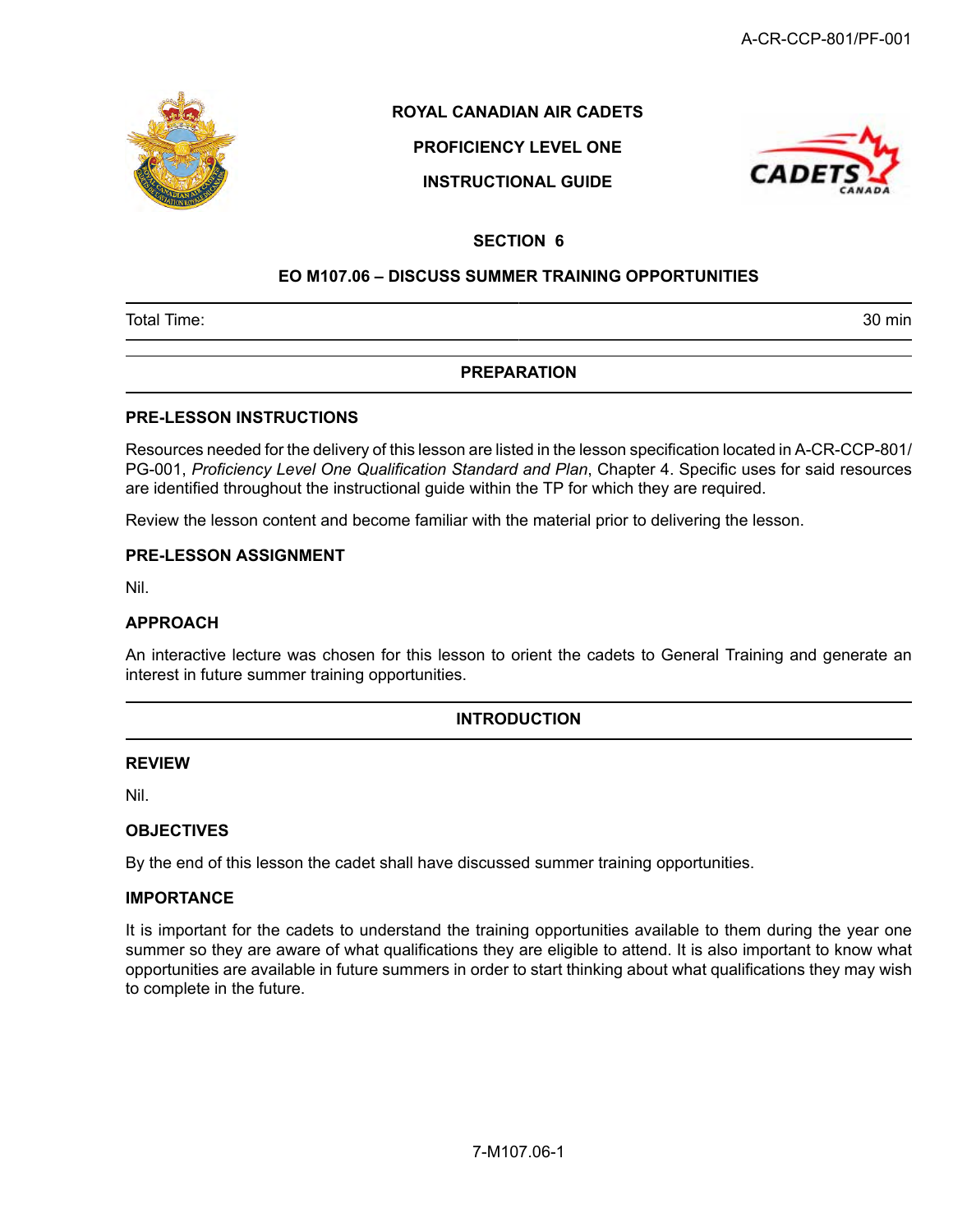**Teaching Point 1 Discuss General Training (GT).**

Time: 15 min Method: Interactive Lecture Communication of the Method: Interactive Lecture

### **AIM**

The GT is two-weeks in duration. The aim of GT is to familiarize qualified level one cadet with life at the cadet summer training centre, introduce cadets to all summer training program areas, and further develop the fundamentals of air cadet training.

#### **LOCATIONS**

GT is conducted at various summer training centres across the country including:

- Whitehorse, YT
- Albert Head, BC.
- Penhold, AB.
- Trenton, ON
- Bagotville, QC.
- Greenwood, NS.

![](_page_47_Picture_15.jpeg)

*www.theodora.com/maps*

Figure 1 Map of Summer Training Centres Across Canada

GT is comprised of the following training subjects and performance objectives:

Common Training (this is training that is common also to Sea and Army Cadets attending their respective GT at CSTC):

- Leadership PO S103 Participate as a Member of a Team.
- Fitness and Sports PO S105 Participate in Physical Activities.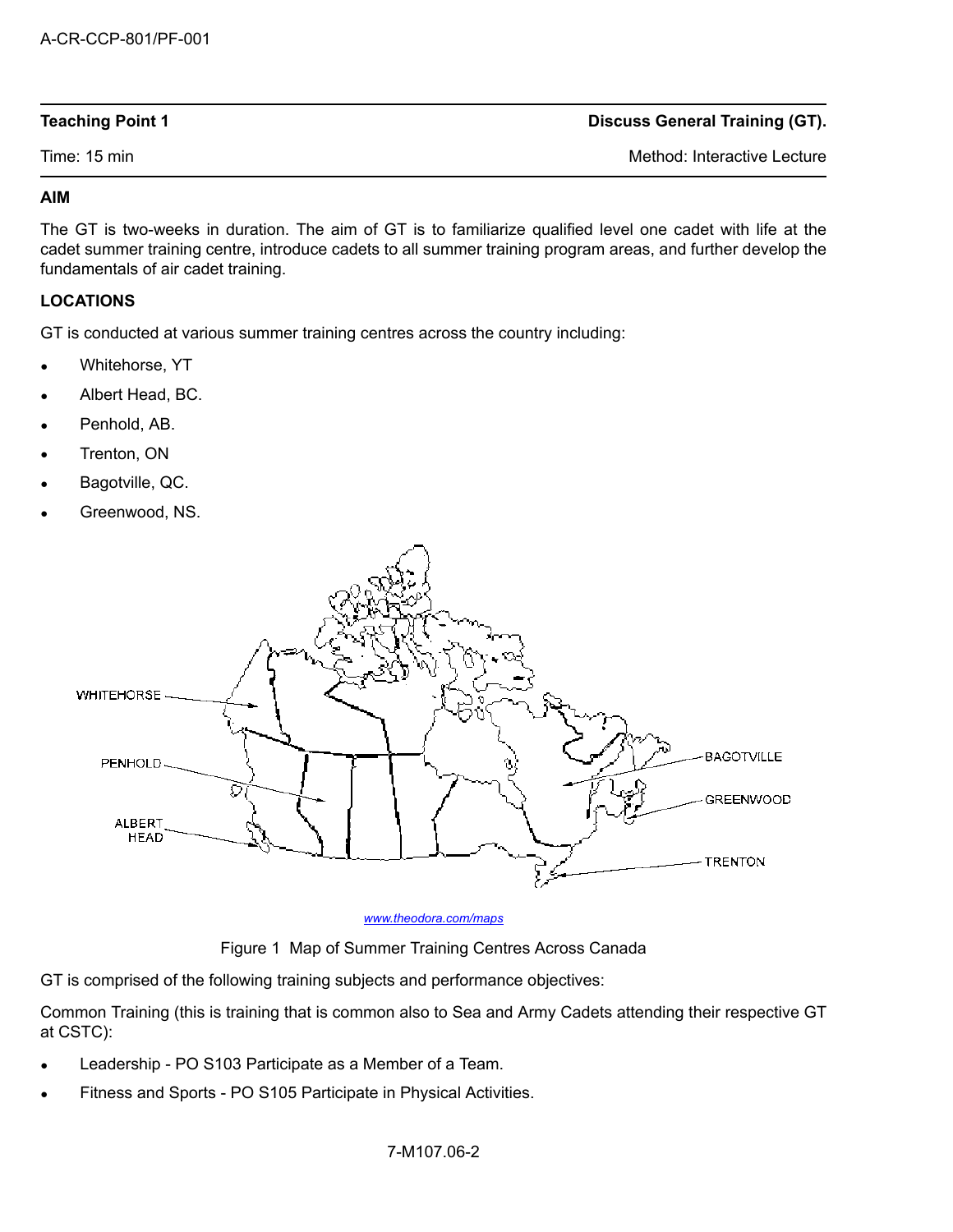- Air Rifle Marksmanship PO S106 Participate in Recreational Marksmanship Using the Cadet Air Rifle.
- General Cadet Knowledge PO S107 Adapt to the CSTC Environment.

Elemental Training (this is training unique to Air Cadets attending GT):

- Citizenship PO S101 Participate in Citizenship Activities.
- Drill PO S108 Participate in a Drill Competition.
- Music Performance PO S114 Participate in Music Familiarization.
- Aviation PO S130 Participate in Aviation Activities.
- Aerospace PO S140 Participate in Aerospace Activities.
- Aerodrome Operations PO S160 Participate in Aerodrome Operations Activities.
- Aircraft Manufacturing and Maintenance PO S170 Tour an Aircraft Manufacturing Maintenance Facility.
- Aircrew Survival PO S190 Participate in an Aircrew Survival Exercise.

### **CONFIRMATION OF TEACHING POINT 1**

#### **QUESTION:**

- Q1. How long is GT?
- Q2. Name one location of GT.
- Q3. What are two performance objectives of GT?

#### **ANTICIPATED ANSWERS:**

- A1. GT is 2 weeks in duration.
- A2. GT is conducted in Whitehorse, YT, Albert Head, BC, Penhold, AB, Trenton, ON, Bagotville, QC, and Greenwood, NS.
- A3.
- PO S101 Participate in Citizenship Activities.
- PO S103 Participate as a Member of a Team.
- PO S105 Participate in Physical Activities.
- PO S106 Participate in Recreational Marksmanship Using the Cadet Air Rifle.
- PO S107 Adapt to the CSTC Environment.
- PO S108 Participate in a Drill Competition.
- PO S114 Participate in Music Familiarization.
- PO S130 Participate in Aviation Activities.
- PO S140 Participate in Aerospace Activities.
- PO S160 Participate in Aerodrome Operations Activities.
- PO S170 Tour an Aircraft Manufacturing Maintenance Facility.
- PO S190 Participate in an Aircrew Exercise.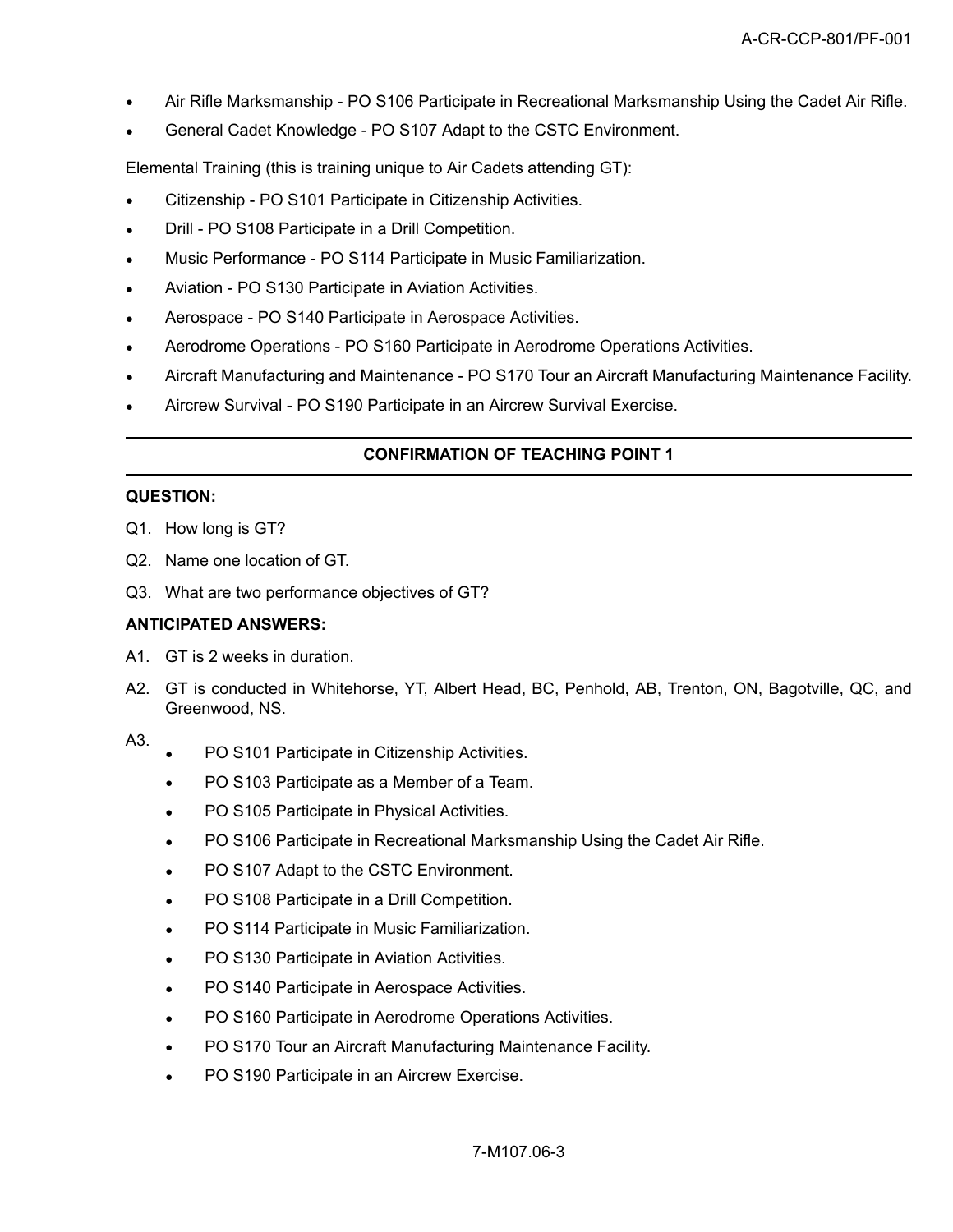**Teaching Point 2 Introduce the summer training program areas.**

Time: 10 min Method: Interactive Lecture Communication of the Method: Interactive Lecture

### **AVIATION**

Aviation summer training opportunities include:

- Basic Aviation three weeks. This qualification can be taken starting in the summer of year two.
- Advanced Aviation three weeks. This qualification can be taken starting in the summer of year three.
- Glider Pilot Scholarship six weeks. This qualification can be taken starting in the summer of year three.
- Power Pilot Scholarship seven weeks. This qualification can be taken starting in the summer of year four.

#### **LEADERSHIP**

Leadership summer training opportunities include:

- Basic Leadership three weeks. This qualification can be taken starting in the summer of year two.
- Leadership and Ceremonial Instructor six weeks. This qualification can be taken starting in the summer of year three.

#### **AIRCREW SURVIVAL**

Aircrew Survival summer training opportunities include:

- Basic Survival three weeks. This qualification can be taken starting in the summer of year two.
- Survival Instructor six weeks. This qualification can be taken starting in the summer of year three.

### **AVIATION TECHNOLOGY AND AEROSPACE**

Aviation Technology and Aerospace summer training opportunities include:

- Basic Aviation Technology and Aerospace three weeks. This qualification can be taken starting in the summer of year two.
- Advanced Aerospace six weeks. This qualification can be taken starting in the summer of year three.
- Advanced Aviation Technology Airport Operations six weeks. This qualification can be taken starting in the summer of year three.
- Advanced Aviation Technology Aircraft Maintenance six weeks. This qualification can be taken starting in the summer of year three.

#### **FITNESS AND SPORTS**

Fitness and Sports summer training opportunities include:

- Basic Fitness and Sports three weeks. This qualification can be taken starting in the summer of year two.
- Fitness and Sports Instructor six weeks. This qualification can be taken starting in the summer of year three.

#### **AIR RIFLE MARKSMANSHIP**

Air Rifle Marksmanship has one summer training opportunity:

• Air Rifle Marksmanship Instructor – six weeks. This qualification can be taken starting in the summer of year three.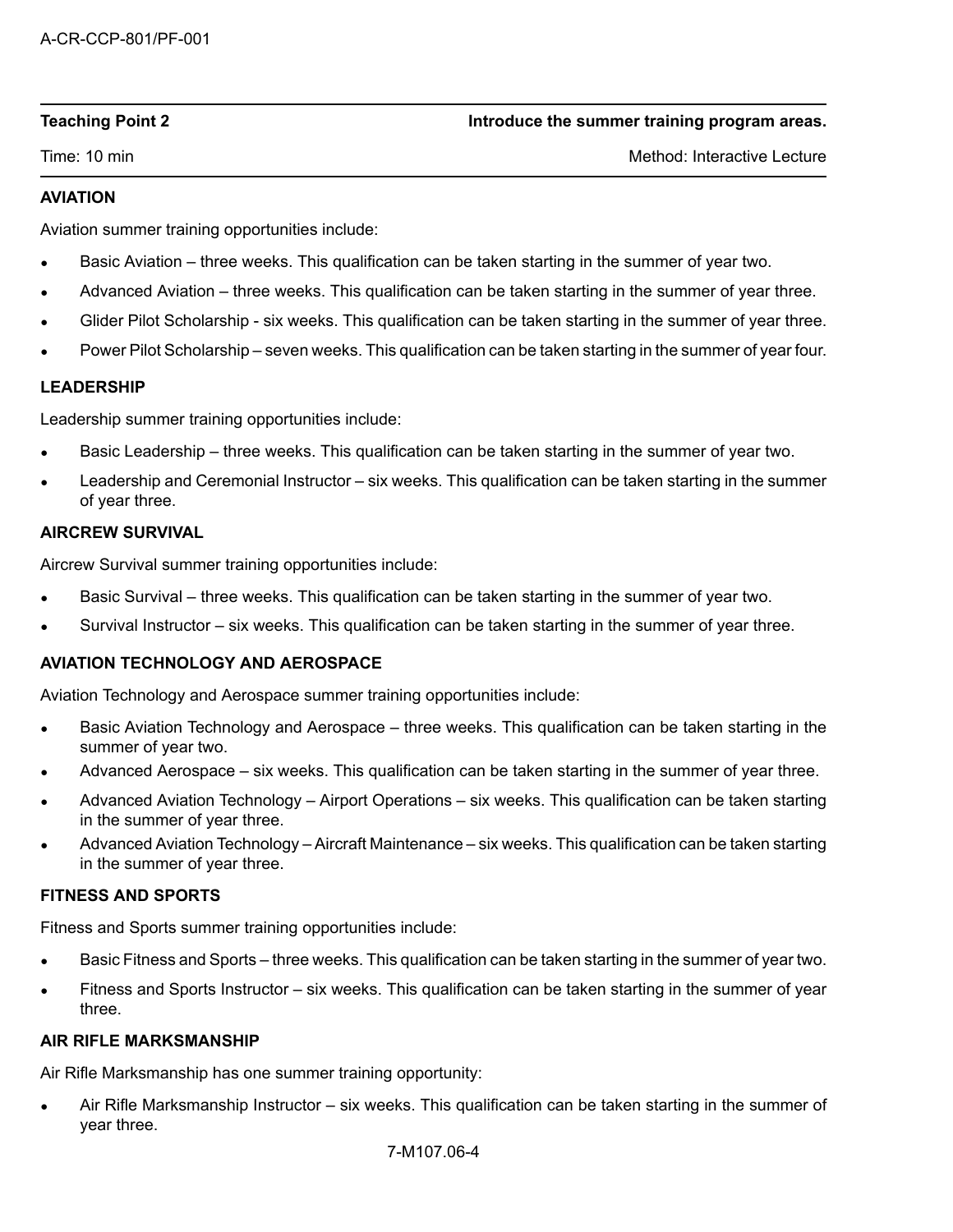### **MILITARY BAND**

Military Band summer training opportunities include:

- Military Band Basic Musician three weeks. This qualification can be taken starting in the summer of year two.
- Military Band Intermediate Musician six weeks. This qualification can be taken starting in the summer of year three.
- Military Band Advanced Musician six weeks. This qualification can be taken starting in the summer of year three.

### **PIPE BAND**

Pipe Band summer training opportunities include:

- Pipe Band Basic Musician three weeks. This qualification can be taken starting in the summer of year two.
- Pipe Band Intermediate Musician six weeks. This qualification can be taken starting in the summer of year three.
- Pipe Band Advanced Musician six weeks. This qualification can be taken starting in the summer of year three.

#### **TRIPS AND EXCHANGES**

The Trips and Exchanges summer opportunities include:

- Oshkosh Trip three weeks. This trip can be taken starting in the summer of year four.
- International Air Cadet Exchange – three weeks. This exchange can be taken starting in the summer of year five.

### **CONFIRMATION OF TEACHING POINT 2**

#### **QUESTIONS:**

- Q1. What qualifications are available starting in the summer of year two?
- Q2. What are three of the summer training program areas?

### **ANTICIPATED ANSWERS:**

- A1. Basic Aviation, Basic Leadership, Basic Survival, Basic Aviation Technology and Aerospace, Basic Fitness and Sports, Military Band Basic Musician and Pipe Band Basic Musician.
- A2. Aviation, leadership, aircrew survival, aviation technology and aerospace, fitness and sports, air rifle marksmanship, military band, pipe band, and trips and exchanges.

### **CONCLUSION**

### **HOMEWORK/READING/PRACTICE**

Nil.

### **METHOD OF EVALUATION**

Nil.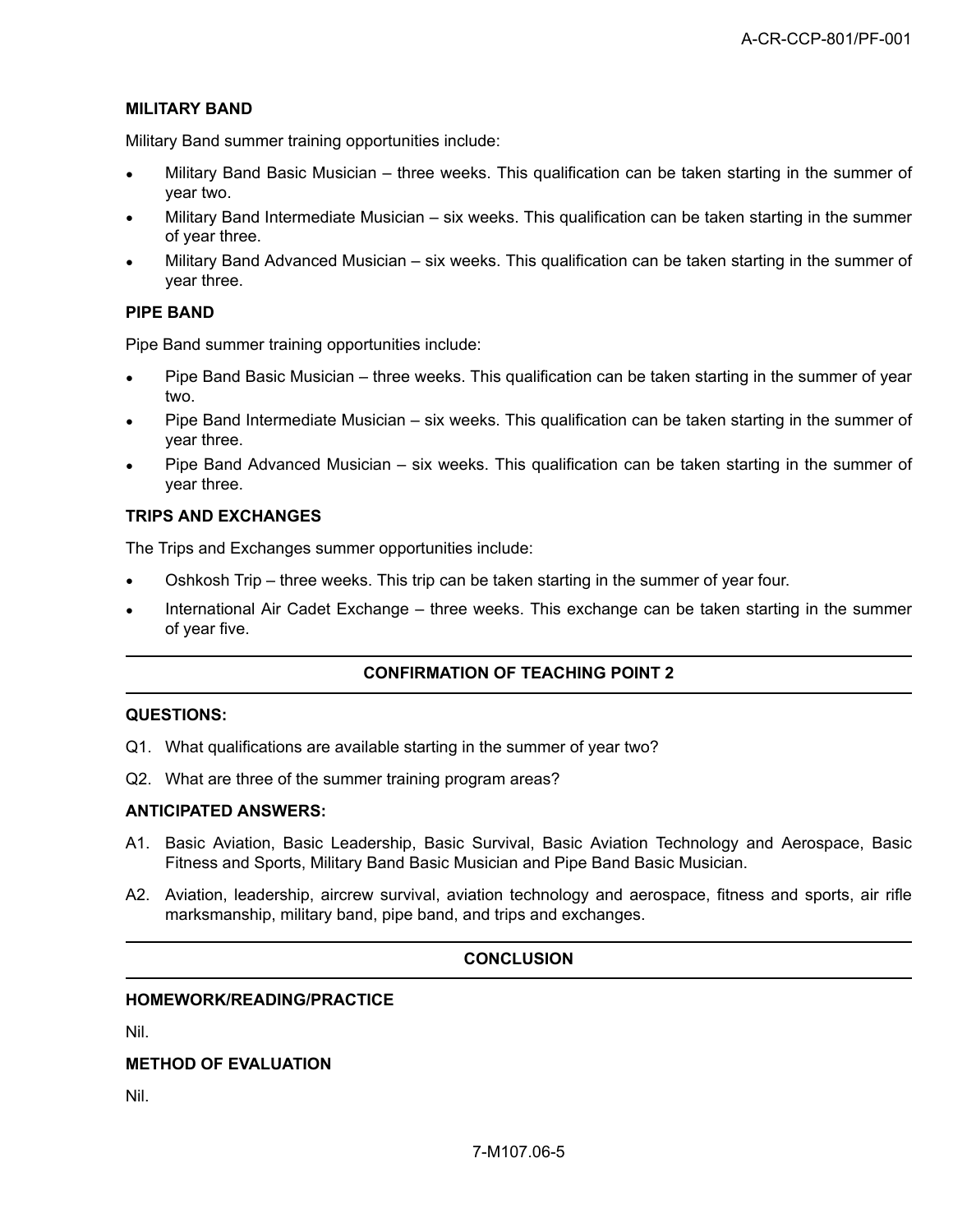## **CLOSING STATEMENT**

Many cadets will have the opportunity to attend summer training centres after completing Proficiency Level One. It is important for them to know what options are available for their first summer. It is also important for them to gain a basic understanding of opportunities available to them in the future.

#### **INSTRUCTOR NOTES/REMARKS**

Nil.

#### **REFERENCES**

A0-096 CATO 11-04 Director Cadets 2. (2007). *Cadet program outline*. Ottawa, ON: Department of National Defence.

A3-029 CATO 51-01 Director Cadets 3. (2006). *Air cadet program outline*. Ottawa, ON: Department of National Defence.

A3-061 CATO 54-27 Director Cadets 4. (2007). *Power pilot scholarship program*. Ottawa: ON: Department of National Defence.

A3-192 CATO 54-26 Director Cadets 4. (2007). *Glider Pilot Scholarship Program*. Ottawa, ON: Department of National Defence.

C0-043 *Quick Maps*. (2006). Retrieved 10 Apr 06, from www.theodora.com/maps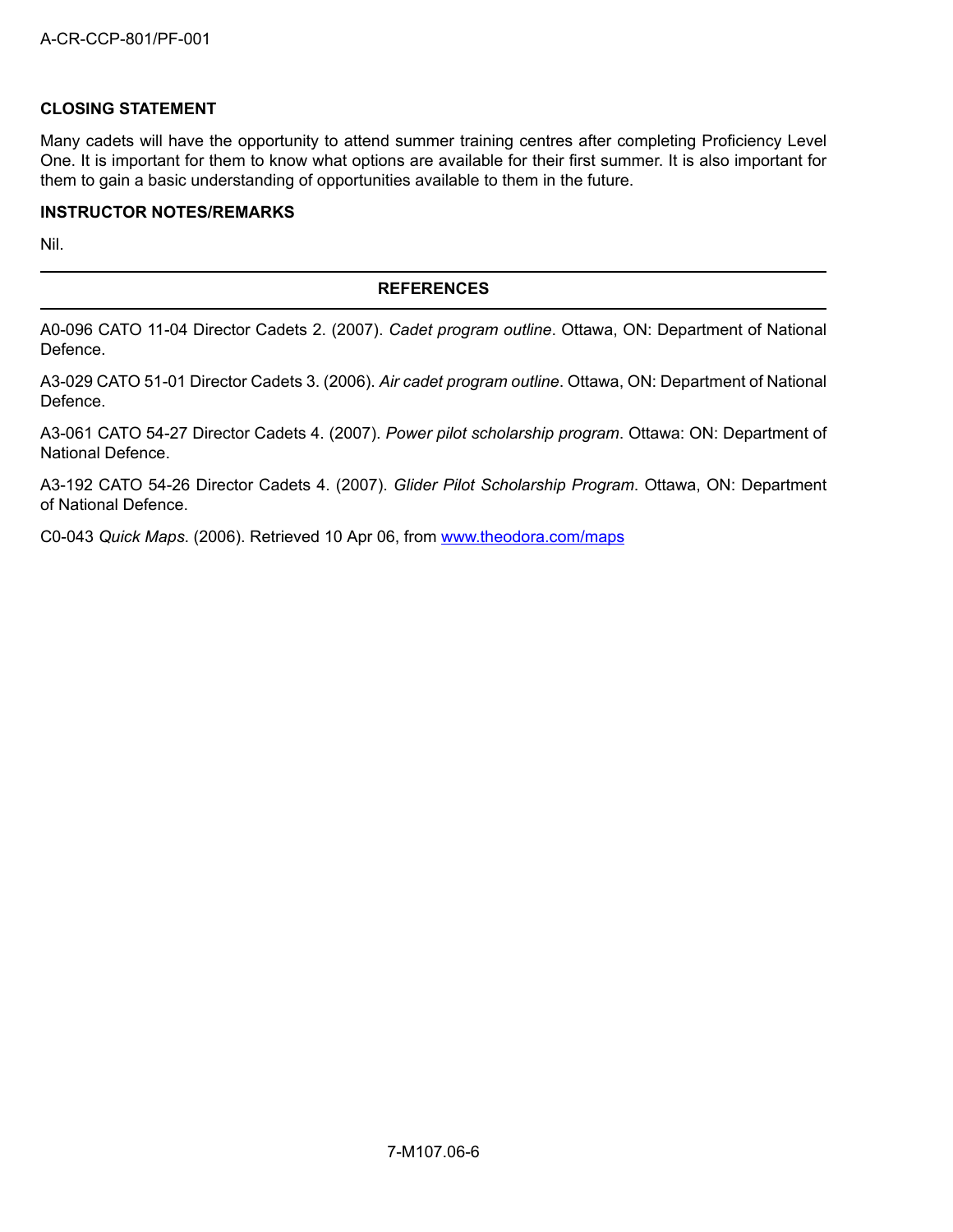![](_page_52_Picture_1.jpeg)

## **ROYAL CANADIAN AIR CADETS**

# **PROFICIENCY LEVEL ONE**

## **INSTRUCTIONAL GUIDE**

![](_page_52_Picture_5.jpeg)

## **SECTION 7**

#### **EO C107.01 – MAINTAIN THE AIR CADET UNIFORM**

Total Time: 60 min

### **PREPARATION**

#### **PRE-LESSON INSTRUCTIONS**

Resources needed for the delivery of this lesson are listed in the lesson specification located in A-CR-CCP-801/ PG-001, *Proficiency Level One Qualification Standard and Plan*, Chapter 4. Specific uses for said resources are identified throughout the instructional guide within the TP for which they are required.

Review the lesson content and become familiar with the material prior to delivering the lesson.

Set up the training areas required for the demonstration.

#### **PRE-LESSON ASSIGNMENT**

Nil.

### **APPROACH**

An interactive lecture was chosen for TP 1 as it allows the instructor to present the material.

A demonstration was chosen for TPs 2 – 6 as a practical way for the instructor to demonstrate the skills and care in maintaining the air cadet uniform.

An-class activity was chosen for TP 7 to allow the cadets to practice the skills under supervision in a safe and controlled environment.

### **INTRODUCTION**

#### **REVIEW**

Review for this lesson is EO M107.05 (Wear the Air Cadet Uniform).

#### **OBJECTIVES**

By the end of this lesson the cadet shall have maintained the Air Cadet uniform.

#### **IMPORTANCE**

The cadet uniform is highly recognizable and the standard of personal dress, appearance and grooming shall be such as to reflect credit on the individual and on the Canadian Cadet Organization (CCO).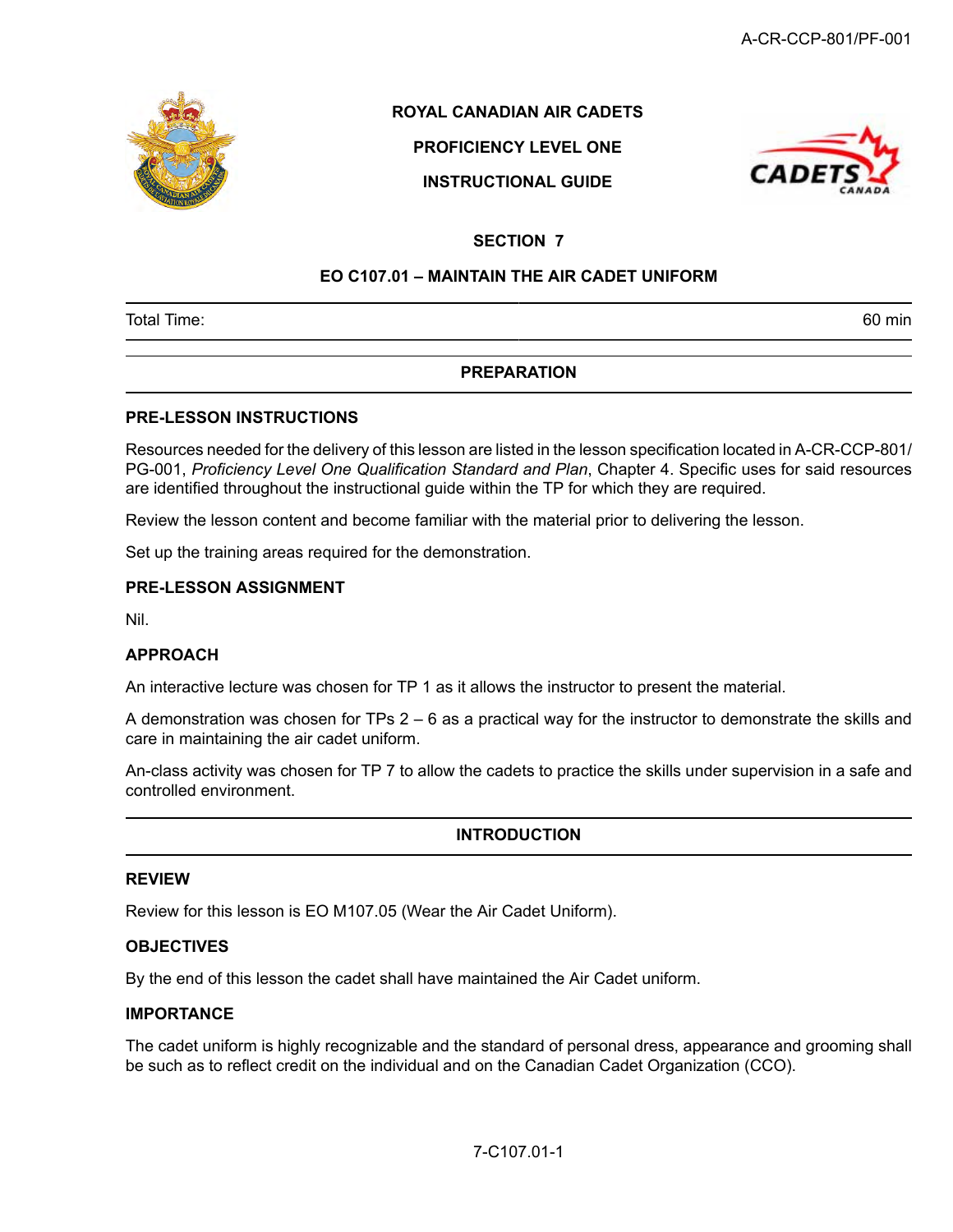**Teaching Point 1 Explain the pressing cloth.**

Time: 5 min Method: Interactive Lecture Company of Time: 5 min Method: Interactive Lecture

## **THE PRESSING CLOTH**

There are several points to keep in mind when ironing the uniform. A pressing cloth should always be used to prevent the parts of the uniform from becoming shiny.

Some examples of what can be used as a pressing cloth include:

- thin towel,
- pillow case,
- soft cotton cloth, and
- paper bag.

## **CONFIRMATION OF TEACHING POINT 1**

#### **QUESTIONS:**

- Q1. What is the purpose of using a pressing cloth?
- Q2. What are some items that can be used as a pressing cloth?

### **ANTICIPATED ANSWERS:**

- A1. To prevent uniform parts from becoming shiny.
- A2. Thin towel, pillowcase, soft cotton cloth and paper bag.

| <b>Teaching Point 2</b> | Demonstrate the correct method of care for the trousers. |
|-------------------------|----------------------------------------------------------|
|                         |                                                          |

Time: 5 min Method: Demonstration Number of Time: 5 min Method: Demonstration Number of Time: 5 min Method: Demonstration

### **TROUSERS**

The instructor shall demonstrate the correct method of care for the trousers to include:

- ensuring trousers are well pressed and free of dirt and lint at all times; and
- pressing the trousers, IAW the standard outlined in M107.05 (Wear the Air Cadet Uniform), which is achieved by:
	- lining the pant leg up by the seams to ensure the creases are properly positioned at the centre of the front and back of the leg;
	- $\circ$ laying the pant leg flat on the ironing board;
	- spraying the pants with water from a water bottle;
	- placing a pressing cloth over the pant leg;
	- ironing the pants until a sharp crease extends down the centre of each leg in the front and back, from the top of the leg to the bottom; and
	- ironing on the same crease each time in order to avoid double creases.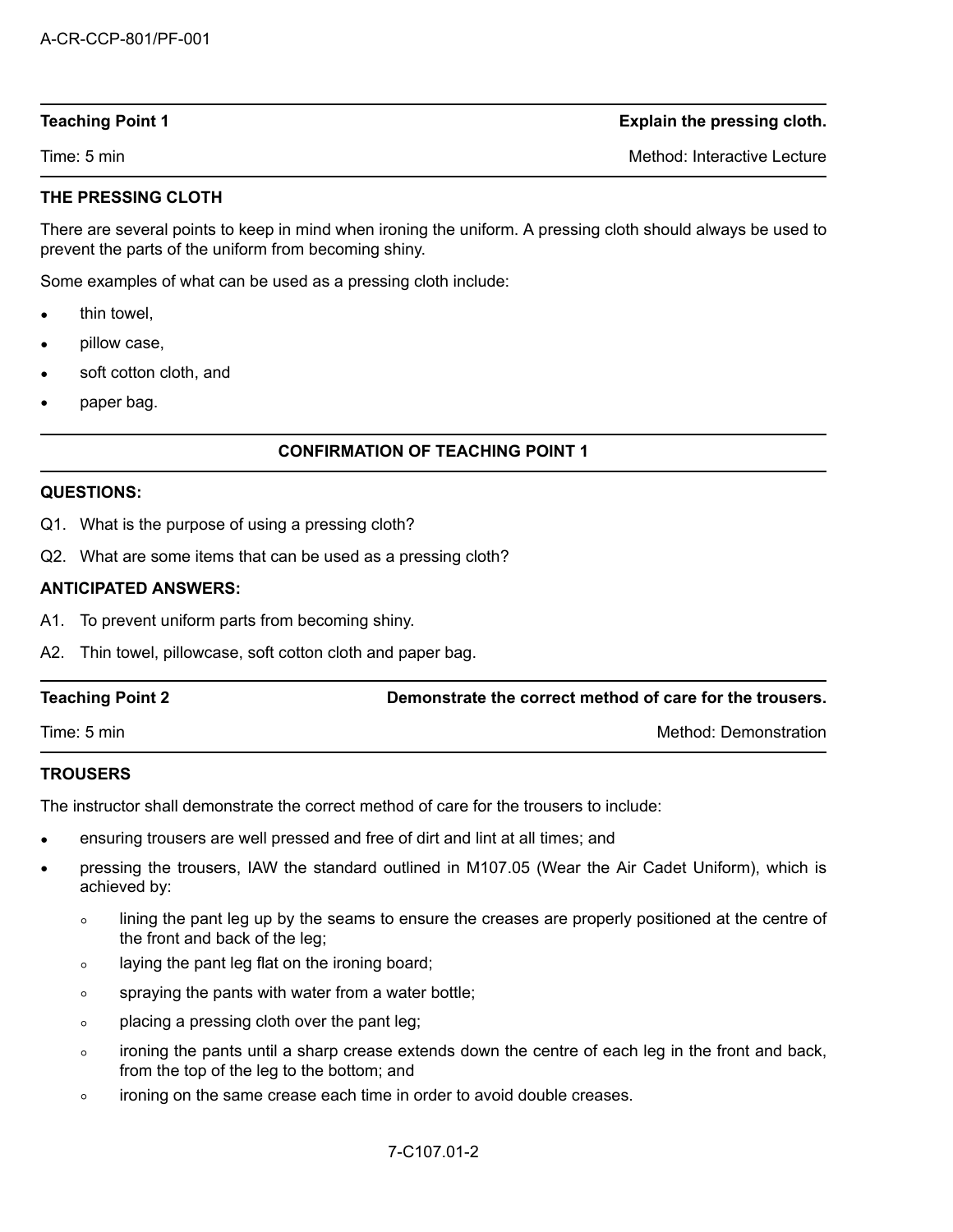#### **Teaching Point 3 Demonstrate the correct method of care for the short sleeve shirt.**

Time: 5 min Method: Demonstration Number of Time: 5 min Method: Demonstration Number of Time: 5 min Method: Demonstration

#### **SHORT SLEEVE SHIRT**

The instructor shall demonstrate the correct method of care for the short sleeve shirt to include:

- ensuring the short sleeve shirt is clean; and
- pressing the short sleeve shirt, IAW the standard outlined in M107.05 (Wear the Air Cadet Uniform), which is achieved by:
	- pressing the entire short sleeve shirt to ensure it is free of wrinkles by laying it flat on the ironing board;
	- pressing the sleeves flat with the top of the sleeve laid flat to ensure a sharp crease is formed down the centre of each sleeve starting at the centre of each epaulette. There should only be one crease in each sleeve; and
	- the collar may be starched to prevent it from becoming limp.

| <b>Teaching Point 4</b> | Demonstrate the correct method of care for the jacket. |
|-------------------------|--------------------------------------------------------|
| Time: 5 min             | Method: Demonstration                                  |

#### **JACKET**

The instructor shall demonstrate the correct method of care for the jacket to include:

- ensuring the jacket is clean; and
- pressing the jacket, IAW the standard outlined in M107.05 (Wear the Air Cadet Uniform), which is achieved by:
	- pressing the front and back of the jacket to ensure it is free of wrinkles;
	- ensuring the pockets on the front of the jacket are pressed flat; and
	- ensuring the sleeves of the jacket are roll pressed so they are free of creases by ironing the sleeves in sections but not ironing the edges.

**Teaching Point 5 Demonstrate general guidelines for care of the boots.**

Time: 5 min Method: Demonstration and Time: 5 min Method: Demonstration and Time: 5 min Method: Demonstration

#### **BOOTS**

The instructor shall demonstrate caring for the boots to include:

- polishing, IAW the general guidelines outlined in M107.05 (Wear the Air Cadet Uniform), which is achieved by:
	- cleaning the welts of the boot with an old toothbrush and black boot polish;
	- using a polish cloth wrapped around the index finger;
	- applying a moderate amount of polish to the cloth;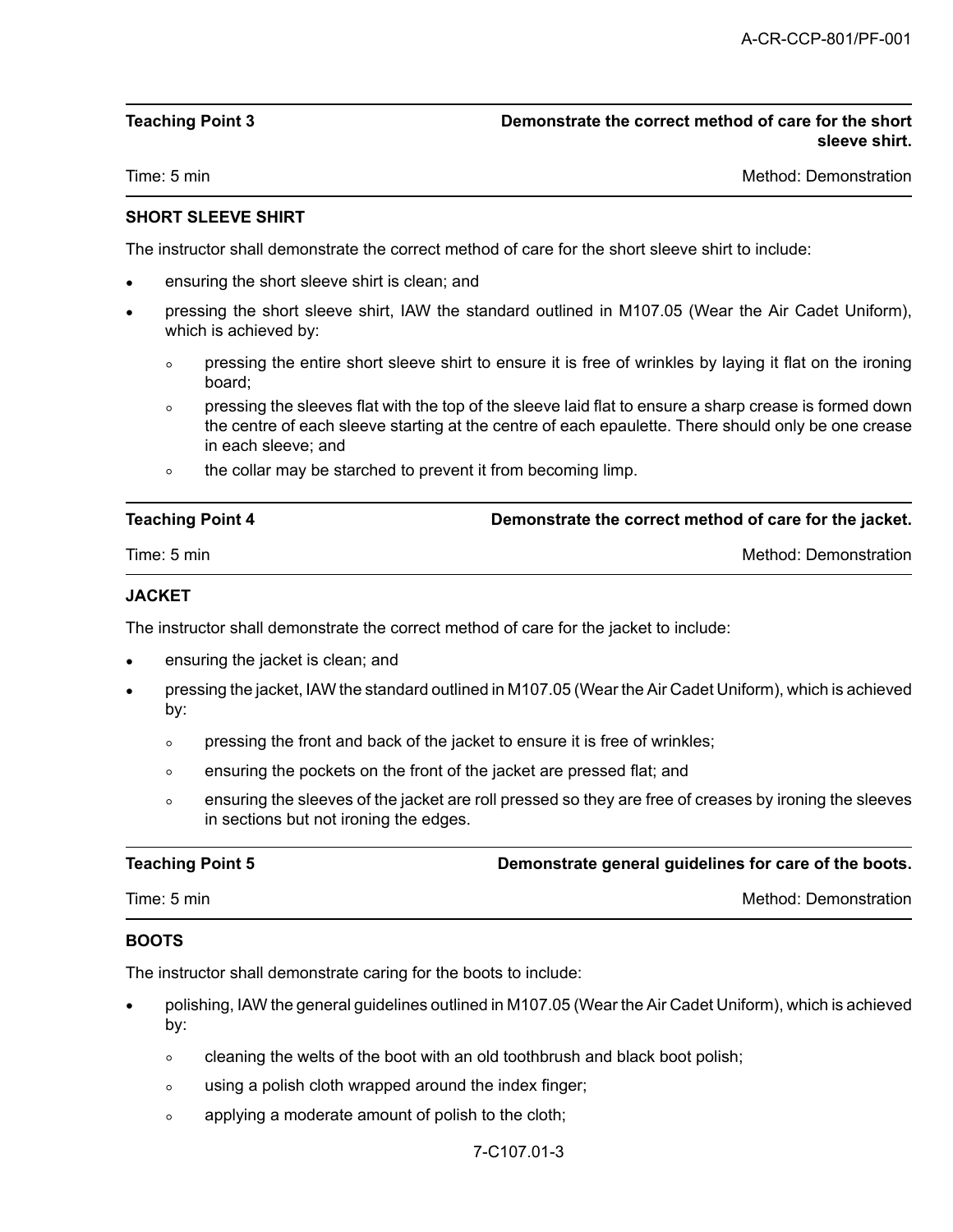- applying the polish in a circular motion to the area being polished;
- starting with large circles to cover the area with polish;
- using smaller circles as the polish gets worked into the boot;
- continuing to work in a circular motion until circles formed by the polish are no longer visible; and
- $\circ$ the whole boot is to be polished, not just the toe.
- lacing the boots, which is achieved by:
	- lacing them straight across;
	- $\circ$ tucking the laces inside the boots; and
	- boots should not be tied to tightly.

**Teaching Point 6 Demonstrate the correct method for wearing the hair.**

Time: 5 min Method: Demonstration Number of Time: 5 min Method: Demonstration Number of Time: 5 min Method: Demonstration

### **HAIRSTYLES**

The instructor shall demonstrate hairstyles IAW M107.05 (Wear the Air Cadet Uniform), which is achieved by ensuring:

- hair is neatly groomed and conservatively styled;
- the wearing of the wedge is not precluded by the length, bulk and style of the hair;
- the style and colour is not bizarre, exaggerated or of unusual appearance;
- the hair is secured or styled back to reveal the face. Any accessories used to secure or control hairstyles shall be unobtrusive;
- that male cadets' hair is taper trimmed at the back, sides and above the ears to blend with the hairstyle;
- the hair is not touching the ears or falling below the top of the eyebrows when the wedge is removed;
- that sideburns are not extending below a line horizontally bisecting the ear, are not squared off horizontally at the bottom edge, and are taper trimmed to conform to the overall hairstyle;
- that female cadets' hair is not extending below the lower edge of the shirt collar;
- that braids are styled conservatively, tied tightly, and secured at the end by a knot or a small unadorned fastener;
- a single braid is worn in the centre of the back; and
- that double braids are worn behind the shoulders.

![](_page_55_Picture_26.jpeg)

Further information on acceptable hairstyles can be found in M107.05 (Wear the Air Cadet Uniform).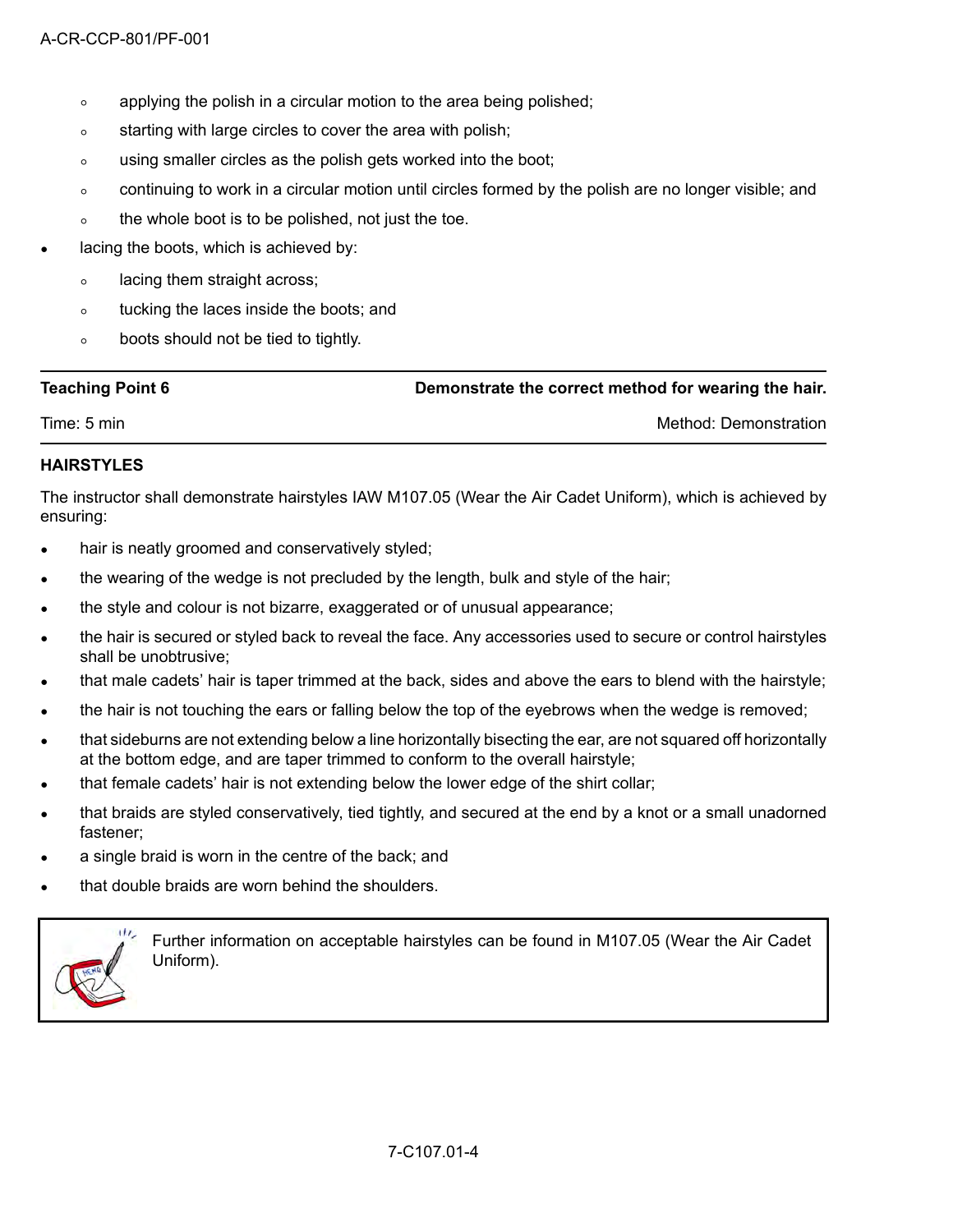#### **Teaching Point 7 Supervise and advise cadets as they practise maintaining the uniform.**

Time: 25 min Method: In-Class Activity

## **ACTIVITY**

#### **OBJECTIVE**

The objective of this activity is to have the cadets practise maintaining the uniform.

### **RESOURCES**

- Uniform pieces presented in the lesson.
- Irons.
- Ironing boards/tables.
- Pressing cloths.
- Water bottle.
- Black boot polish.
- Soft boot cloth.
- Old tooth brush.
- Hair elastics.
- Hair nets.
- Bobby pins.
- Hairspray.
- Scissors.
- Assistants if available.

## **ACTIVITY LAYOUT**

Set up five activity stations:

- Station One: Maintain the trousers
- Station Two: Maintain the short sleeve shirt
- Station Three: Maintain the jacket
- Station Four: Maintain the boots
- Station Five: Correct wear of the hair

#### **ACTIVITY INSTRUCTIONS**

- 1. Divide the cadets into five groups.
- 2. Assign one group to each station.
- 3. Use assistant instructors at each station to explain to the cadets the steps required at the station. Have the assistant instructors assist, guide and supervise the cadets at each station.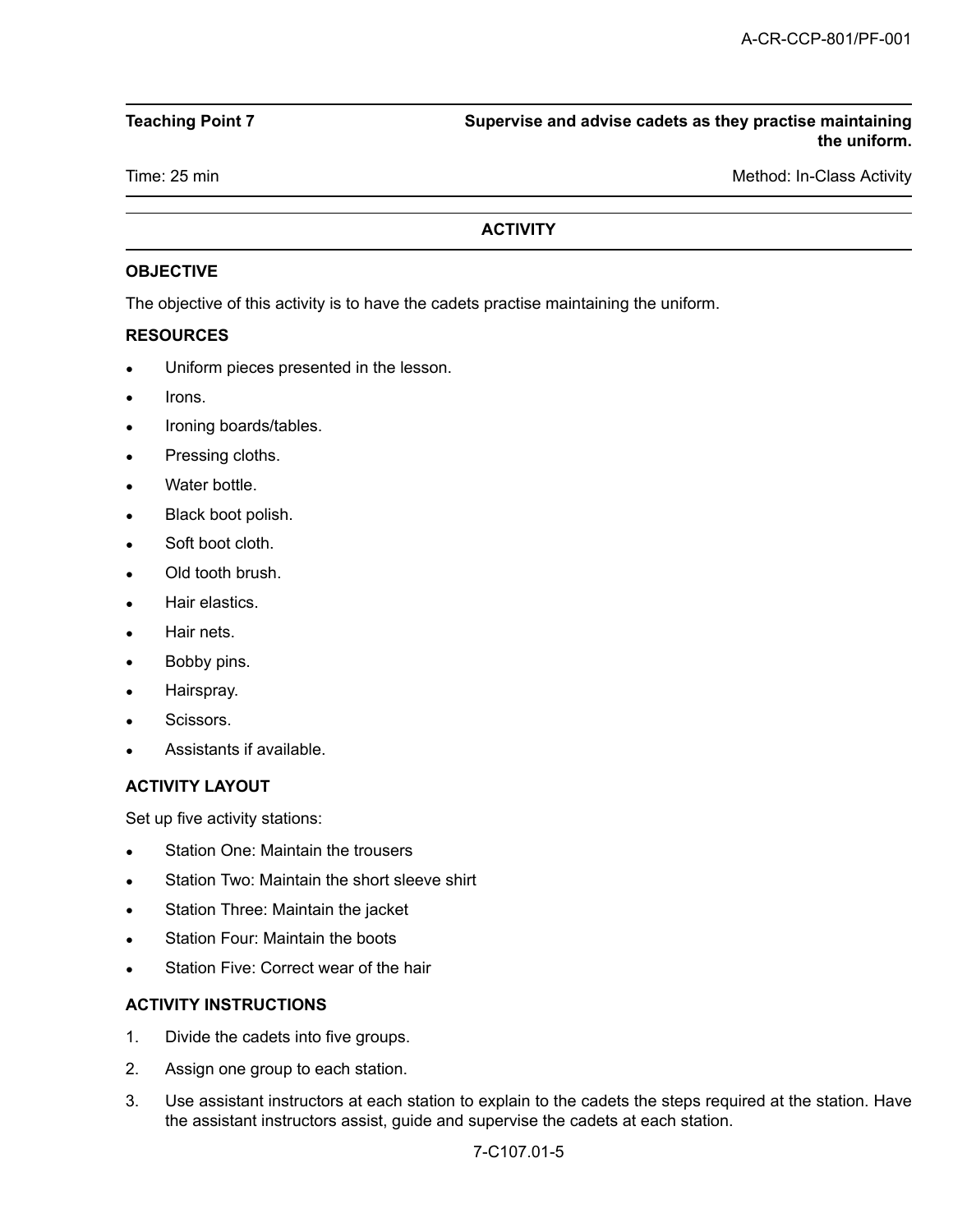4. After every five minutes, have the groups rotate stations until all groups have been to all stations.

## **SAFETY**

Cadets must be carefully supervised while using hot irons.

## **INSTRUCTOR GUIDELINES**

- During the activity supervise and praise the cadets as they maintain each part of the uniform.
- Assistant instructors should be made available to help supervise at the stations.
- If only the instructor is available they are to rotate around the stations to supervise all cadets.
- Signal timings for station rotations.

## **END OF LESSON CONFIRMATION**

The cadets' participation in the activity will serve as confirmation of the lesson.

## **CONCLUSION**

### **HOMEWORK / READING / PRACTICE**

Nil.

### **METHOD OF EVALUATION**

Nil.

## **CLOSING STATEMENT**

The air cadet uniform should be worn properly at all times. The cadet uniform is highly recognizable and the standard of personal dress, appearance and grooming shall be such as to reflect credit on the individual and the CCO. The intent is to ensure a high standard of grooming consistent with that expected of cadets.

### **INSTRUCTOR NOTES/REMARKS**

This EO should be conducted once the cadets have been issued their uniform.

This EO should be conducted after M107.05 (Wear the Air Cadet Uniform) has been delivered.

Assistant instructors will be required for this lesson.

## **REFERENCES**

A3-006 Cadets Canada. (2005). CATO 55-04: *Royal Canadian Air Cadet Dress Instructions*. In Cadet Administrative and Training Orders (Vol. 5). Ottawa, ON.

A0-001 A-AD-265-000/AG-001 DHH 3-2. (2001). *Canadian Forces Dress Instructions*. Ottawa, ON.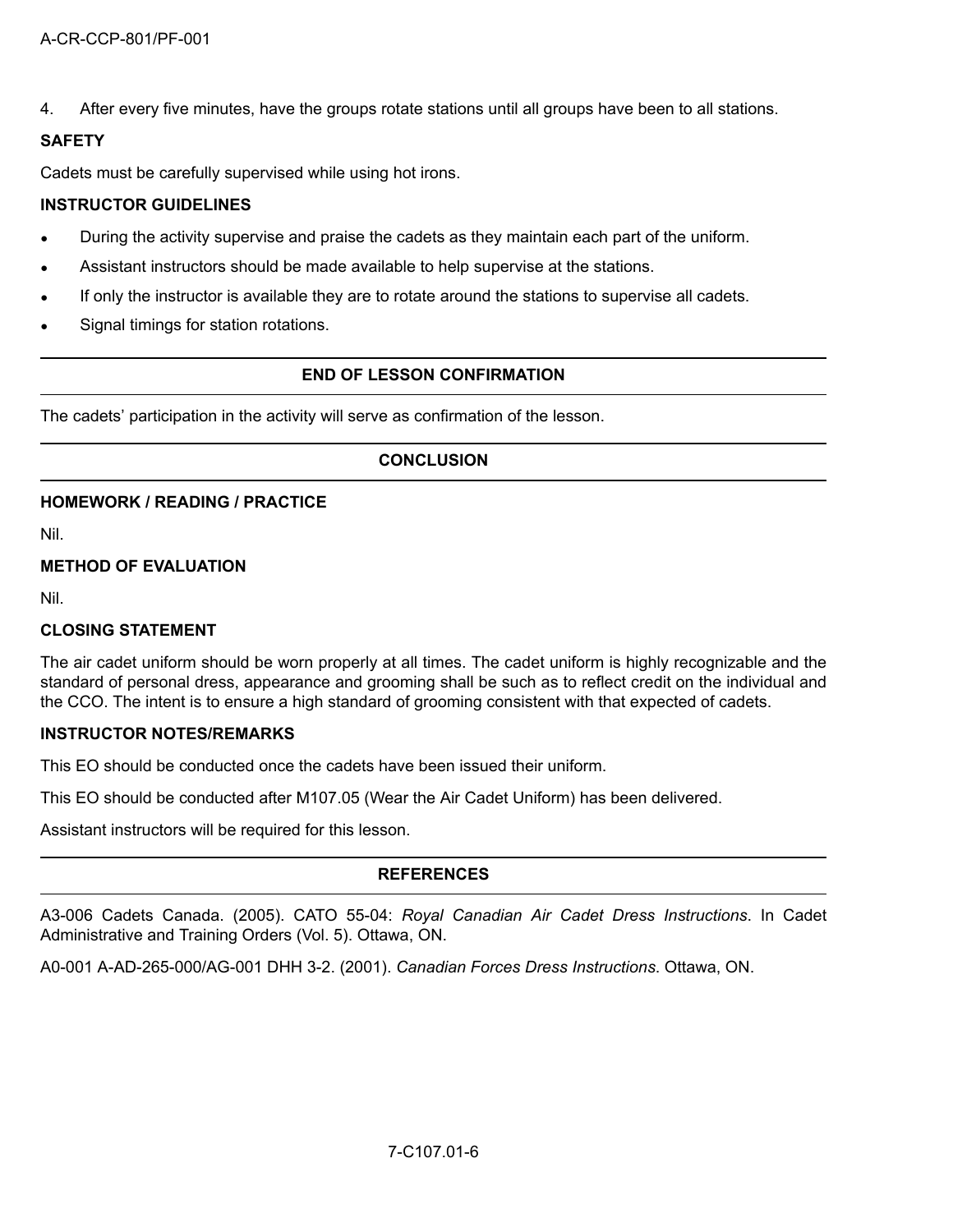![](_page_58_Picture_1.jpeg)

## **ROYAL CANADIAN AIR CADETS**

## **PROFICIENCY LEVEL ONE**

## **INSTRUCTIONAL GUIDE**

![](_page_58_Picture_5.jpeg)

## **SECTION 8**

### **EO C107.02 – IDENTIFY THE RCAF NCM RANK STRUCTURE OF THE CF**

Total Time: 30 min

### **PREPARATION**

#### **PRE-LESSON INSTRUCTIONS**

Resources needed for the delivery of this lesson are listed in the lesson specification located in A-CR-CCP-801/ PG-001, *Proficiency Level One Qualification Standard and Plan*, Chapter 4. Specific uses for said resources are identified throughout the instructional guide within the TP for which they are required.

Review the lesson content and become familiar with the material prior to delivering the lesson.

Have one RCAF NCM rank slip-on for each cadet. If slip-ons are unavailable, use the images from: http:// www.forces.gc.ca/site/acf-apfc/Insig/air-eng.asp to make paper slip-ons for each cadet.

### **PRE-LESSON ASSIGNMENT**

Nil.

#### **APPROACH**

An interactive lecture was chosen for TP 1 as a way to present the information to the cadets.

An in-class activity was chosen for TP 2 as it is a fun way to confirm the cadets' comprehension of the material.

## **INTRODUCTION**

#### **REVIEW**

Nil.

### **OBJECTIVES**

By the end of this lesson the cadet shall have identified the RCAF NCM rank structure of the CF.

## **IMPORTANCE**

It is important for cadets to be able to identify RCAF NCMs by their rank.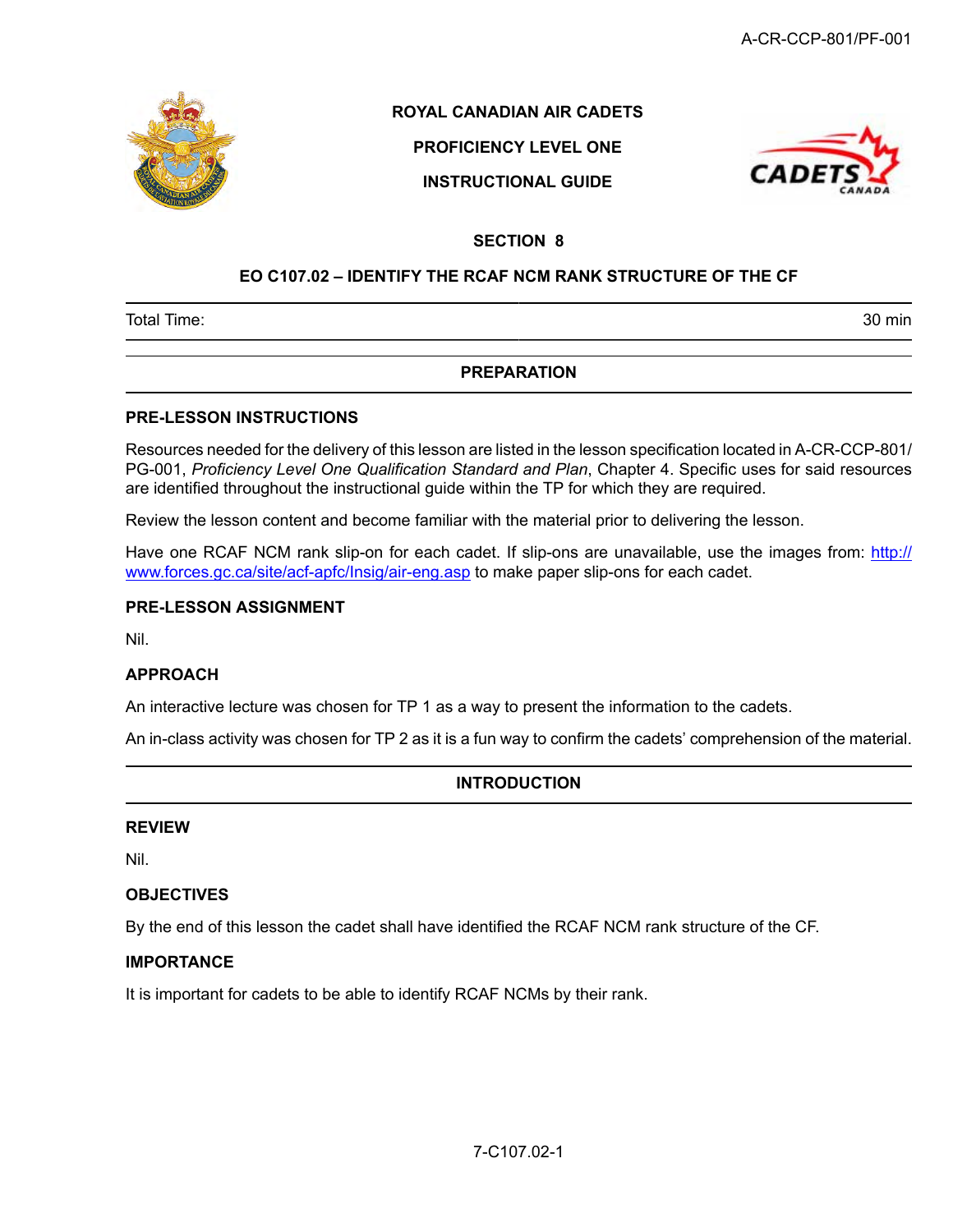#### **Teaching Point 1 Describe the RCAF NCM rank structure.**

Time: 10 min Method: Interactive Lecture Company of Time: 10 min Method: Interactive Lecture

## **RCAF FORCE NCM RANK STRUTURE**

The RCAF NCM rank structure is:

**Private recruit (Pte recruit)** - The private recruit rank has no rank badge.

![](_page_59_Picture_8.jpeg)

*www.forces.gc.ca/site/community/insignia/aira\_e.asp#noncommisionned*

Figure 1 Private Recruit Rank

**Private (Pte)** – The private rank consists of one chevron.

![](_page_59_Picture_12.jpeg)

*www.forces.gc.ca/site/community/insignia/aira\_e.asp#noncommisionned*

Figure 2 Private Rank

**Corporal (Cpl)** – The corporal rank consists of two chevrons.

![](_page_59_Picture_16.jpeg)

*www.forces.gc.ca/site/community/insignia/aira\_e.asp#noncommisionned*

Figure 3 Corporal Rank

**Master Corporal (MCpl)** – The master corporal rank consists of two chevrons with a maple leaf on top.

![](_page_59_Picture_20.jpeg)

*www.forces.gc.ca/site/community/insignia/aira\_e.asp#noncommisionned*

Figure 4 Master Corporal Rank

**Sergeant (Sgt)** – The sergeant rank consists of three chevrons with a maple leaf on top.

![](_page_59_Picture_24.jpeg)

*www.forces.gc.ca/site/community/insignia/aira\_e.asp#noncommisionned*

Figure 5 Sergeant Rank

7-C107.02-2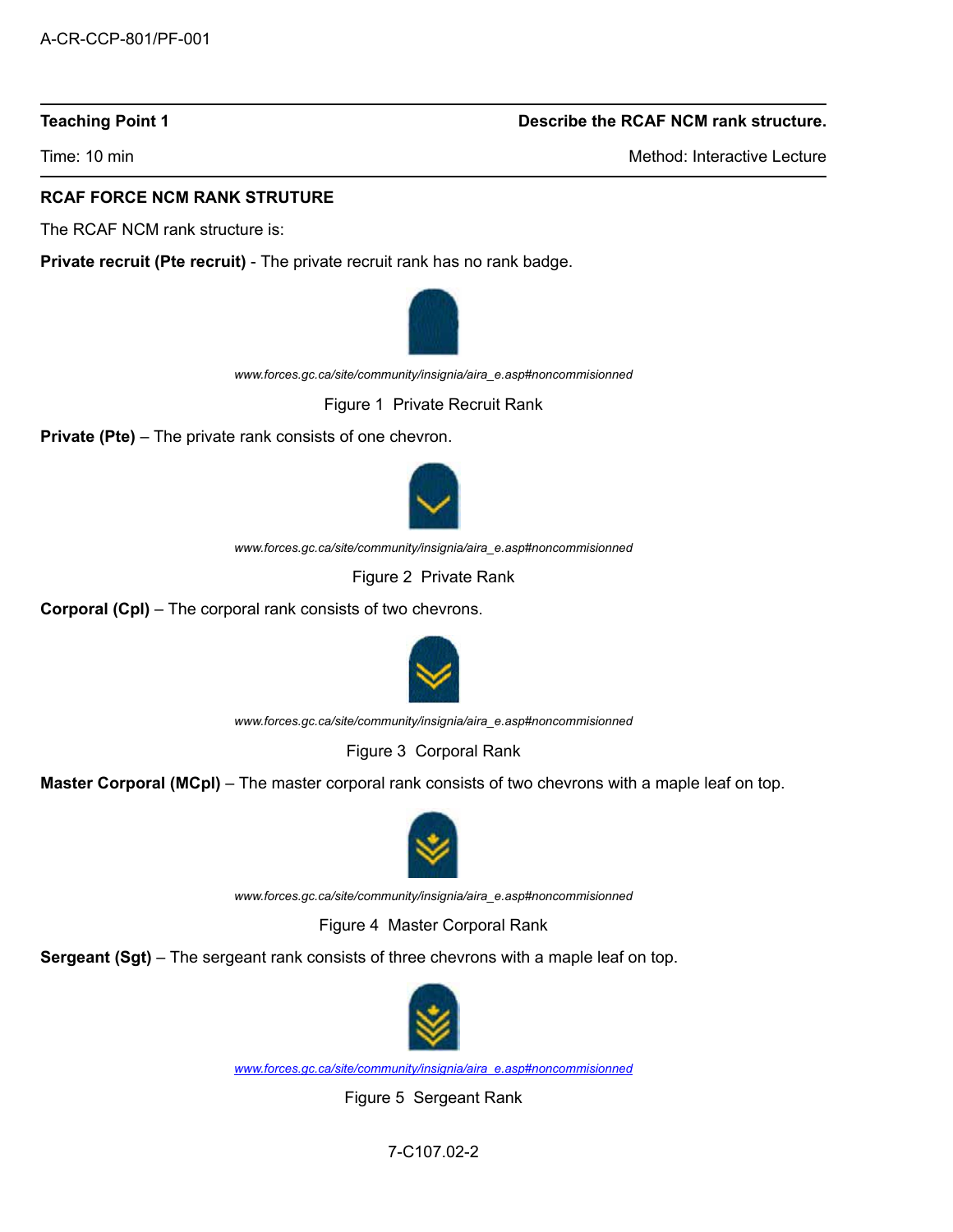**Warrant officer (WO)** – The warrant officer rank consists of a Tudor crown.

![](_page_60_Picture_2.jpeg)

*www.forces.gc.ca/site/community/insignia/aira\_e.asp#noncommisionned*

Figure 6 Warrant Officer Rank

**Master warrant officer (MWO)** – The master warrant officer rank consists of a Tudor crown surrounded by a wreath.

![](_page_60_Picture_6.jpeg)

*www.forces.gc.ca/site/community/insignia/aira\_e.asp#noncommisionned*

Figure 7 Master Warrant Officer Rank

**Chief warrant officer (CWO)** – The chief warrant officer rank consists of the Canadian Coat of Arms.

![](_page_60_Picture_10.jpeg)

*www.forces.gc.ca/site/community/insignia/aira\_e.asp#noncommisionned*

Figure 8 Chief Warrant Officer Rank

![](_page_60_Picture_13.jpeg)

The cadets should be able to identify the ranks from the badges or from pictures of the badges. The cadets should also be able to put the ranks in their proper sequence.

## **CONFIRMATION OF TEACHING POINT 1**

### **QUESTIONS:**

- Q1. Which rank comes after Master Corporal?
- Q2. Which rank is identified by the Canadian Coat of Arms?
- Q3. How many chevrons identify the Corporal rank?

### **ANTICIPATED ANSWERS:**

- A1. Sergeant.
- A2. Chief warrant officer.
- A3. 2.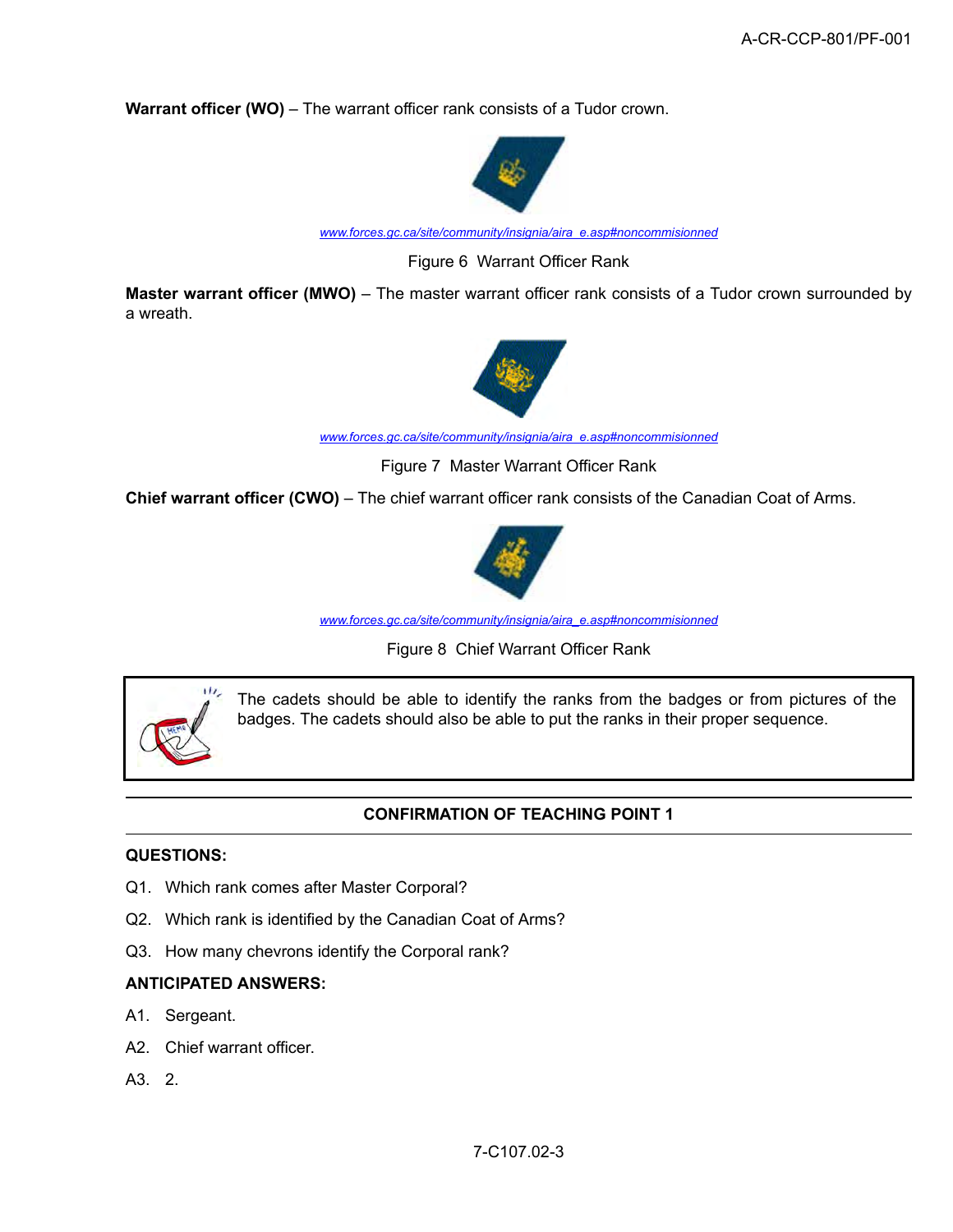**Teaching Point 2 Conduct an RCAF NCM rank structure identity activity.**

Time: 15 min Method: In-Class Activity

#### **ACTIVITY**

#### **OBJECTIVE**

The objective of this activity is for the cadets to become familiar with the RCAF NCM rank structure.

#### **RESOURCES**

- One RCAF NCM slip-on for each cadet. If slip-ons are not available, make paper copies for each cadet (use as many ranks as the number of cadets in the class; if there are more than eight cadets there can be more than one cadet with the same rank).
- Tape.

### **ACTIVITY INSTRUCTIONS**

- 1. Tape one rank to the back of each cadet (the cadet does not get to see the rank that is on their back).
- 2. Have the cadets walk around and ask other cadets yes or no questions to determine what rank they are wearing. For example, "Do I have two chevrons?" The cadet has to determine from the answers to their questions what rank they are.
- 3. The cadets can only ask one question to each of the other cadets. They cannot ask the same cadet more than one question to determine what rank they are. This will ensure the cadets are interacting fully with the other members of the class.
- 4. Once cadets have determined what rank they think they are, have them form a group with any other cadets who are the same rank, if there are any.
- 5. After 10 minutes, have the cadets split into their rank groups. They will then present what rank they think they are based on the information they received. For example, if a group has determined they have only two chevrons on their back, they would present themselves as the corporal group / individual.

#### **SAFETY**

Nil.

### **INSTRUCTOR GUIDELINES**

Nil.

### **END OF LESSON CONFIRMATION**

The cadets' participation in the activity will serve as confirmation of the lesson.

### **CONCLUSION**

### **HOMEWORK / READING / PRACTICE**

Nil.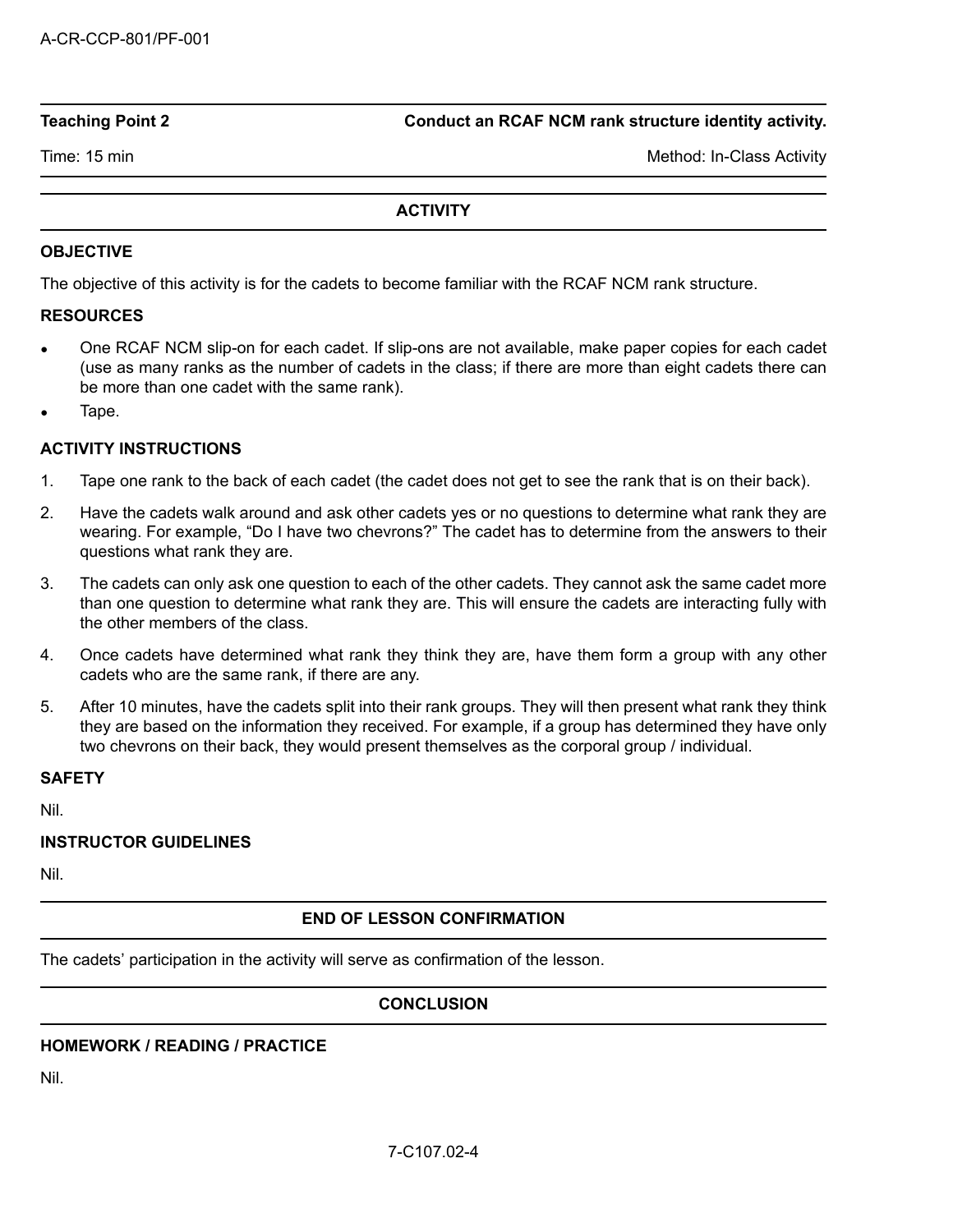## **METHOD OF EVALUATION**

Nil.

## **CLOSING STATEMENT**

Cadets should be able to identify RCAF NCM ranks.

## **INSTRUCTOR NOTES / REMARKS**

Nil.

## **REFERENCES**

A3-008 Department of National Defence. Retrieved 6 April 2006, from www.forces.gc.ca/site/Community/ insignia/aira\_e.asp#commisioned

A3-005 QR&O 3.01 Department of National Defence. (2006). *QR&O 3.01: Ranks and designations of rank*. In Queen's Regulations and Orders for the Canadian Forces (Vol. 1, Ch 3), Ottawa, ON.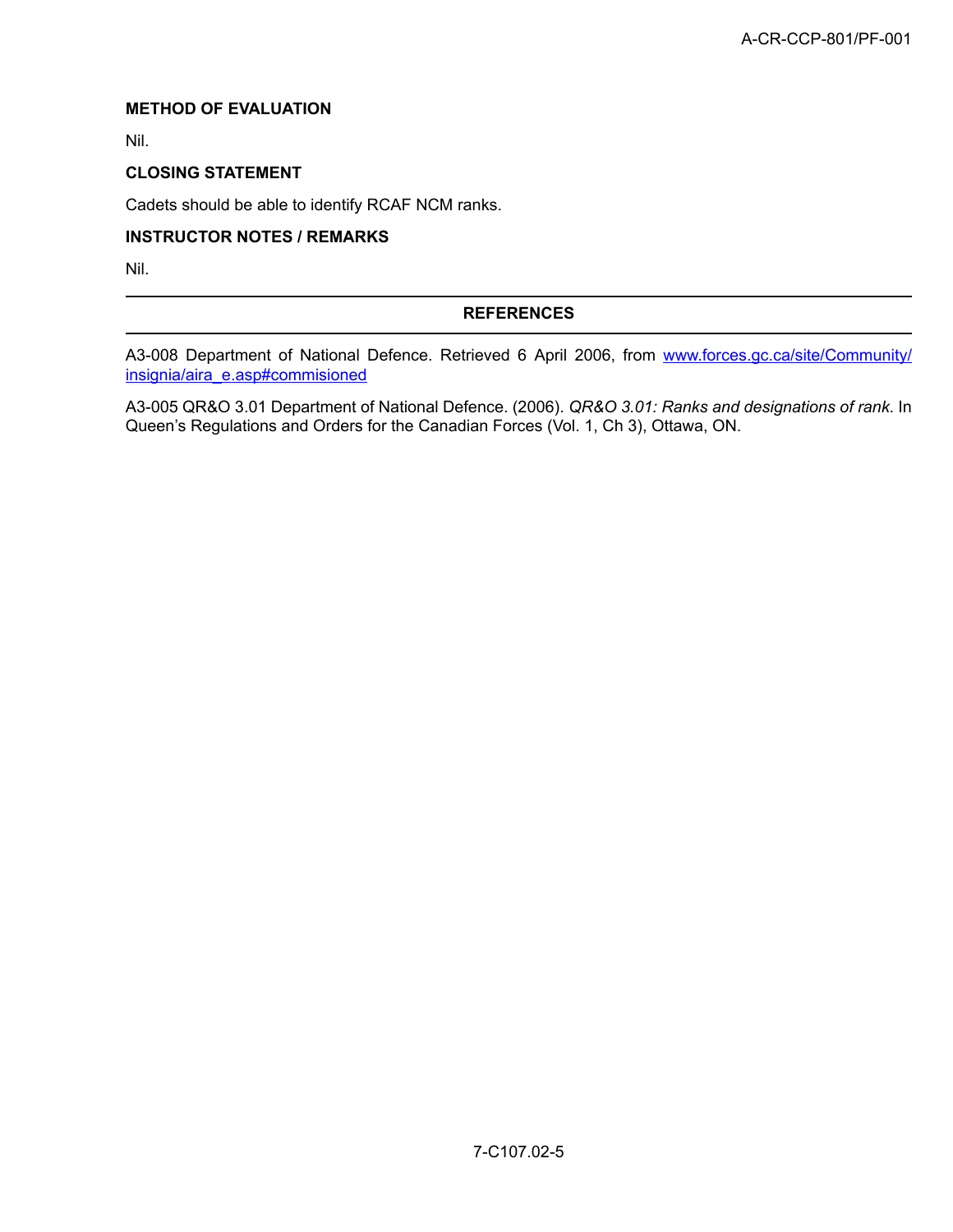THIS PAGE INTENTIONALLY LEFT BLANK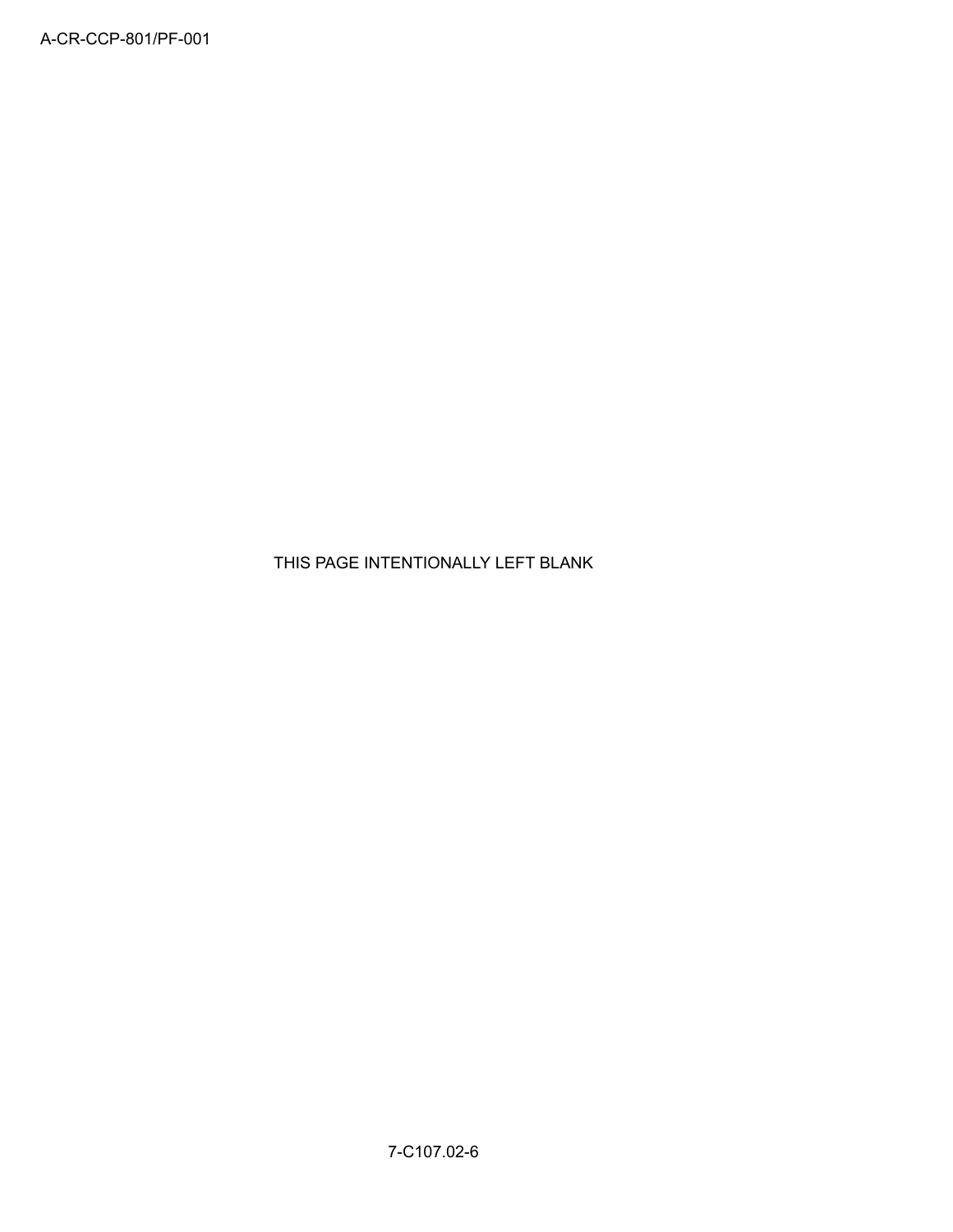![](_page_64_Picture_1.jpeg)

## **ROYAL CANADIAN AIR CADETS**

# **PROFICIENCY LEVEL ONE**

## **INSTRUCTIONAL GUIDE**

![](_page_64_Picture_5.jpeg)

## **SECTION 9**

### **EO C107.03 – TOUR THE SQUADRON**

Total Time: 30 min

### **PREPARATION**

#### **PRE-LESSON INSTRUCTIONS**

Resources needed for the delivery of this lesson are listed in the lesson specification located in A-CR-CCP-801/ PG-001, *Proficiency Level One Qualification Standard and Plan*, Chapter 4. Specific uses for said resources are identified throughout the instructional guide within the TP for which they are required.

Review the lesson content and become familiar with the material prior to delivering the lesson.

#### **PRE-LESSON ASSIGNMENT**

Nil.

#### **APPROACH**

An in-class activity was chosen for this lesson as it is an interactive way for cadets to learn about the facilities of their cadet squadron in a safe and controlled environment.

## **INTRODUCTION**

### **REVIEW**

The review for this lesson is from EO M107.03 (Identify Air Cadet Ranks and RCAF Officer Ranks) and EO M107.03 (Observe Rules and Procedures for the Paying of Compliments).

### **OBJECTIVES**

By the end of this lesson the cadet shall have toured the squadron.

#### **IMPORTANCE**

Being familiar with the location of all the squadron facilities can aid the cadets in following instructions, finding information and participating in squadron activities.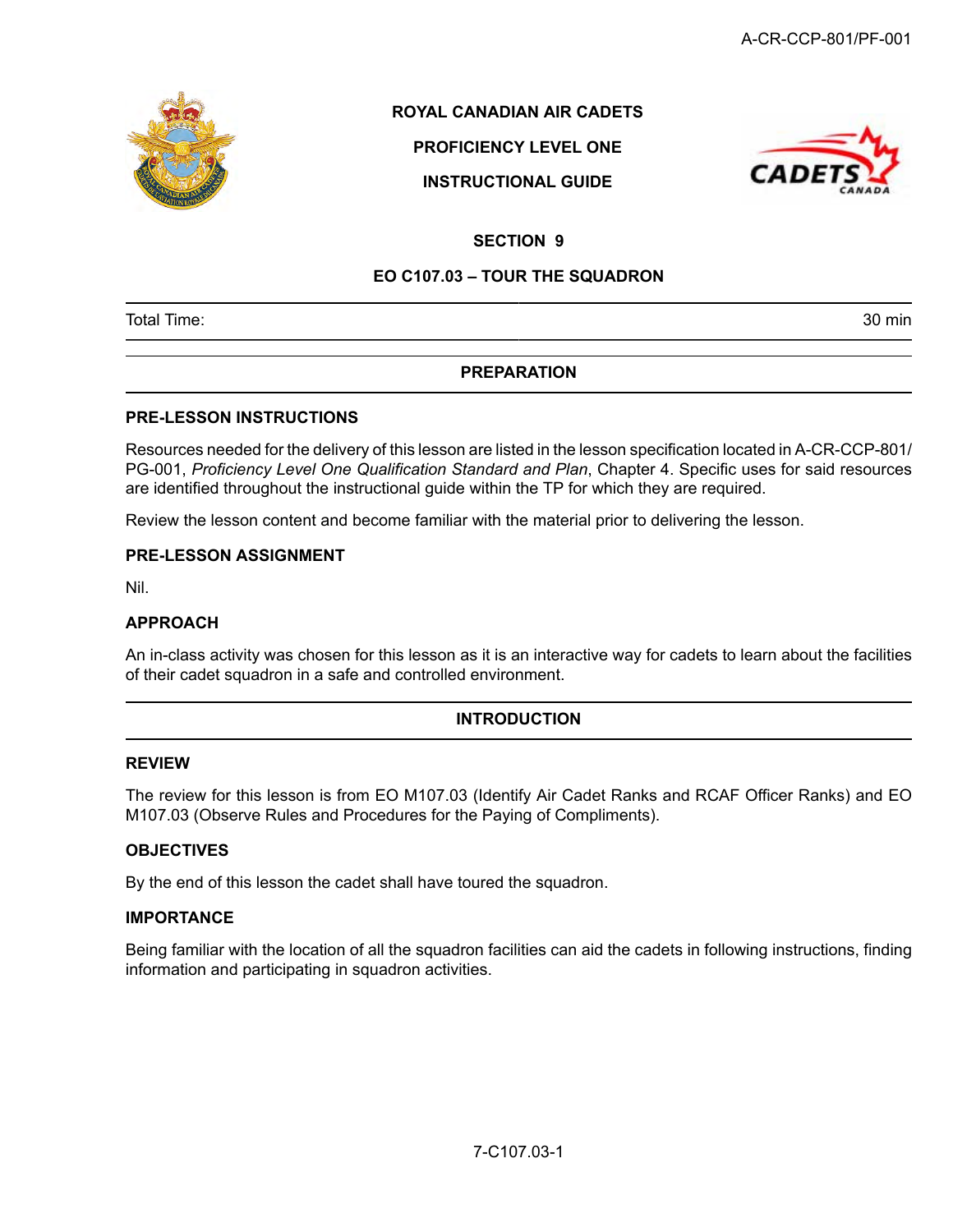### **BACKGROUND KNOWLEDGE**

![](_page_65_Picture_2.jpeg)

This information is representative only. Information presented must be tailored to be specific to the squadron. Individual squadrons may have information that will vary from the information given in this guide.

#### **PARADE SQUARE**

The parade square is where cadets have parades. It is where inspections and drill classes usually take place and where the squadron holds parades and other ceremonial events. Appropriate squadron protocols should be followed regarding the parade square.

#### **CLASSROOMS**

Classrooms are the areas where cadets participate in most of their training. The classroom space must be respected, especially in facilities that are shared with other groups. Anything that does not belong to the squadron should be left alone. Protocol for entering and leaving the classroom should be followed.

#### **BREAK AREAS**

Break areas are where the cadets should be when not tasked. The squadron guidelines for the use of the area should be discussed.

## **CANTEEN**

The canteen is a store for snacks and other items. The money raised through the canteen may be used to benefit the squadron. Hours of operation, personnel responsible and how the money is used should be discussed.

#### **WASHROOMS**

The location of the facilities should be pointed out.

#### **COMMUNICATIONS AREAS**

Communications areas could include bulletin boards, activity sign-up sheets, and the location of the standing orders and routine orders. The standing orders contain squadron policies. The routine orders contain information on duties, events, activities and personnel changes. Authorization to post information should be discussed.

#### **COMMANDING OFFICER'S OFFICE**

If the CO is available, they should introduce themselves and state briefly what they do. If the CO is not available, the tour guide will provide this information. The CO is at the top of the chain of command within the squadron. The CO is responsible for the training and administration of the cadets, civilian instructors and officers working with the squadron. Cadets will normally only visit the CO's office at the COs request, or if directed by another officer. Protocol for entering and leaving an office should be reviewed.

#### **ADMINISTRATION OFFICE**

If the administration staff is available, they should introduce themselves and state very briefly what they do. If they are not available, the tour guide will provide this information. The administration officer (Admin O) is responsible for handling the administrative duties. They are responsible for ensuring forms such as cadet enrolments and summer training applications are completed in full and returned in a timely fashion. They could also be responsible for ensuring attendance is taken for all squadron activities. Other administrative staff

7-C107.03-2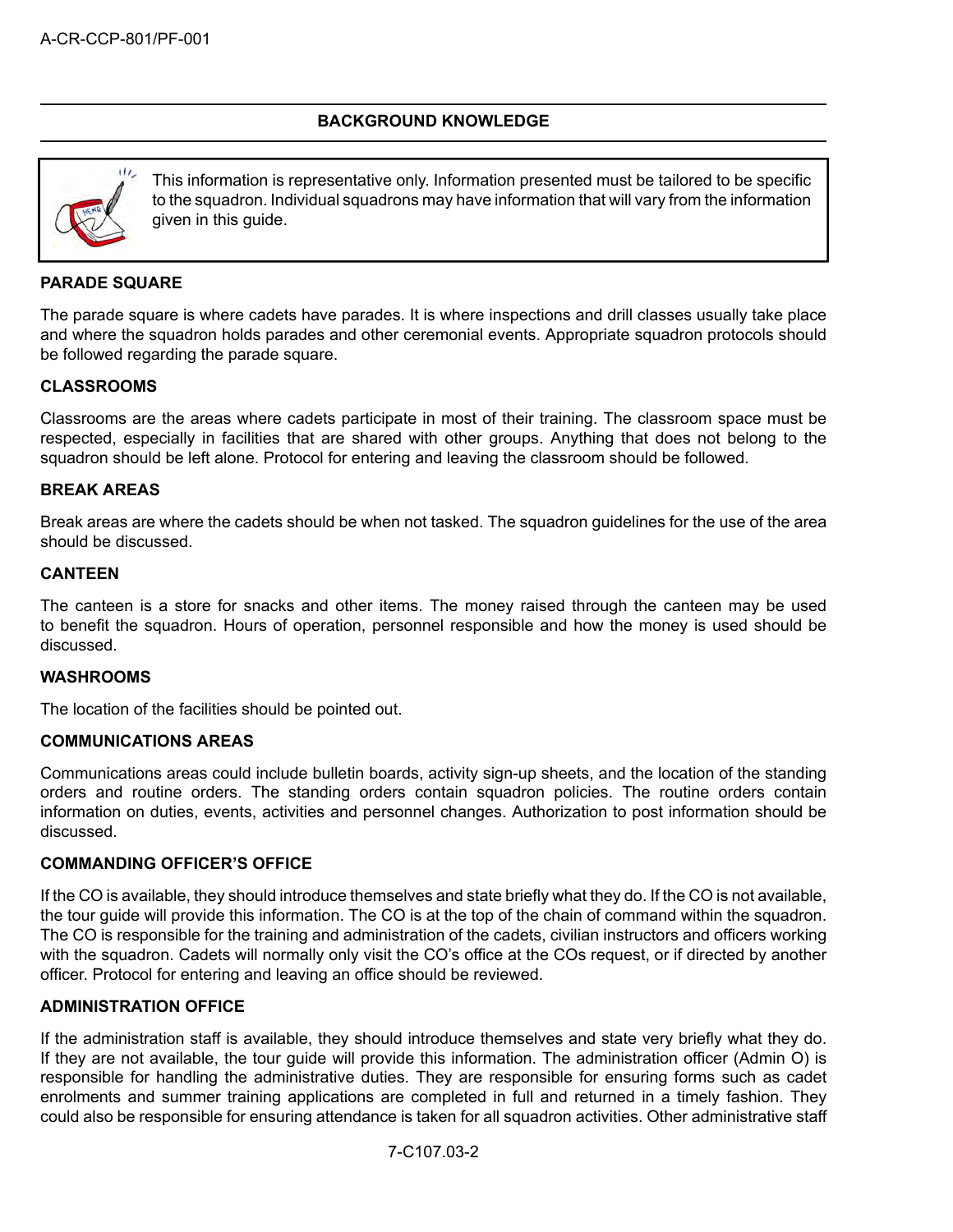may include assistant administration officers. Cadets may need to go to the administration office to complete paperwork, report absences or to pick up forms. Protocol for entering and leaving an office should be reviewed.

#### **TRAINING OFFICE**

If the training staff is available, they should introduce themselves and state very briefly what they do. If they are not available, the tour guide will provide this information. The training officer (Trg O) is responsible for the coordination and implementation of the squadron training program. They are responsible to ensure that training is planned in a logical fashion, instructors are prepared for classes and training materials are readily available for classes. They are also responsible for any administrative forms that are directly related to training, such as training records. Other training staff could include an assistant Trg O, standards officer and level Trg O's. Cadets will normally only visit the training office if the training officer has requested them, or they have been directed by another staff member or cadet NCO. Protocol for entering and leaving an office should be reviewed if applicable.

#### **SUPPLY OFFICE**

If the supply staff is available, they should introduce themselves and state very briefly what they do. If they are not available, the tour guide will provide this information. The supply officer (Sup O) is responsible for ordering uniform parts, issuing uniforms parts as necessary and distributing other equipment. They are responsible for all administrative forms that are directly related to supply. Other supply staff could include assistant Sup O's. Cadets will normally visit the supply office to receive their uniform and to exchange items that no longer fit or have become damaged. Appointments may be necessary. If the supply section has specific hours when it is open to cadets, these hours should be stated. Protocol for entering and leaving an office should be reviewed, if applicable.

#### **OUT OF BOUNDS AREAS**

Any areas that are out of bounds to cadets should be pointed out. The consequences for violating this policy should be explained.

**ACTIVITY**

Time: 20 min

### **OBJECTIVE**

This activity is designed to familiarize the cadet with the facilities and staff of their squadron.

#### **RESOURCES**

Nil.

### **ACTIVITY INSTRUCTIONS**

1. Divide the cadets into groups of four and assign each group a tour guide.

![](_page_66_Picture_16.jpeg)

Group size may be adjusted based on the number of available tour guides and the number of cadets in the class.

- 2. Have each group start their tour at a different location.
- 3. Have each group visit each area of the squadron on the tour. Tour guides will present the appropriate information at each point.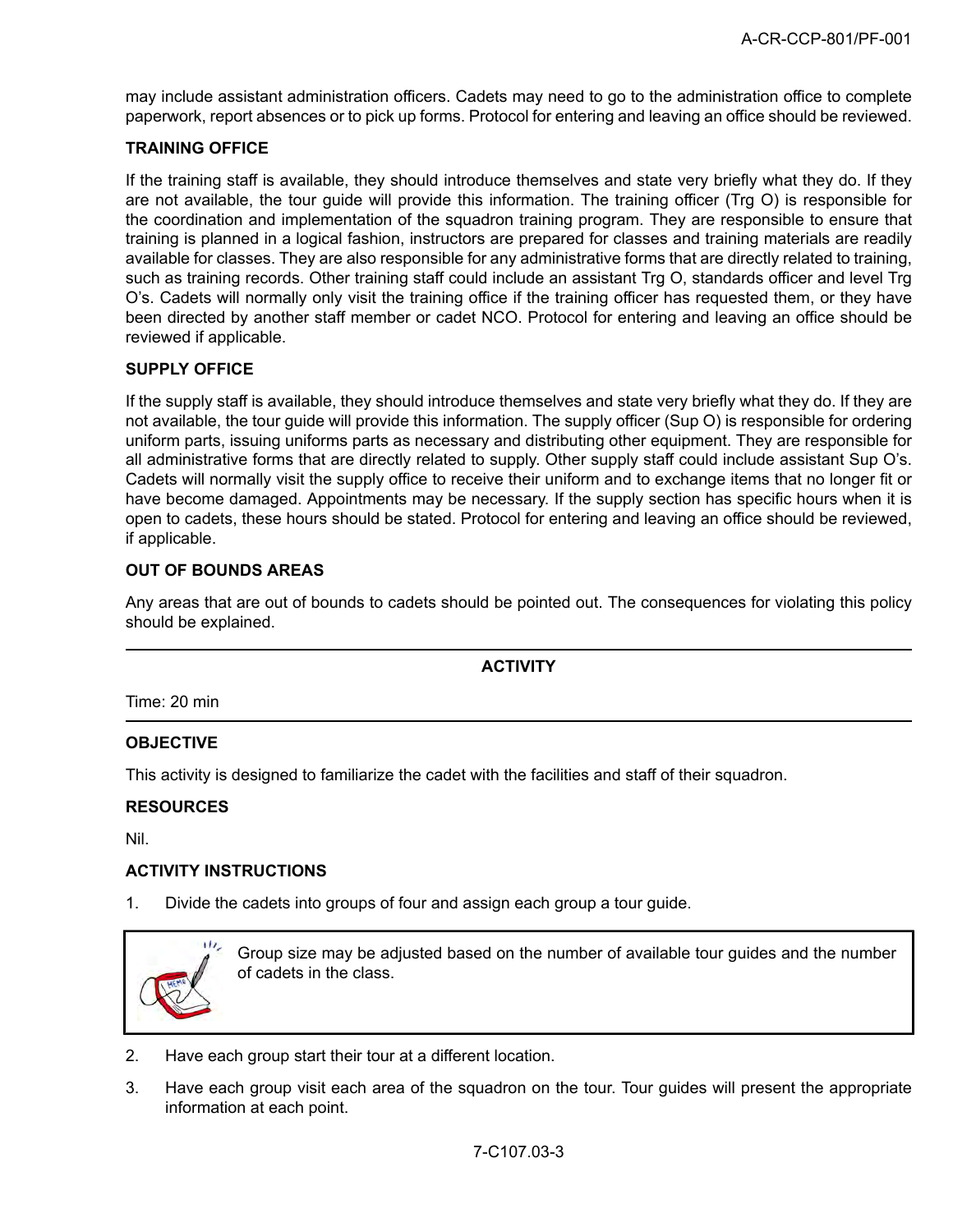## **SAFETY**

Nil.

## **INSTRUCTOR GUIDELINES**

- Brief the tour guides on activity layout and their role.
- Circulate throughout the squadron facilities to watch for bottlenecks and move groups along as necessary.
- Answer questions.
- Ensure protocols are being observed.

## **REFLECTION**

Time: 5 min Method: Group Discussion and Method: Group Discussion

 $4L$ 

## **TIPS FOR ANSWERING/FACILITATING DISCUSSION:**

- Ask questions that help facilitate discussion; in other words, avoid questions with yes or no answers.
- Prepare questions ahead of time.
- Be flexible (you are not bound to only the prepared questions).
- Encourage cadets to participate by using praise such as "great idea" or "excellent response, can anyone add to that?".
- Try to involve everyone by directing questions to non-participants.

### **SUGGESTED QUESTIONS:**

- Q1. Why is it important to know where all of the squadron facilities are located?
- Q2. How do you feel now that you know where everything is located?
- Q3. What other information about the squadron facilities would help you feel more comfortable at cadets?

### **CONCLUSION**

### **HOMEWORK / READING / PRACTICE**

Nil.

## **METHOD OF EVALUATION**

Nil.

## **CLOSING STATEMENT**

Knowing the location of all the squadron facilities will assist cadets in following instructions, finding information and participating effectively in squadron activities.

## **INSTRUCTOR NOTES / REMARKS**

Additional instructors can be used a tour guides.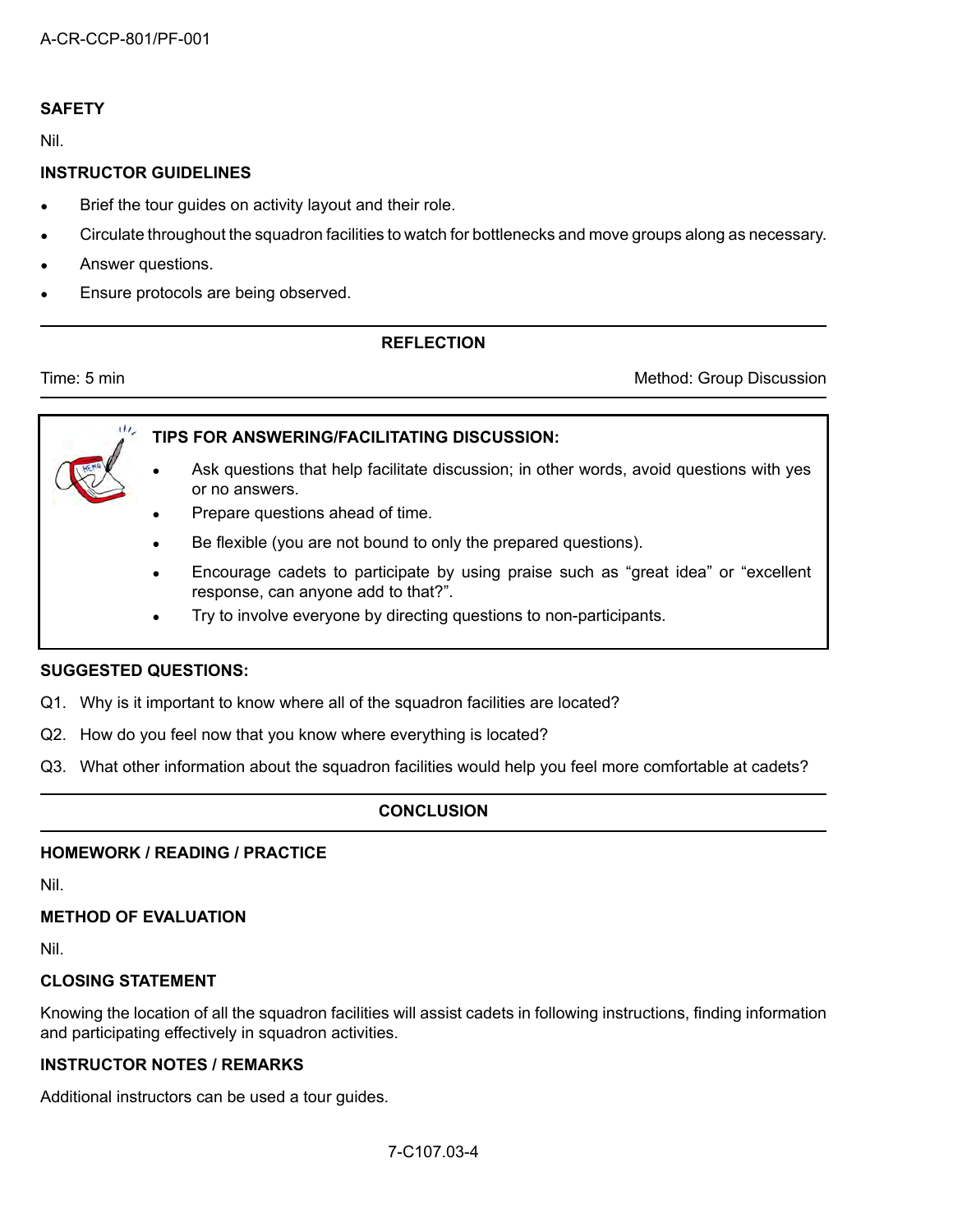**REFERENCES**

Nil.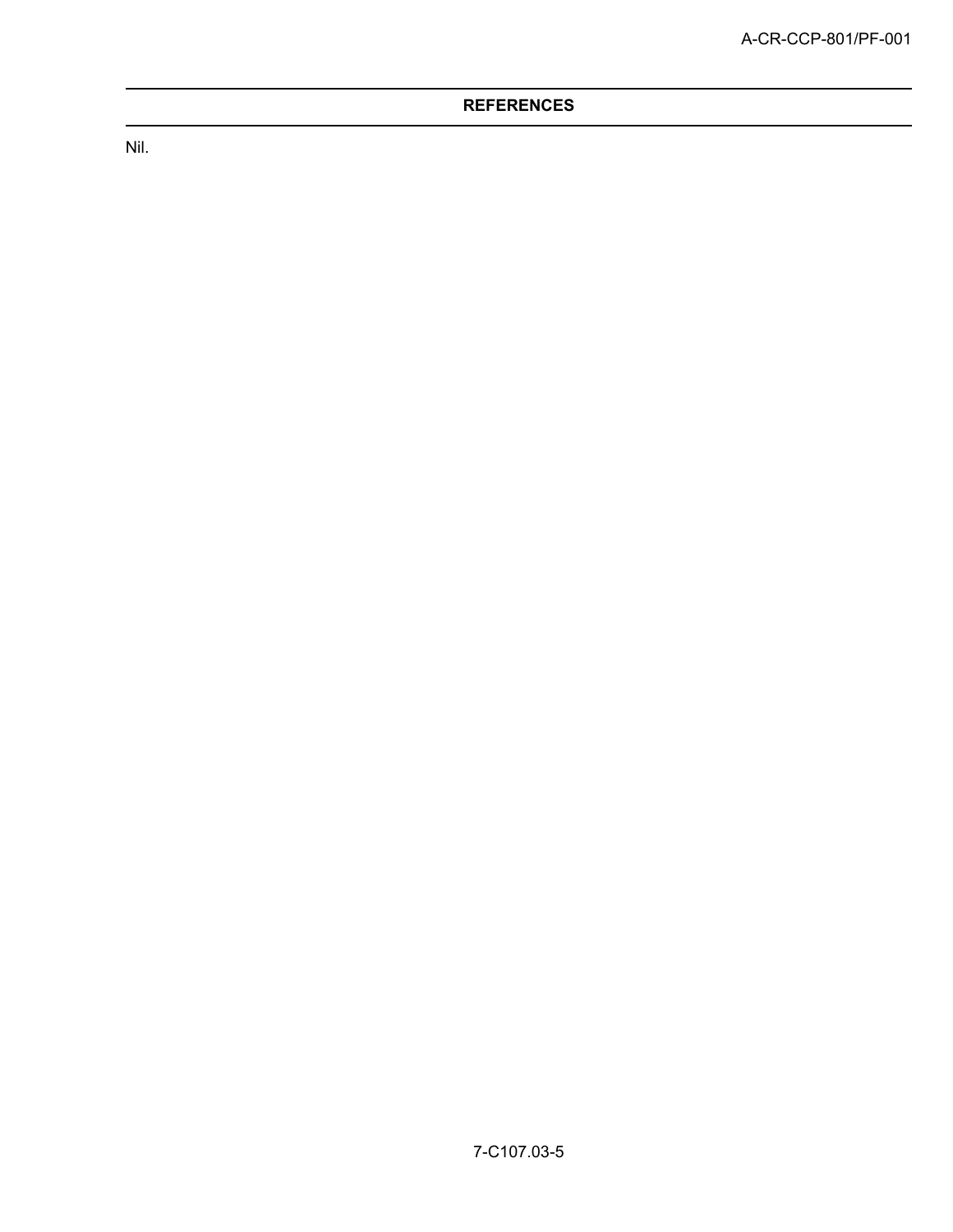THIS PAGE INTENTIONALLY LEFT BLANK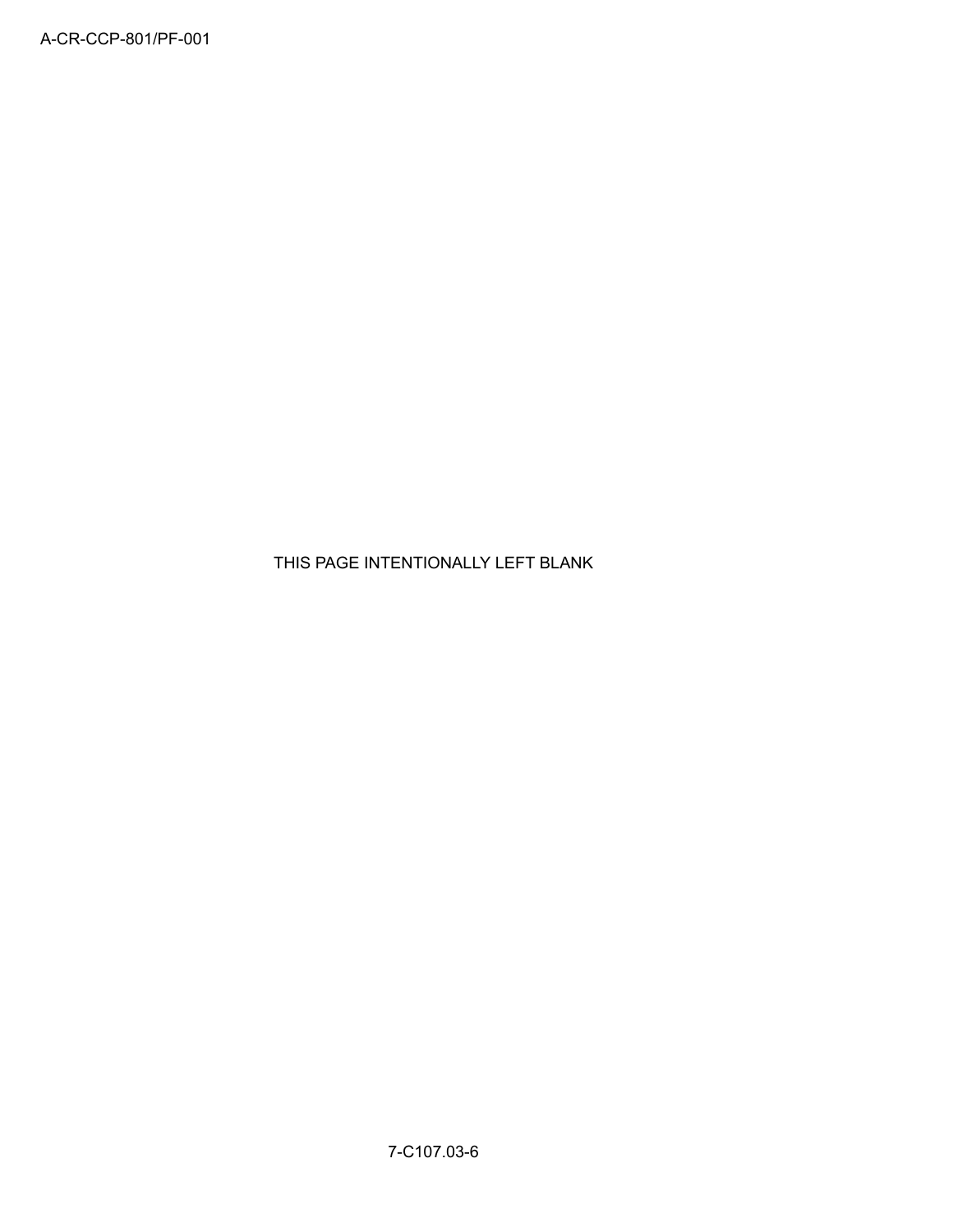![](_page_70_Picture_1.jpeg)

## **ROYAL CANADIAN AIR CADETS**

## **PROFICIENCY LEVEL ONE**

## **INSTRUCTIONAL GUIDE**

![](_page_70_Picture_5.jpeg)

## **SECTION 10**

## **EO C107.04 – PARTICIPATE IN AN ACTIVITY ABOUT THE HISTORY OF THE SQUADRON**

Total Time: 60 min

### **PREPARATION**

#### **PRE-LESSON INSTRUCTIONS**

Resources needed for the delivery of this lesson are listed in the lesson specification located in A-CR-CCP-801/ PG-001, *Proficiency Level One Qualification Standard and Plan*, Chapter 4. Specific uses for said resources are identified throughout the instructional guide within the TP for which they are required.

Review the lesson content and become familiar with the material prior to delivering the lesson.

Research the squadron history and prepare the necessary items for the activity. Obtain any memorabilia (e.g. historical documents, photos, videos, awards, etc) that would enhance the lesson.

#### **PRE-LESSON ASSIGNMENT**

Nil.

#### **APPROACH**

An in-class activity was chosen for TP 1 as it is an interactive way to provoke thought and stimulate interest among cadets about the history of the squadron.

A group discussion was chosen for TP 2 as it allows the cadets to interact with their peers.

## **INTRODUCTION**

#### **REVIEW**

Nil.

### **OBJECTIVES**

By the end of this lesson the cadet shall have participate in an activity about the history of the squadron.

#### **IMPORTANCE**

The history of a squadron is a source of pride for those within it. Understanding the history of the squadron allows the cadet to see what has shaped the unit since its inception and recognize its progress.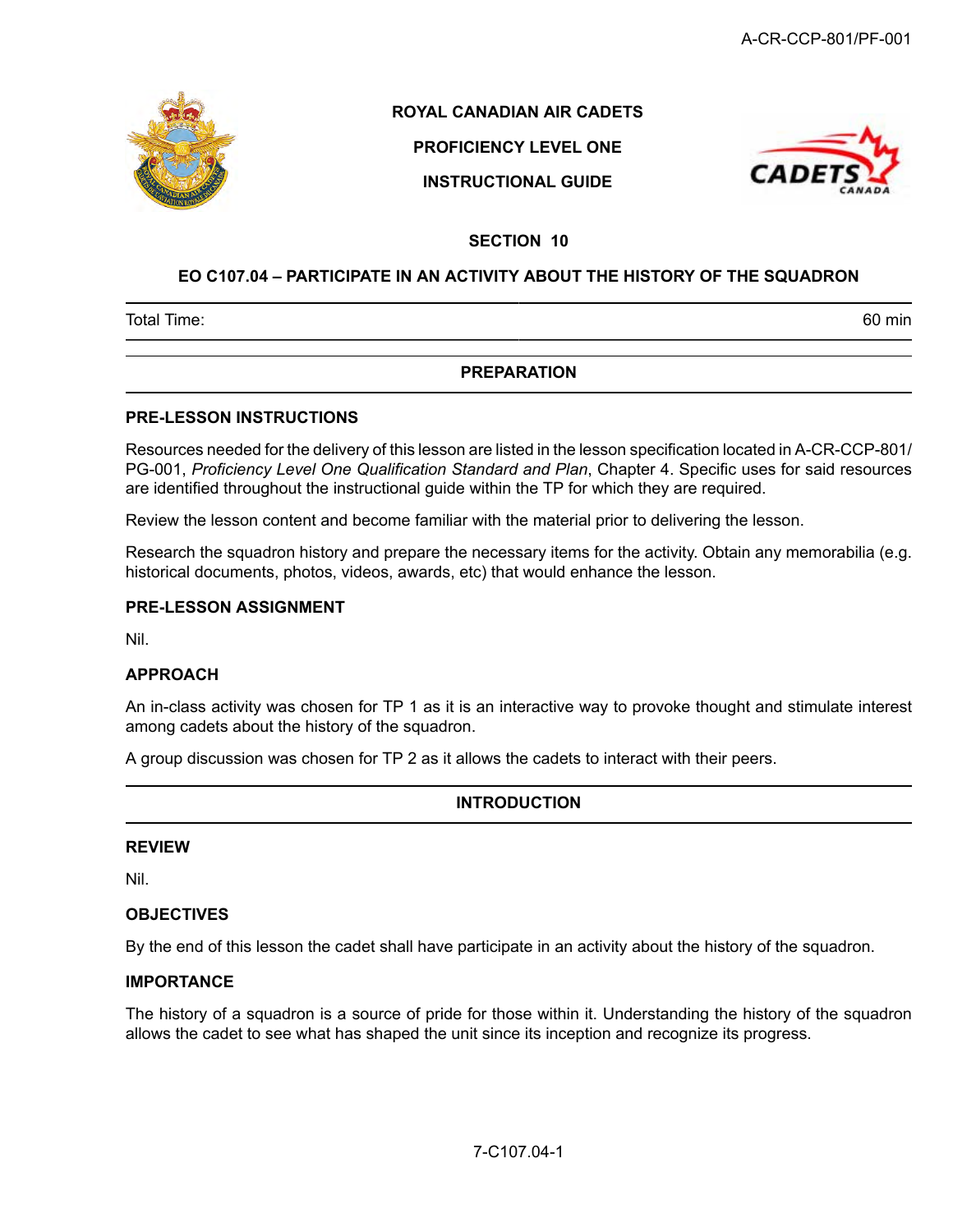#### **BACKGROUND KNOWLEDGE**

#### **SQUADRON FORMATION**

There are a number of events that are historically important during the creation of a squadron. These include:

- the charter date for the squadron;
- the initial composition of the squadron, staff and cadets; and
- the first sponsor of the squadron.

#### **SQUADRON DEVELOPMENTS**

Squadrons participate in a number of community service events. Some events may happen annually, while others may occur only during special occasions. These events include, but are not limited to:

- ceremonial parades,
- fundraising events for charities, and
- civic events.

Also, squadron personnel are involved in a number of activities within their unit, which are an important part of the unit's history. These activities may include, but are not limited to:

- formation of various activities within the squadron (such as a drill team, band, first aid team, marksmanship team, etc.),
- participation in exchanges, and
- squadron trips to various locations.

Other important developments in the history of a squadron include:

- the development of a squadron crest, and
- the affiliation of a squadron with a Canadian Forces (CF) military unit.

## **SQUADRON AWARDS AND ACCOMPLISHMENTS**

There are a number of ways that a squadron can be recognized. The recognition may come from winning a competition, or for demonstrating excellence in a particular area. These awards can be won on provincial, regional, national, and in some circumstances, international levels.

Many opportunities exist for cadets to win awards at all levels of the Canadian Cadet Organization (CCO). Cadets winning such awards reflect well upon the squadron.

Memorial awards are awards that are left in memory of someone that has made significant contributions to the local squadron or the CCO. Memorial awards that may be given are an important source of historical information within the squadron.

Outside of awards, there are a number of other cadet accomplishments that make up a fundamental part of the squadron history. They include, but are not limited to:

- civilian careers of former cadets, and
- military careers of former cadets.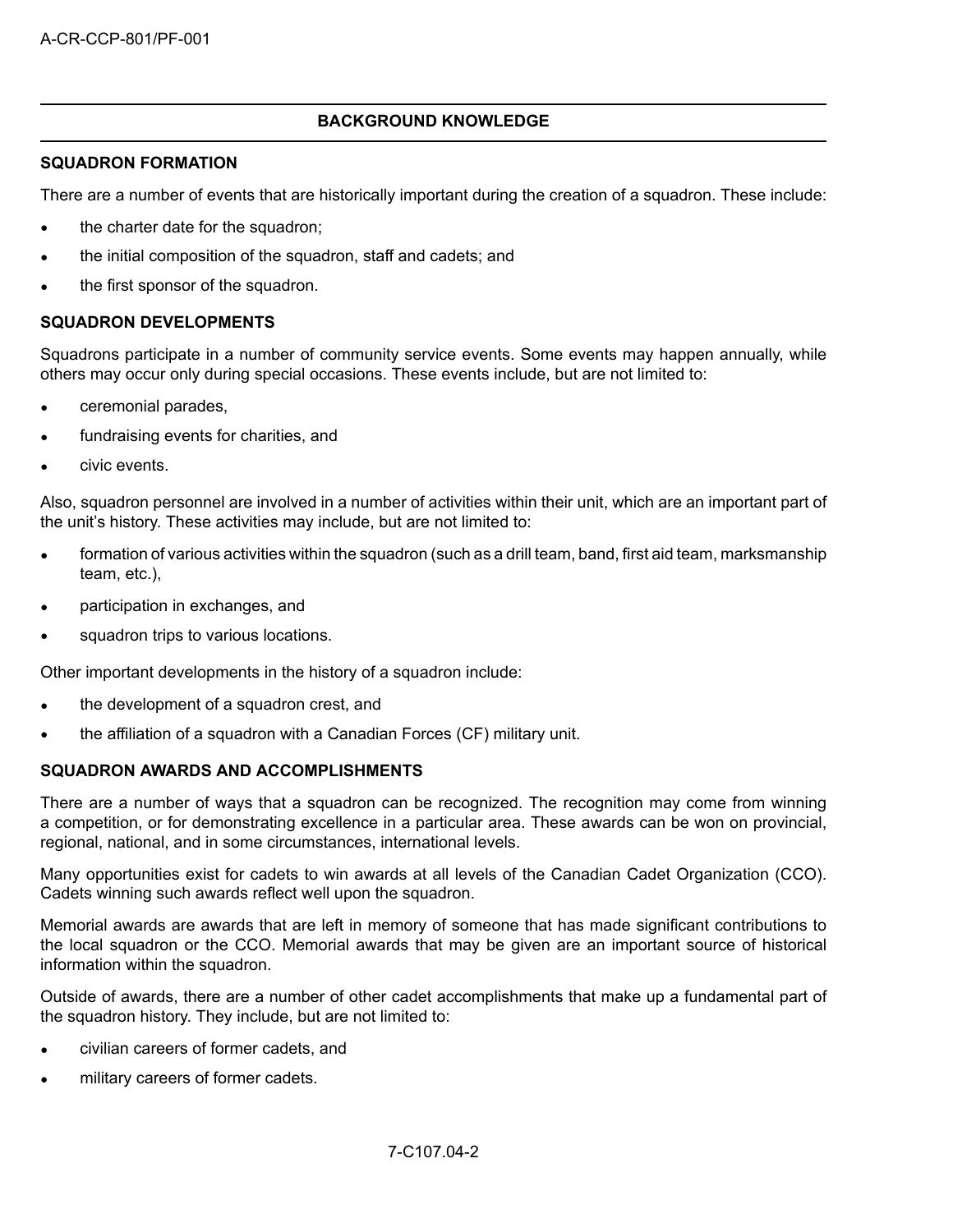# **ACTIVITY**

Time: 40 min

## **OBJECTIVE**

The objective of this activity is to familiarize the cadets with the history of their squadron.

## **RESOURCES**

- Squadron photographs.
- Squadron videos.
- Squadron awards.
- Flip chart paper.
- Flip chart markers.
- Construction paper.
- Three tables.
- Bristol board.

# **ACTIVITY LAYOUT**

Before the activity:

- Prepare learning stations based on three topic areas:
	- squadron formation;
	- squadron developments; and
	- squadron accomplishments.
- Ensure each learning station is dynamic by using photos, newspaper clippings, video clips; timelines, memorabilia, summaries on Bristol board or other items.

### **ACTIVITY INSTRUCTIONS**

- 1. Divide the cadets into three groups. Place one group at each learning station.
- 2. Have the cadets interact with the material at each station. Be present to answer questions.
- 3. Have the cadets rotate to the remaining two stations.

### **SAFETY**

Nil.